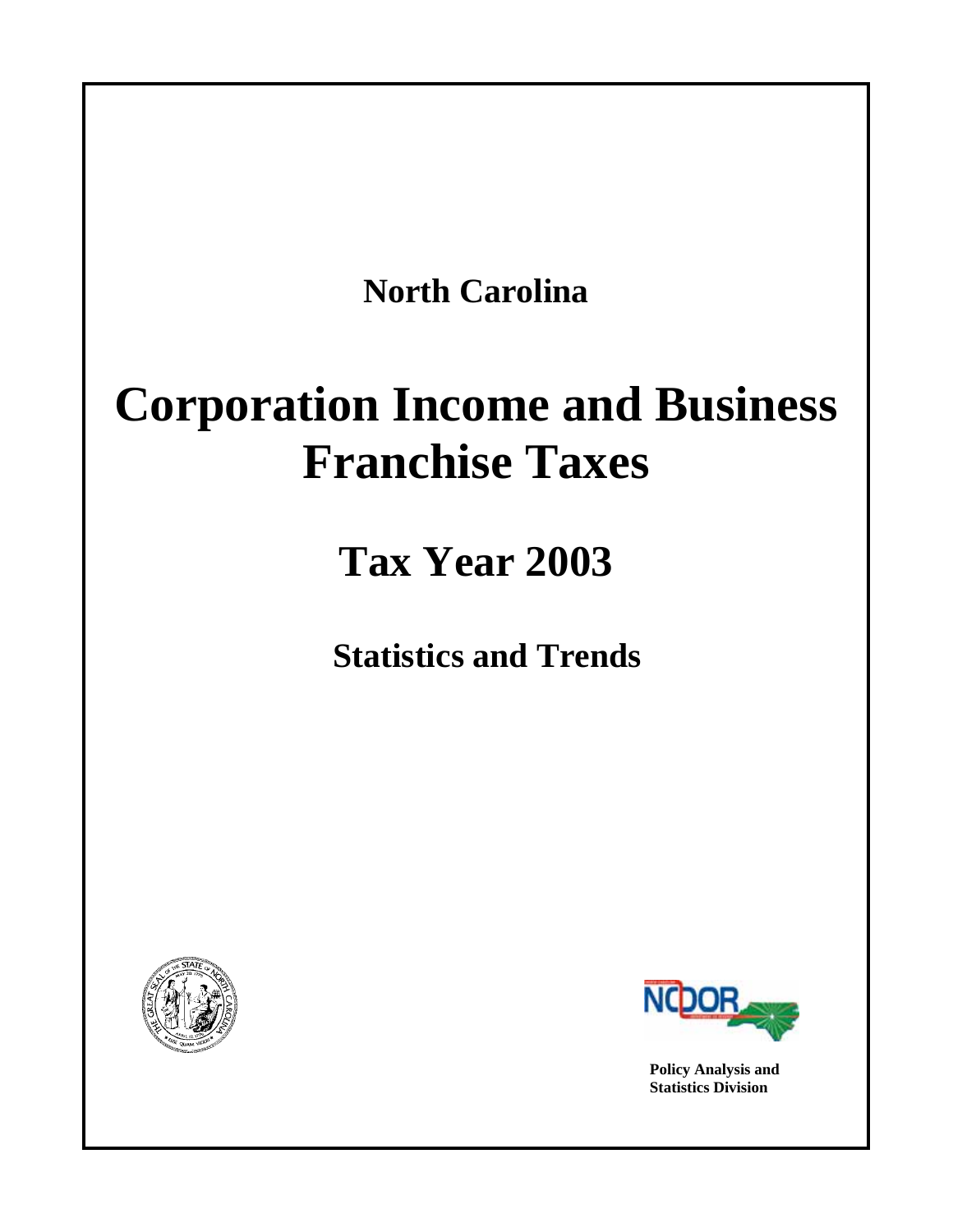**North Carolina** 

# **Corporation Income and Business Franchise Taxes**

# **Tax Year 2003**

**Statistics and Trends** 

**Policy Analysis and Statistics Division May 2006** 

**100 copies of this report were printed at a cost of \$52.15 or \$0.52 per copy.**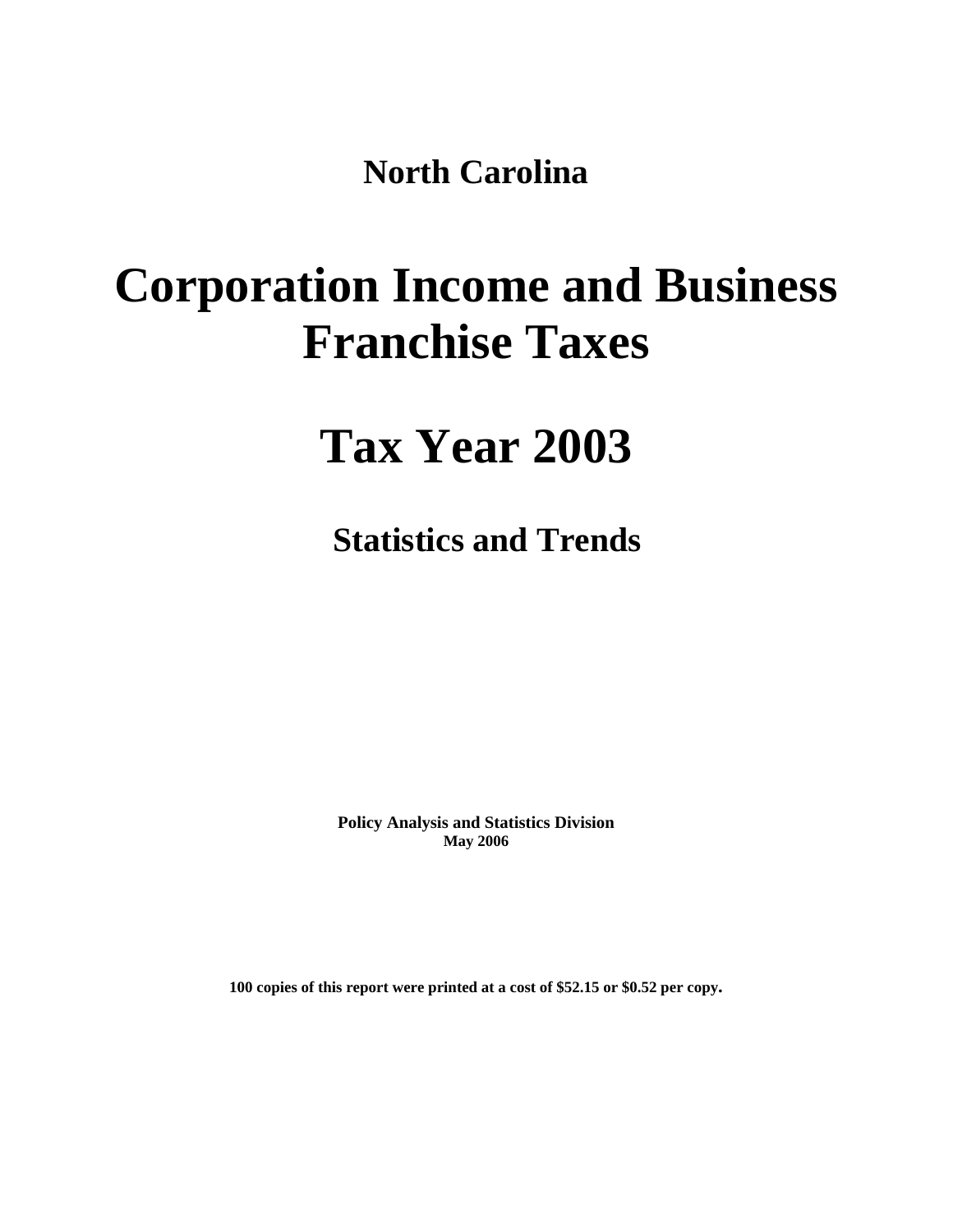# **CONTENTS**

| <u>SECTION I - FRANCHISE TAX</u>                                                                                                                                                                                                                                                                                                                                                                                                                                                                                                                                                                                                                                                                                                                                                                                                                                                                                                                                                                                                                                                                                         |
|--------------------------------------------------------------------------------------------------------------------------------------------------------------------------------------------------------------------------------------------------------------------------------------------------------------------------------------------------------------------------------------------------------------------------------------------------------------------------------------------------------------------------------------------------------------------------------------------------------------------------------------------------------------------------------------------------------------------------------------------------------------------------------------------------------------------------------------------------------------------------------------------------------------------------------------------------------------------------------------------------------------------------------------------------------------------------------------------------------------------------|
| Table 1.1: C-Corporation Returns by Tax Base Utilized<br>Table 1.2: C-Corporation Net Franchise Tax Liability by Tax Base Utilized<br>Figure 1.3: C-Corporation Returns and Net Franchise Tax Liability by Tax Base<br>Table 1.4: C-Corporation Returns and Net Franchise Tax Liability by Franchise Taxable Amount<br>Figure 1.5: C-Corporation Returns and Net Franchise Tax Liability by Franchise Taxable Amount<br>Table 1.6: C-Corporation Returns Claiming Franchise Tax Credits and Amount of Credits Taken<br>Figure 1.7: C-Corporation Returns Claiming Franchise Tax Credits and Amount of Credits Taken<br>Figure 1.8: C-Corporation Franchise Tax Credits Taken by Credit Type and Franchise Taxable Amount                                                                                                                                                                                                                                                                                                                                                                                                 |
| Table 1.9: S-Corporation Returns by Tax Base Utilized<br>Table 1.10: S-Corporation Net Franchise Tax Liability by Tax Base Utilized<br>Figure 1.11: S-Corporation Returns and Net Franchise Tax Liability by Tax Base<br>Table 1.12: S-Corporation Returns and Net Franchise Tax Liability by Franchise Taxable Amount<br>Figure 1.13: S-Corporation Returns and Net Franchise Tax Liability by Franchise Taxable Amount<br>Table 1.14: S-Corporation Returns Claiming Franchise Tax Credits and Amount of Credits Taken<br>Figure 1.15: S-Corporation Returns Claiming Franchise Tax Credits and Amount of Credit Taken<br>Figure 1.16: S-Corporation Franchise Tax Credits Taken by Credit Type and Franchise Taxable Amount                                                                                                                                                                                                                                                                                                                                                                                           |
| Figure 1.17: C & S Corporation Returns and Net Franchise Tax Liability by Tax Base<br>Figure 1.18: C & S Corporation Returns and Net Franchise Tax Liability by Franchise Taxable Amount<br>Figure 1.19: C & S Corporations Returns Claiming Franchise Tax Credits and Amount of Credits Taken                                                                                                                                                                                                                                                                                                                                                                                                                                                                                                                                                                                                                                                                                                                                                                                                                           |
| <b>SECTION II - INCOME TAX</b>                                                                                                                                                                                                                                                                                                                                                                                                                                                                                                                                                                                                                                                                                                                                                                                                                                                                                                                                                                                                                                                                                           |
| Table 2.1: C-Corporation Returns and Net Income Tax Liability by NC Taxable Income<br>Figure 2.2: C-Corporation Returns and Net Income Tax Liability by NC Taxable Income<br>Figure 2.3: C-Corporation Returns and Net Income Tax Liability by Federal Taxable Income (Before NOL)<br>Table 2.4: C-Corporation Returns by Federal Taxable Income (Before NOL) and Apportionment Percentage<br>Table 2.5: C-Corporation Net Income Tax Liability by Federal Taxable Income (Before NOL) and<br><b>Apportionment Percentage</b><br>Figure 2.6: C-Corporation Returns and Net Income Tax Liability by Apportionment Percentage<br>Table 2.7: C-Corporation Income Tax Calculation Detail by Federal Taxable Income (Before NOL)<br>Table 2.8: C-Corporation Returns by Income Tax Credits as a Percentage of Tax<br>Table 2.9: C-Corporation Tax Credits for Taxable Returns Income Tax Credits as a Percentage of Tax<br>Figure 2.10: C-Corporation Income Tax Credits Taken by Federal Taxable Income (Before NOL)<br>Table 2.11: C-Corporation Income Tax Credits by Credit Type and Federal Taxable Income (Before NOL) |
| Table 2.12: S-Corporation Returns and Net Income Tax Liability by NC Taxable Income<br>Figure 2.12: S-Corporation Returns and Net Income Tax Liability by NC Taxable Income<br>Figure 2.14: S-Corporation Returns by NC Taxable Income and Nonresident Shareholder Status<br>Table 2.15: S-Corporation Income Tax Calculation Detail<br>Table 2.16: S-Corporation Income Tax Credits by Credit Type and Taxable Income                                                                                                                                                                                                                                                                                                                                                                                                                                                                                                                                                                                                                                                                                                   |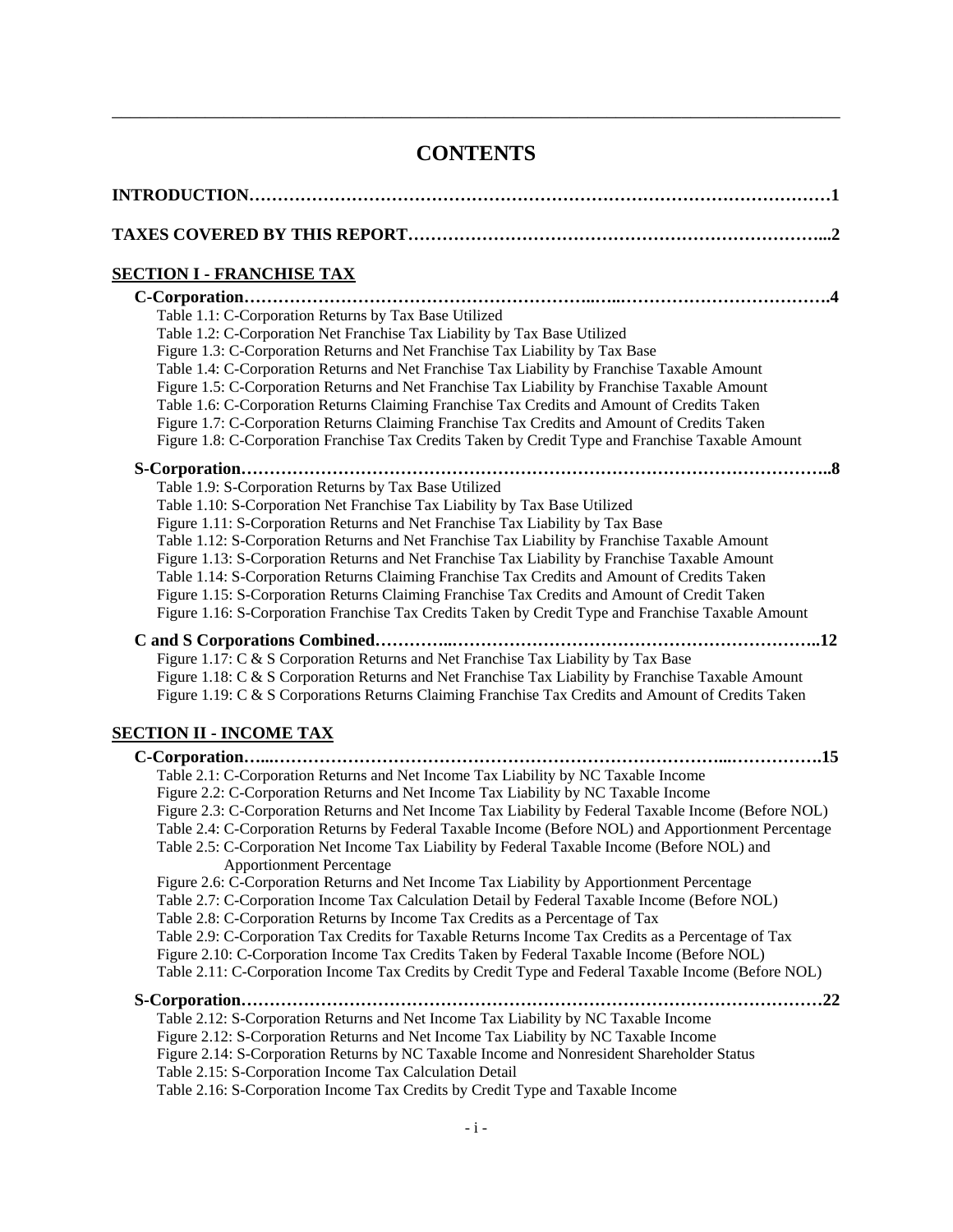# **SECTION III – TRENDS**

| .26                                                                                         |
|---------------------------------------------------------------------------------------------|
| Table 3.1: C-Corporation Returns by NC Taxable Income                                       |
| Figure 3.2: C-Corporation Returns by Tax Years                                              |
| Figure 3.3: C-Corporation Returns by NC Taxable Income                                      |
| Table 3.4: C-Corporation Net Income Tax Liability by NC Taxable Income                      |
| Figure 3.5: C-Corporation Net Income Tax Liability by NC Taxable Income                     |
| Figure 3.6: C-Corporation Income Tax Credits by Credit Type                                 |
| Table 3.7: C-Corporation Returns by Percentage of Income Tax Relieved by Income Tax Credits |
| Table 3.8: C-Corporation Credits by Percentage of Income Tax Relieved by Income Tax Credits |
| Figure 3.9: C-Corporation Returns by Apportionment Percentage                               |
| Figure 3.10: C-Corporation Net Income Tax Liability by Apportionment Percentage             |
| .31                                                                                         |
| Table 3.11: S-Corporation Returns by NC Taxable Income                                      |
| Figure 3.12: S-Corporation Returns by Tax Years                                             |
| Figure 3.13: S-Corporation Returns by NC Taxable Income                                     |
| Table 3.14: S-Corporation Net Income Tax Liability by NC Taxable Income                     |
| Figure 3.15: S-Corporation Net Income Tax Liability by NC Taxable Income                    |
| Figure 3.16: S-Corporation Taxable Income by Nonresident Filing Status                      |
| Table 3.17: S-Corporation Income Tax Credits by Credit Type                                 |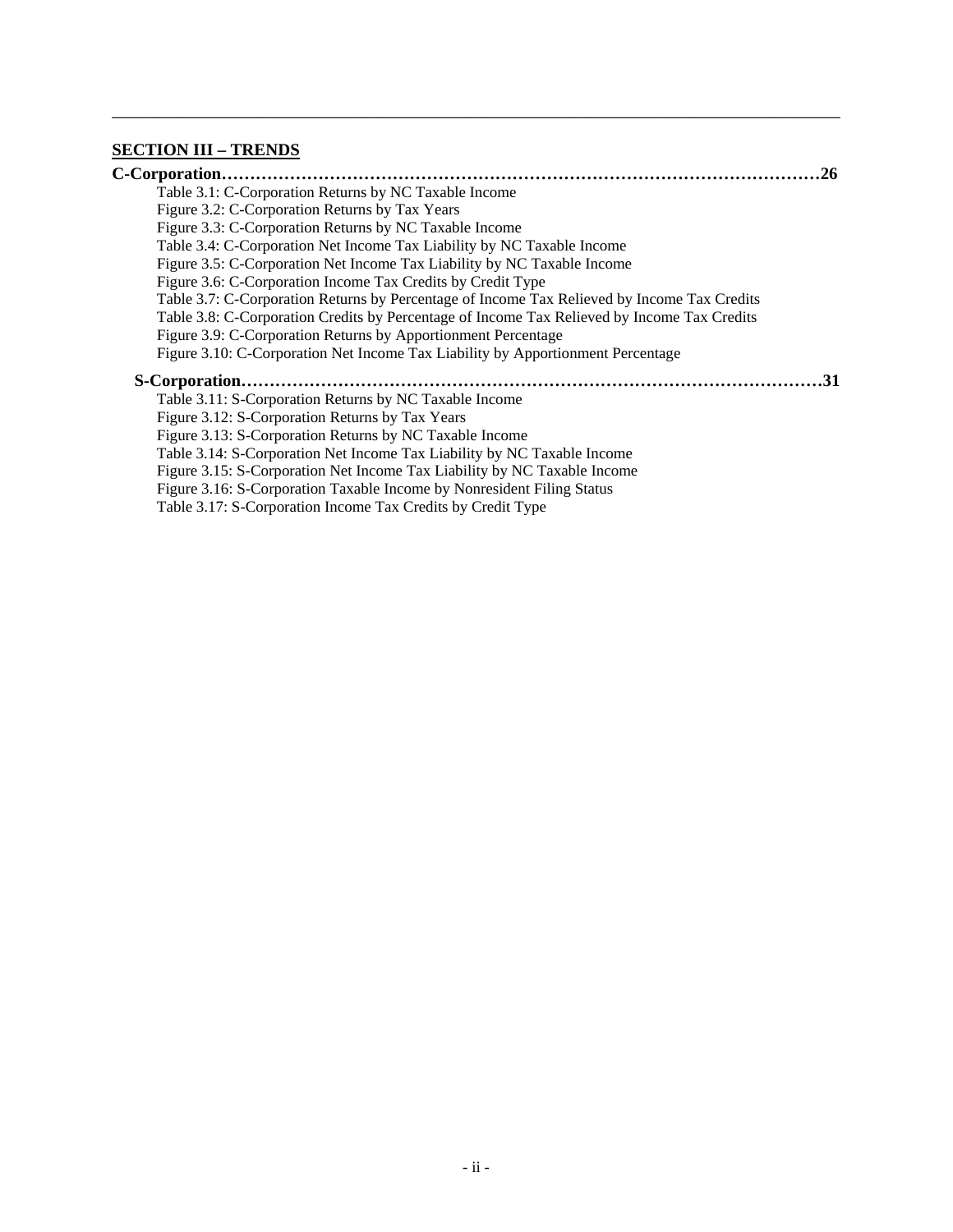## **INTRODUCTION**

This report contains statistics concerning business franchise and income taxes imposed on corporations and limited liability companies under the Revenue Laws of North Carolina. It is designed to provide legislators, public officials, tax professionals, researchers, and other interested citizens of North Carolina with information about the characteristics of corporate taxpayers and how those taxpayers contribute to the State's tax revenues. The report includes both historical series of data and detailed reports for tax year 2003. It was prepared by the Department of Revenue's Policy Analysis and Statistics Division.

<span id="page-4-0"></span>\_\_\_\_\_\_\_\_\_\_\_\_\_\_\_\_\_\_\_\_\_\_\_\_\_\_\_\_\_\_\_\_\_\_\_\_\_\_\_\_\_\_\_\_\_\_\_\_\_\_\_\_\_\_\_\_\_\_\_\_\_\_\_\_\_\_\_\_\_\_\_\_\_\_\_\_\_\_

This report is based upon data submitted by corporations and limited liability companies on the CD-405, CD-401S, and CD-425 forms. Not all of the information on the forms is scanned into the Department's Integrated Tax Administration System (ITAS), so the amount of information available for the report was limited. Because taxpayers file these forms on a schedule related to the period of their fiscal year, and because they may file for an extension, not all of the forms for tax year 2003 were processed until October 2005.

In October 2005, all of the data elements from these forms contained in ITAS were downloaded from the system for analysis. Some of the forms upon which the report data was based had been audited by that time, but others had not yet been subject to audit. As such, the data may reflect errors made by taxpayers. The Policy Analysis and Statistics Division did examine the downloaded data in order to correct data errors that resulted from scanning the returns into ITAS.

The Policy Analysis and Statistics Division began downloading corporation income and franchise tax data for analysis in 2003, starting with the 2001 tax year. As a result, only three tax years of data are available for trend analysis. Detailed information on the 2001 and 2002 tax years was published in the 2004 and 2005 editions of the *Statistical Abstract of North Carolina Taxes*, which are available on request. This report is available on the Department's website at: http://www.dornc.com/publications/.

Questions regarding this report may be directed to Karl Knapp, Director of the Policy Analysis and Statistics Division, at (919) 733-7722.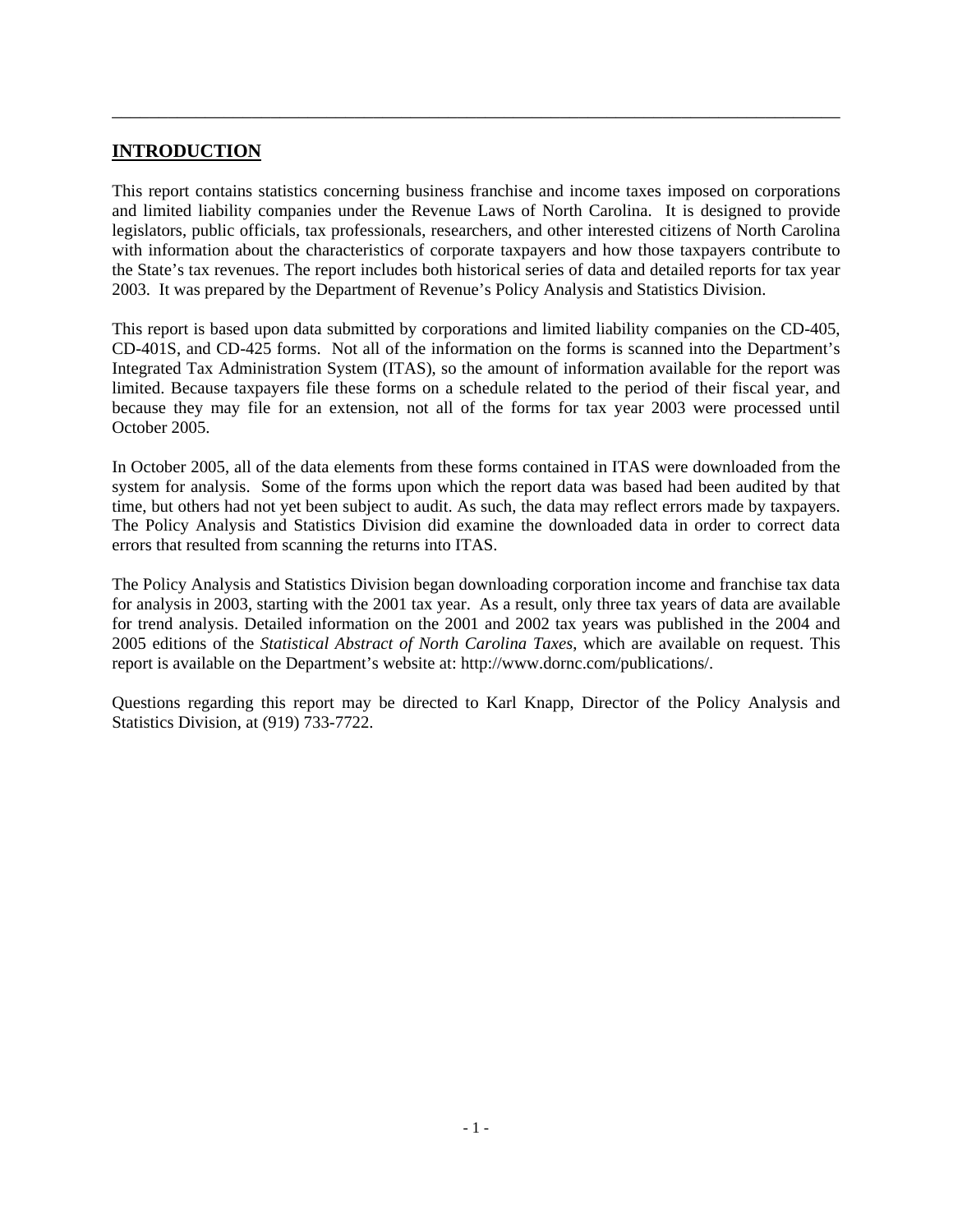# **TAXES COVERED BY THIS REPORT**

The following descriptions of the General Business Franchise Tax and Corporation Income Tax reflect the tax law in effect for 2003. These descriptions are not official interpretations of the Revenue Laws and should not be relied upon as representing the position of the Secretary of Revenue.

<span id="page-5-0"></span>\_\_\_\_\_\_\_\_\_\_\_\_\_\_\_\_\_\_\_\_\_\_\_\_\_\_\_\_\_\_\_\_\_\_\_\_\_\_\_\_\_\_\_\_\_\_\_\_\_\_\_\_\_\_\_\_\_\_\_\_\_\_\_\_\_\_\_\_\_\_\_\_\_\_\_\_\_\_

# **FRANCHISE TAX**

The general business franchise tax is levied on business corporations doing business in the State (including those electing federal S Corporation status). The tax is imposed on the largest of three alternate asset bases. These bases are (a) the amount of the capital stock, surplus, and undivided profits apportioned to the State (using the apportionment formula for corporation income); (b) 55 % of appraised value of property in the State subject to local taxation; or (c) the book value of real and tangible personal property in the State, less any debt outstanding which was created to acquire or improve real property in the State. The tax is \$1.50 per \$1,000 of taxable assets.

Limited Liability Companies (LLC's) are exempt from the franchise tax, but companies that have a significant ownership interest in an LLC may be required to pay franchise tax on their attributable share of the assets of the LLC. Electric power, water, and sewer utility companies are not subject to the general business franchise tax, but instead pay a franchise tax based on their gross receipts. The utilities franchise tax is not covered by this publication.

The minimum franchise tax for companies covered by the tax is \$35. The tax on holding companies that receive 80% of their gross income from subsidiaries is capped at \$75,000 if the company uses the capital stock, surplus, and undivided profits base.

# **CORPORATION INCOME TAX**

The Corporation income tax applies to companies that do business in North Carolina and that do not elect S-corporation status. The calculation of taxable income begins with Federal Taxable Income before Net Operating Loss, less Special Deductions. Additions to income are required for items including taxes based on income, capital loss carry-over, certain royalties paid to related members, contributions, and expenses attributable to income not taxed. Deductions from income are allowed for items including U.S. obligation interest, capital loss not deducted on the Federal return, and certain royalty payments from related members.

The portion of this adjusted income that is subject to apportionment, less contributions to donees in other States, is apportioned to North Carolina based upon North Carolina's share of the corporation's property, payroll, and sales, with sales double-weighted in the formula. For several types of industries (utilities, construction contractors, securities dealers, loan companies, and corporations that receive more than 50% of their ordinary gross income from intangible property), apportionment is based only on the sales factor. Special apportionment rules apply to interstate carriers, railroads, and air and water transportation corporations. Income not subject to apportionment is allocated to North Carolina if the business activity generating the income is located in North Carolina.

Total income allocated to North Carolina may be reduced by the value of net economic loss, percentage depletion over cost depletion, and contributions to North Carolina donees. The net taxable income is taxed at a rate of 6.9%.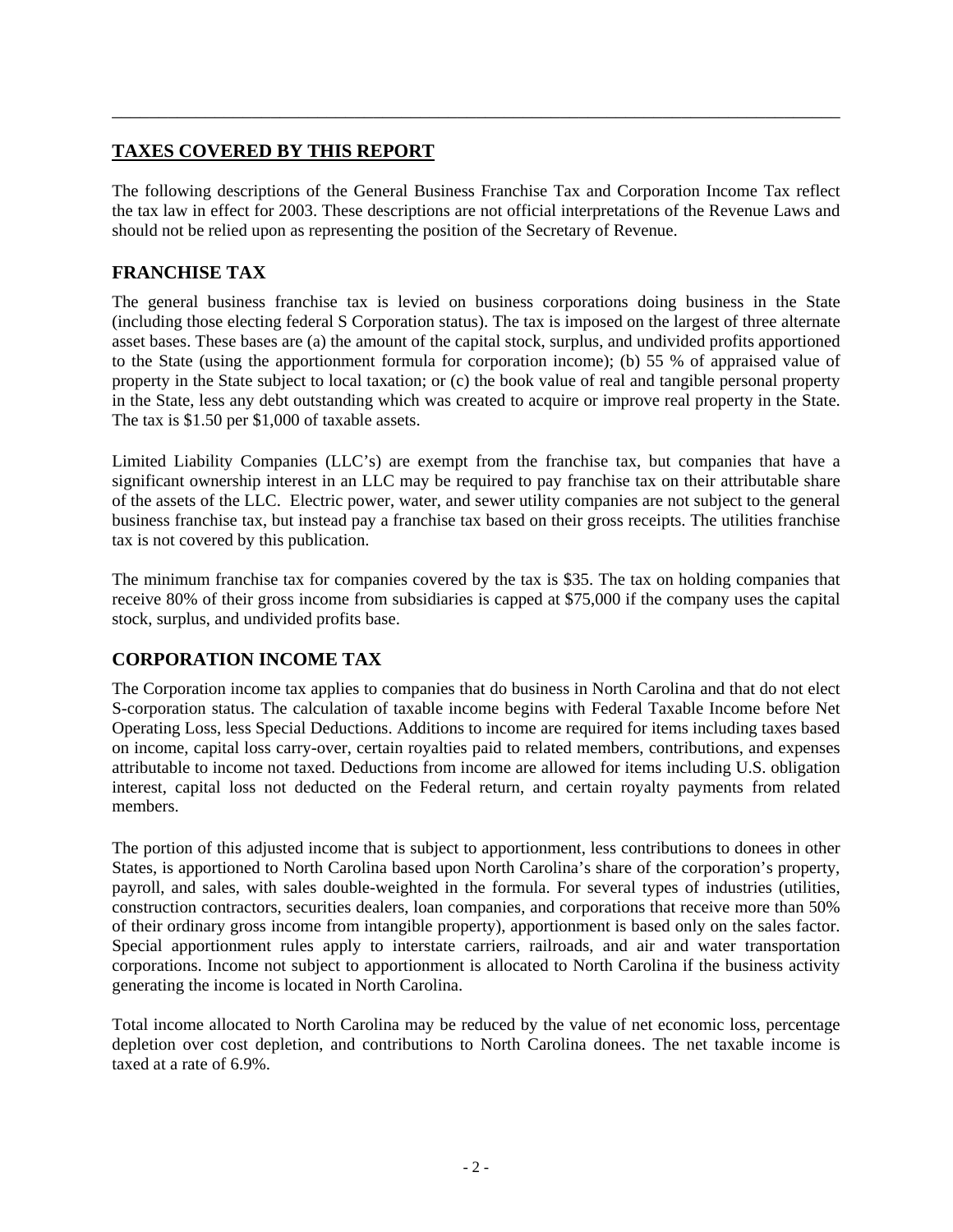S-corporations also must file returns at the corporation level, but the income tax is paid by shareholders through the individual income tax. S-corporations do sometimes make payments on behalf of nonresident shareholders, and these payments are treated as corporation income tax. As a result, information concerning the income and tax liabilities of S-corporations also is included in this report.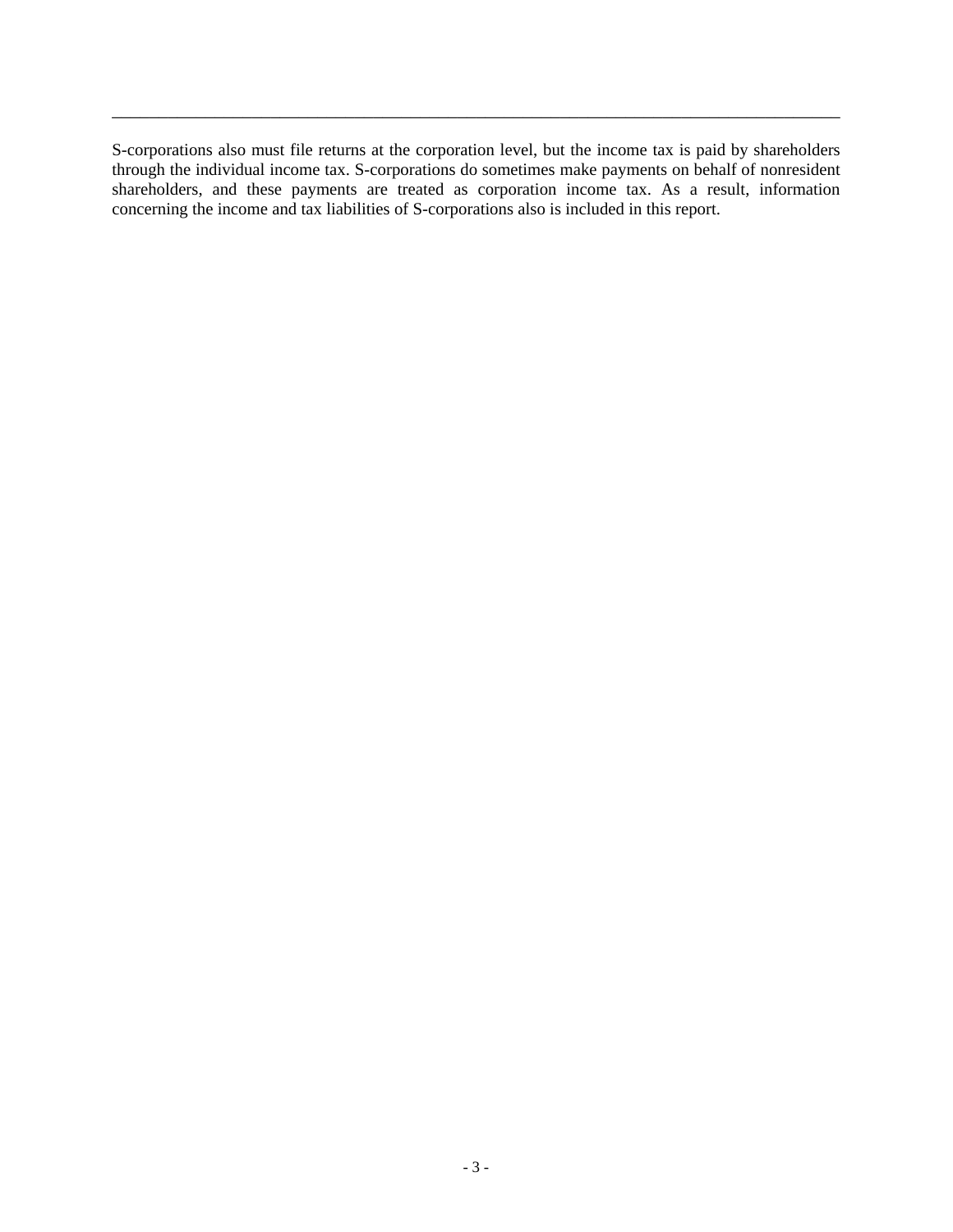### **C-CORPORATIONS**

Table 1.1 shows the distribution of returns by franchise tax base. Capital stock, surplus and undivided profits base was used on 45% of the 2003 tax year returns, followed by investment in tangible property base (19%), and appraised values in property base (10%). Twenty-seven percent of the returns listed no assets because: 1) the taxpayer was exempt from franchise tax; 2) the 2003 tax year return was a final return; or 3) the taxpayer incorrectly completed the form.

<span id="page-7-0"></span>\_\_\_\_\_\_\_\_\_\_\_\_\_\_\_\_\_\_\_\_\_\_\_\_\_\_\_\_\_\_\_\_\_\_\_\_\_\_\_\_\_\_\_\_\_\_\_\_\_\_\_\_\_\_\_\_\_\_\_\_\_\_\_\_\_\_\_\_\_\_\_\_\_\_\_\_\_\_

| Tax Year 2003                             |                                   |                                        |                                                                              |                  |              |  |  |
|-------------------------------------------|-----------------------------------|----------------------------------------|------------------------------------------------------------------------------|------------------|--------------|--|--|
|                                           |                                   | <b>Number of C-Corporation Returns</b> |                                                                              |                  |              |  |  |
| <b>Franchise Taxable</b><br><b>Amount</b> | <b>No Assets</b><br><b>Listed</b> | & Profits                              | Stock, Surplus Investment in Tangible Appraised Value of<br>Property in N.C. | Property in N.C. | <b>Total</b> |  |  |
|                                           |                                   |                                        |                                                                              |                  |              |  |  |
| \$0-\$23,667                              | 21,631                            | 8,955                                  | 3,103                                                                        | 2,358            | 36,047       |  |  |
| \$23,668-\$100,000                        |                                   | 7,334                                  | 3,890                                                                        | 2,192            | 13,416       |  |  |
| \$100,001-\$1,000,000                     |                                   | 12,820                                 | 5,270                                                                        | 2.419            | 20,509       |  |  |
| \$1,000,001-\$5,000,000                   |                                   | 3,853                                  | 1,572                                                                        | 521              | 5,946        |  |  |
| \$5,000,001-\$20,000,000                  |                                   | 1,642                                  | 663                                                                          | 118              | 2,423        |  |  |
| \$20,000,001-\$40,000,000                 |                                   | 467                                    | 183                                                                          | 27               | 677          |  |  |
| $$40,000,001+$                            |                                   | 626                                    | 227                                                                          | 25               | 878          |  |  |
| <b>Total</b>                              | 21.631                            | 35,697                                 | 14.908                                                                       | 7,660            | 79,896       |  |  |

# **Table 1.1 C-Corporation Returns by Tax Base Utilized**

Note: Figures are based on both audited and unaudited re turns.

Table 1.2 and Figure 1.3 provide the number of C-corporation returns and net franchise tax liability by tax base utilized. The greatest share of tax paid (74%) was under the capital stock, surplus and undivided profits base. The investment in tangible property and appraised value in property bases represented much smaller shares of the net tax liability.

| Tax Year 2003                      |                                   |             |                                                                  |                                               |              |  |  |
|------------------------------------|-----------------------------------|-------------|------------------------------------------------------------------|-----------------------------------------------|--------------|--|--|
|                                    |                                   |             |                                                                  |                                               |              |  |  |
| <b>Franchise Taxable</b><br>Amount | <b>No Assets</b><br><b>Listed</b> | & Profits   | <b>Stock, Surplus</b> Investment in Tangible<br>Property in N.C. | <b>Appraised Value of</b><br>Property in N.C. | <b>Total</b> |  |  |
| \$0-\$23,667                       | 565,700                           | 306,449     | 102,981                                                          | 75,770                                        | 1,050,900    |  |  |
| \$23,668-\$100,000                 |                                   | 579,822     | 284,356                                                          | 150,070                                       | 1.014.248    |  |  |
| \$100,001-\$1,000,000              |                                   | 6,320,884   | 2,258,472                                                        | 1,006,971                                     | 9,586,327    |  |  |
| \$1,000,001-\$5,000,000            |                                   | 12,126,077  | 4,557,090                                                        | 1.421.291                                     | 18,104,458   |  |  |
| \$5,000,001-\$20,000,000           |                                   | 23,503,834  | 8,918,799                                                        | 1,571,981                                     | 33,994,614   |  |  |
| \$20,000,001-\$40,000,000          |                                   | 18,278,853  | 6,764,689                                                        | 1,034,189                                     | 26,077,731   |  |  |
| $$40,000,001+$                     |                                   | 120,234,686 | 33,266,551                                                       | 3,325,404                                     | 156,826,641  |  |  |
| <b>Total</b>                       | 565,700                           | 181.350.605 | 56,152,938                                                       | 8,585,676                                     | 246,654,919  |  |  |

| Table 1.2                                                      |
|----------------------------------------------------------------|
| C-Corporation Net Franchise Tax Liability by Tax Base Utilized |
| Tav Year 2003                                                  |

Note: Figures are based on both audited and unaudited returns.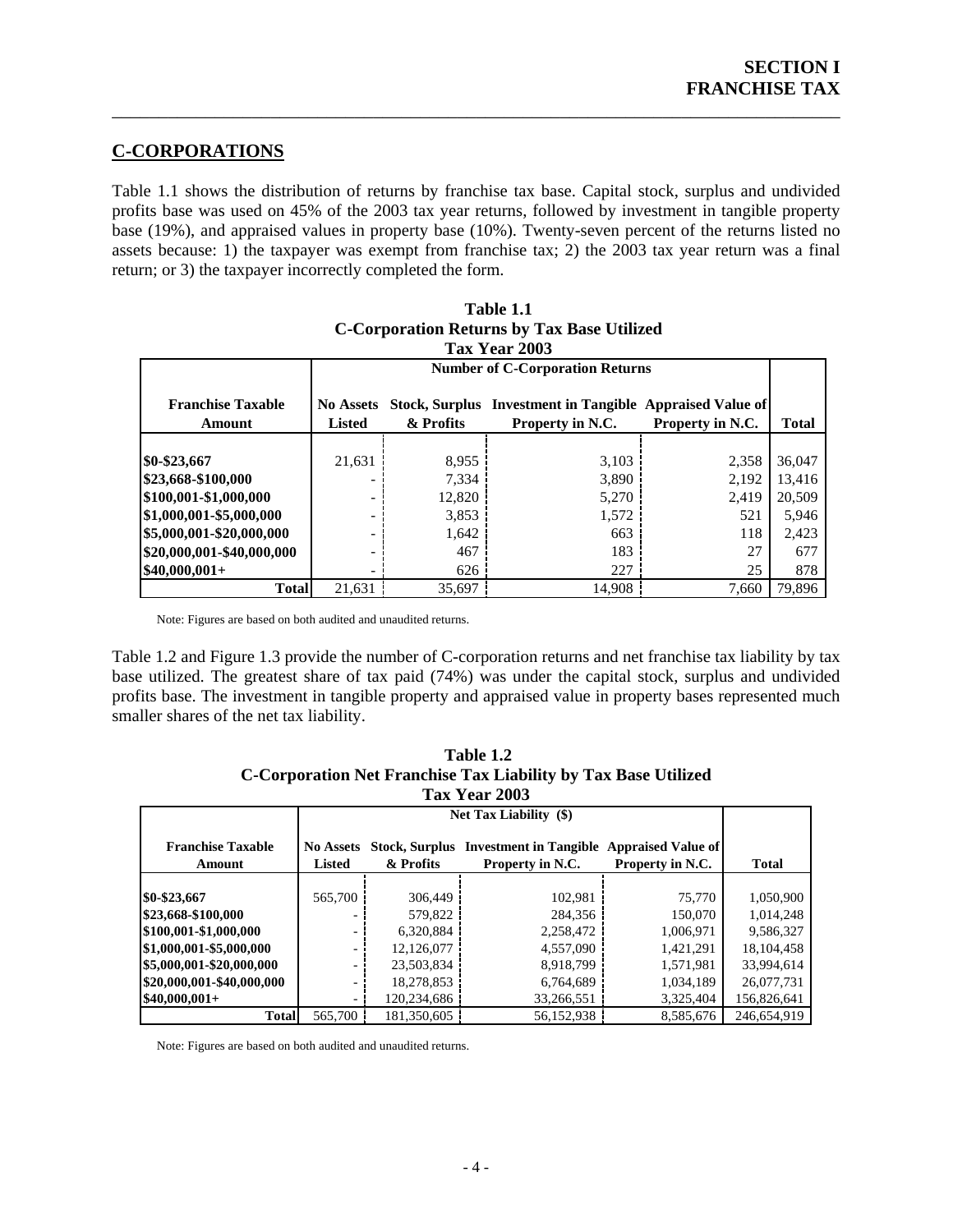

Table 1.4 and Figure 1.5 provide the distribution of C-corporation returns and net franchise tax liability. The top 5% of the returns, by taxable amount, paid 88% of the tax. Taxpayers with franchise taxable amount over \$40 million made up 1% of the returns, but paid 64% of net franchise tax.

**Table 1.4 C-Corporation Returns and Net Franchise Tax Liability by Franchise Taxable Amount Tax Year 2003** 

| <b>Franchise Taxable</b>  | Number of        |         | <b>Net Franchise Tax</b> |         |
|---------------------------|------------------|---------|--------------------------|---------|
| Amount                    | <b>Returns</b>   | Percent | Liability $(\$)$         | Percent |
|                           |                  |         |                          |         |
| \$0-\$23,667              | 36,047           | 45.1%   | 1,050,900                | 0.4%    |
| \$23,668-\$100,000        | 13,416           | 16.8%   | 1,014,248                | 0.4%    |
| \$100,001-\$1,000,000     | 20,509           | 25.7%   | 9,586,327                | 3.9%    |
| \$1,000,001-\$5,000,000   | 5,946            | 7.4%    | 18, 104, 458             | 7.3%    |
| \$5,000,001-\$20,000,000  | 2,423            | 3.0%    | 33,994,614               | 13.8%   |
| \$20,000,001-\$40,000,000 | 677 <sup>1</sup> | 0.8%    | 26,077,731               | 10.6%   |
| $$40,000,001+$            | 8781             | 1.1%    | 156,826,641              | 63.6%   |
| <b>Total</b>              | 79,896           | 100.0%  | 246,654,919              | 100.0%  |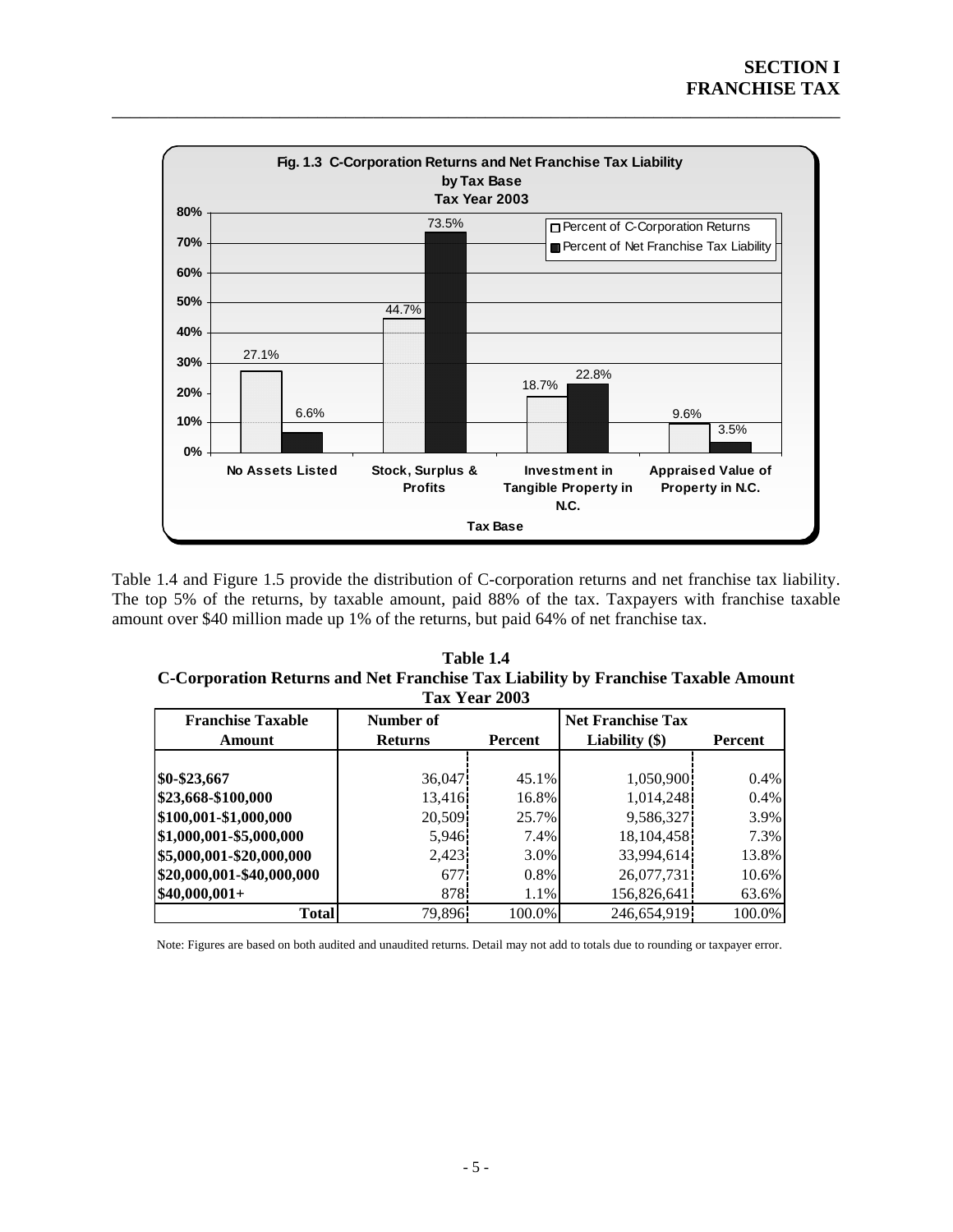

Table 1.6 and Figure 1.7 show the number of returns claiming franchise tax credits and amount of credits taken. Returns with franchise taxable amount greater than \$40 million, comprised of only 3.5% of the returns claiming credits, but claimed 82% of the credits.

| Table 1.6                                                                        |
|----------------------------------------------------------------------------------|
| C-Corporation Returns Claiming Franchise Tax Credits and Amount of Credits Taken |
| Tax Year 2003                                                                    |

| <b>Franchise Taxable</b><br>Amount | <b>Number of Returns</b><br><b>Claiming Credits</b> | Percent | <b>Amount of Credits</b><br>Taken (\$) | Percent |  |  |  |  |
|------------------------------------|-----------------------------------------------------|---------|----------------------------------------|---------|--|--|--|--|
|                                    |                                                     |         |                                        |         |  |  |  |  |
| \$0-\$23,667                       | 1,174                                               | 10.1%   | 19,243                                 | $0.0\%$ |  |  |  |  |
| \$23,668-\$100,000                 | 2,258                                               | 19.4%   | 86,830                                 | 0.2%    |  |  |  |  |
| \$100,001-\$1,000,000              | 5,052                                               | 43.4%   | 1,044,291                              | 2.3%    |  |  |  |  |
| \$1,000,001-\$5,000,000            | 1,792                                               | 15.4%   | 1,816,664                              | 4.1%    |  |  |  |  |
| \$5,000,001-\$20,000,000           | 727                                                 | 6.2%    | 2,745,811                              | 6.2%    |  |  |  |  |
| \$20,000,001-\$40,000,000          | 238                                                 | 2.0%    | 2,194,963                              | 4.9%    |  |  |  |  |
| $$40,000,001+$                     | 402                                                 | 3.5%    | 36,619,620                             | 82.2%   |  |  |  |  |
| <b>Total</b>                       | 11.643                                              | 100.0%  | 44,527,422                             | 100.0%  |  |  |  |  |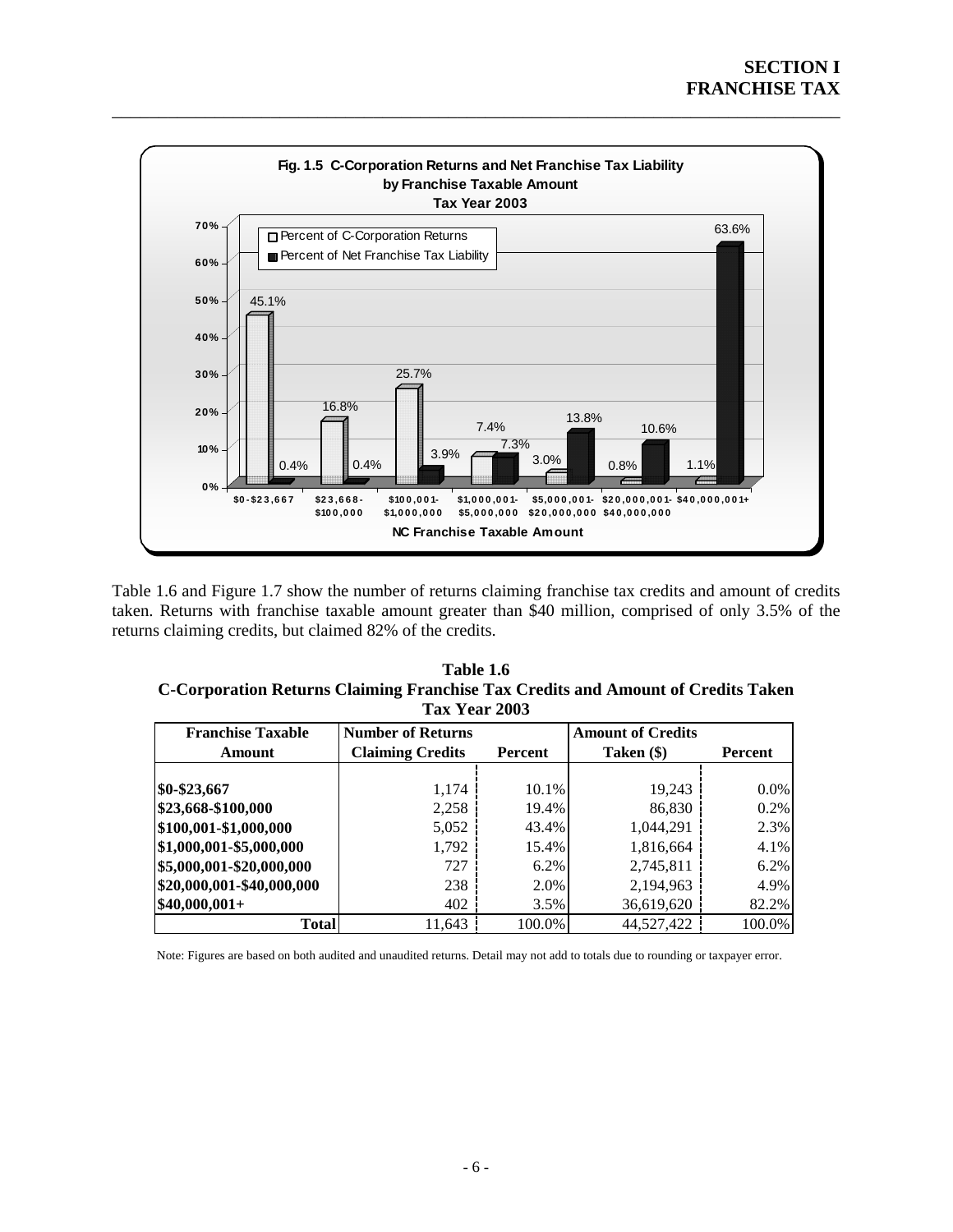

Table 1.8 shows the amount of franchise tax credits by credit type and franchise taxable amount.

| Table 1.8                                                                             |
|---------------------------------------------------------------------------------------|
| C-Corporation Franchise Tax Credits Taken by Credit Type and Franchise Taxable Amount |
| Tax Year 2003                                                                         |

|                                                      | <b>All Returns</b>               |                                 | <b>Taxable Amount</b><br>$<$ \$5,000,001 |                                                       | <b>Taxable Amount</b><br>$$5,000,001+$ |                                   |
|------------------------------------------------------|----------------------------------|---------------------------------|------------------------------------------|-------------------------------------------------------|----------------------------------------|-----------------------------------|
| <b>Income Tax Credits</b>                            | <b>Number</b><br>of<br>Credits * | Amount<br><b>Claimed</b><br>\$) | <b>Number</b><br>of<br><b>Credits</b>    | Amount<br><b>Claimed</b><br>$\left( \text{\$}\right)$ | <b>Number</b><br>of<br><b>Credits</b>  | Amount<br><b>Claimed</b><br>$($)$ |
|                                                      |                                  |                                 |                                          |                                                       |                                        |                                   |
| <b>Short Period Credit for Change in Income Year</b> | 415                              | 3,577,999                       | 307                                      | 249.237                                               | 108                                    | 3,328,762                         |
| <b>Piped Natural Gas</b>                             | 5                                | 31,781,162                      | W                                        | W                                                     | W                                      | W                                 |
| <b>Investing in Recycling Facilities</b>             | 3                                | 888,340                         | W                                        | W                                                     | W                                      | W                                 |
| Lee Act and Other Limited Credits                    | 11,286                           | 37,531,102                      | 10,000                                   | 2,800,342                                             | 1,286                                  | 34,730,760                        |
| <b>Credits Claimed</b>                               | 11.709                           | 73,778,603                      | 10.308                                   | 3,049,584                                             | 1.401                                  | 70.729.019                        |
| <b>Credits Not Taken **</b>                          | $-$                              | 29,251,181                      |                                          | 82,556                                                | $-$                                    | 29,168,625                        |
| <b>Credits Taken</b>                                 | $-$                              | 44,527,422                      |                                          | 2,967,028                                             |                                        | 41.560.394                        |

w Withheld to protect taxpayer confidentiality.

\* The total number of credits does not equal to the total number of returns claiming credits stated in Table 1.6.

\*\* Credits were not taken against tax because taxpayer's liability was less than the amount of credits claimed or because of taxpayer error.

Note: Confidentiality prevents the disclosure of the individual credits and credits amount. Figures are based on both audited and unaudited returns. Detail may not add to totals due to rounding or taxpayer error.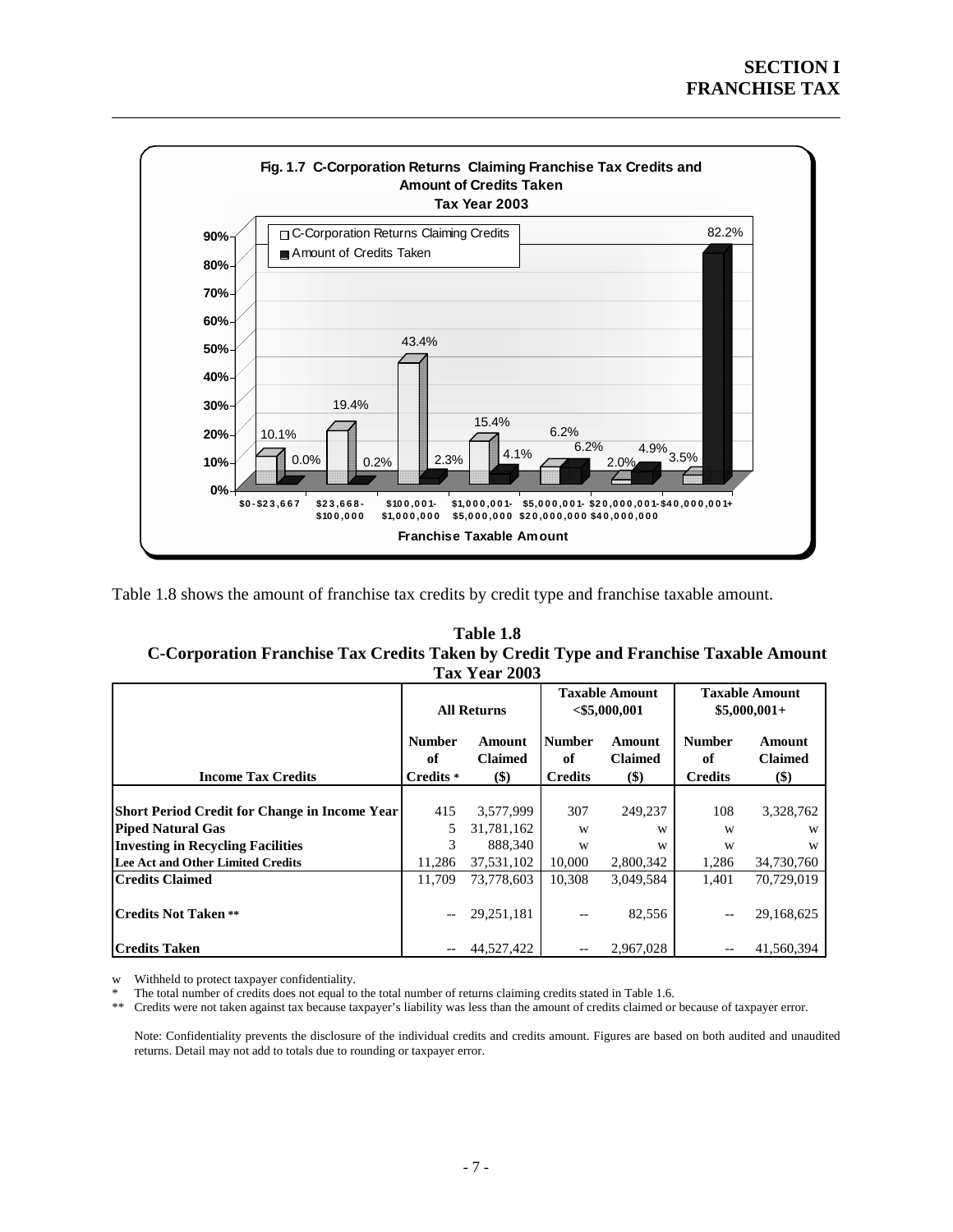### **S-CORPORATIONS**

Table 1.9 shows the distribution of returns by franchise tax base. Capital stock, surplus and undivided profits base was used on 38% of 2003 tax year returns, followed by investment in tangible property base (26%), and appraised values in property (15%). Twenty percent of the returns listed no assets because: 1) the taxpayer was exempt from franchise tax; 2) the 2003 tax year return was a final return; or 3) the taxpayer incorrectly completed the form.

<span id="page-11-0"></span>\_\_\_\_\_\_\_\_\_\_\_\_\_\_\_\_\_\_\_\_\_\_\_\_\_\_\_\_\_\_\_\_\_\_\_\_\_\_\_\_\_\_\_\_\_\_\_\_\_\_\_\_\_\_\_\_\_\_\_\_\_\_\_\_\_\_\_\_\_\_\_\_\_\_\_\_\_\_

| Tax Year 2003                      |                                        |           |                                                                              |                  |                |  |  |
|------------------------------------|----------------------------------------|-----------|------------------------------------------------------------------------------|------------------|----------------|--|--|
|                                    | <b>Number of S-Corporation Returns</b> |           |                                                                              |                  |                |  |  |
| <b>Franchise Taxable</b><br>Amount | <b>No Assets</b><br><b>Listed</b>      | & Profits | Stock, Surplus Investment in Tangible Appraised Value of<br>Property in N.C. | Property in N.C. | <b>Total</b>   |  |  |
| \$0-\$23,667                       | 22,868                                 | 18,438    | 9,196                                                                        | 6,683            | 57,185         |  |  |
| \$23,668-\$100,000                 |                                        | 11,244    | 9,730                                                                        | 4,523            | 25,497         |  |  |
| \$100,001-\$1,000,000              |                                        | 10,324    | 8,312                                                                        | 4,357            | 22,993         |  |  |
| \$1,000,001-\$5,000,000            |                                        | 1,807     | 1,291                                                                        | 838              | 3,936          |  |  |
| \$5,000,001-\$20,000,000           |                                        | 319       | 337                                                                          | 99               | 755            |  |  |
| \$20,000,001-\$40,000,000          |                                        | 34        | 25                                                                           | 10               | 69             |  |  |
| $$40,000,001+$                     |                                        | 19        | 16                                                                           | 4                | 39             |  |  |
| <b>Total</b>                       | 22.868                                 | 42.185    | 28,907                                                                       |                  | 16.514 110.474 |  |  |

# **Table 1.9 S-Corporation Returns by Tax Base Utilized**

Note: Figures are based on both audited and unaudited returns.

Table 1.10 and Figure 1.11 provide the number of S-corporation returns and net franchise tax liability by tax base utilized. The greatest share of tax paid (45%) was under the capital stock, surplus and undivided profits base. The investment in tangible property and appraised value in property bases represented smaller shares of the net tax liability.

| <b>Table 1.10</b>                                              |  |
|----------------------------------------------------------------|--|
| S-Corporation Net Franchise Tax Liability by Tax Base Utilized |  |
| <b>Tax Year 2003</b>                                           |  |

|                                    |                                   | Net Tax Liability $(\$)$           |                                                   |                                               |              |  |  |  |
|------------------------------------|-----------------------------------|------------------------------------|---------------------------------------------------|-----------------------------------------------|--------------|--|--|--|
| <b>Franchise Taxable</b><br>Amount | <b>No Assets</b><br><b>Listed</b> | <b>Stock, Surplus</b><br>& Profits | <b>Investment in Tangible</b><br>Property in N.C. | <b>Appraised Value of</b><br>Property in N.C. | <b>Total</b> |  |  |  |
|                                    |                                   |                                    |                                                   |                                               |              |  |  |  |
| \$0-\$23,667                       | 649,755                           | 636,574                            | 312,870                                           | 225,865                                       | 1,825,064    |  |  |  |
| \$23,668-\$100,000                 | $\overline{\phantom{a}}$          | 861.915                            | 735,730                                           | 329,416                                       | 1,927,061    |  |  |  |
| \$100,001-\$1,000,000              | $\overline{\phantom{a}}$          | 4,585,174                          | 3,312,229                                         | 2,016,171                                     | 9,913,574    |  |  |  |
| \$1,000,001-\$5,000,000            |                                   | 4.791.942                          | 3,747,871                                         | 2,206,899                                     | 10,746,712   |  |  |  |
| \$5,000,001-\$20,000,000           | $\overline{\phantom{0}}$          | 3,888,718                          | 4,176,549                                         | 1,195,122                                     | 9,260,389    |  |  |  |
| \$20,000,001-\$40,000,000          | $\overline{\phantom{0}}$          | 1,331,074                          | 866,039                                           | 349,635                                       | 2,546,748    |  |  |  |
| $$40,000,001+$                     | $\overline{\phantom{a}}$          | 1,919,971                          | 1,486,816                                         | 329,093                                       | 3,735,880    |  |  |  |
| <b>Total</b>                       | 649.755                           | 18,015,368                         | 14,638,104                                        | 6,652,201                                     | 39,955,428   |  |  |  |

Note: Figures are based on both audited and unaudited returns.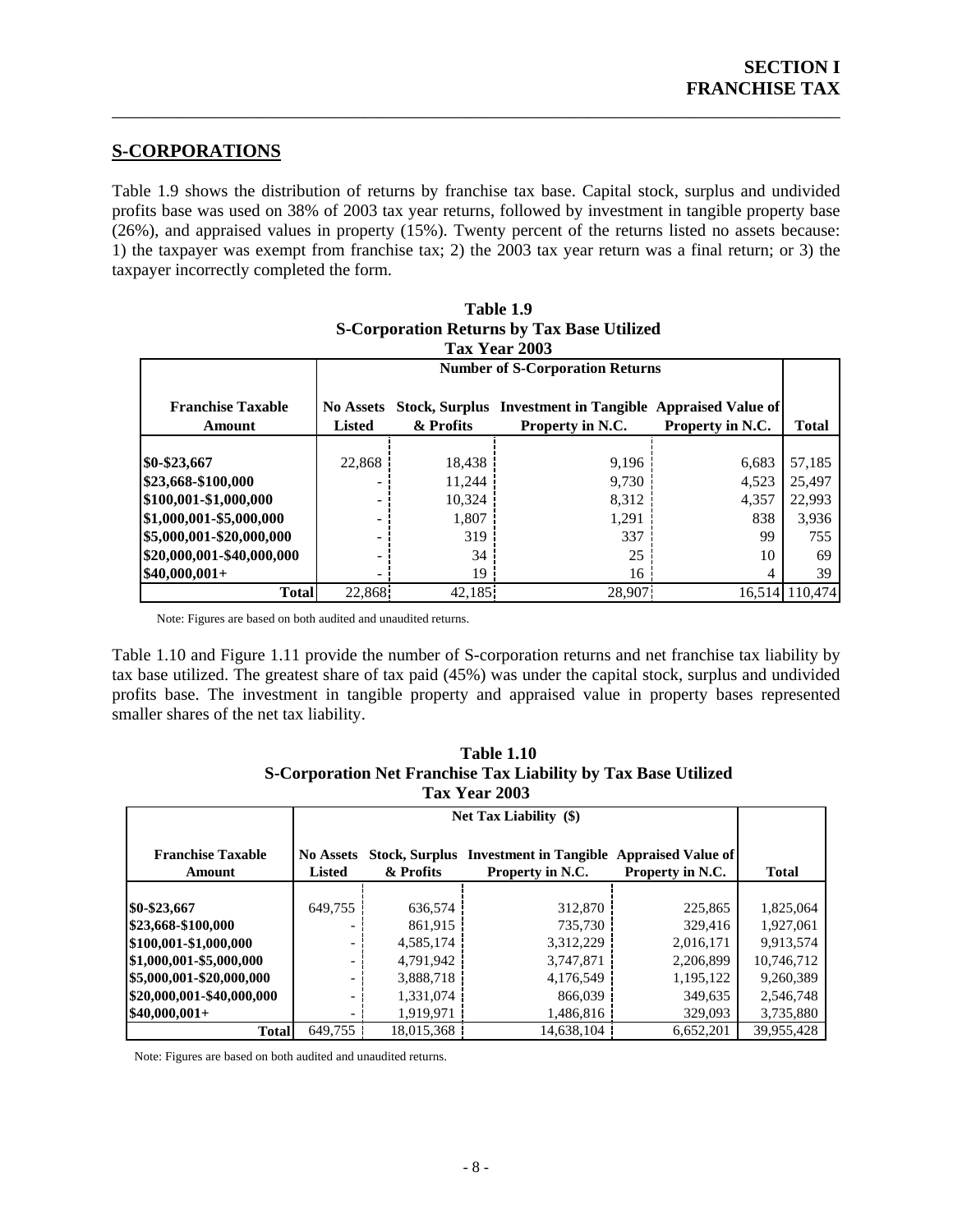

Table 1.12 and Figure 1.13 provide the distribution of S-corporation returns and net franchise tax liability. The top 5% of returns, by taxable amount, paid 66% of the tax. Taxpayers with franchise taxable amount between \$1 million and \$5 million, paid the largest amount of net franchise tax.

| <b>Table 1.12</b>                                                                 |
|-----------------------------------------------------------------------------------|
| S-Corporation Returns and Net Franchise Tax Liability by Franchise Taxable Amount |
| <b>Tax Year 2003</b>                                                              |

| <b>Franchise Taxable</b><br>Number of<br><b>Returns</b><br>Amount |         | <b>Net Franchise Tax</b><br>Liability $(\$)$<br>Percent<br>Percent |            |        |  |  |
|-------------------------------------------------------------------|---------|--------------------------------------------------------------------|------------|--------|--|--|
|                                                                   |         |                                                                    |            |        |  |  |
| \$0-\$23,667                                                      | 57,185  | 51.8%                                                              | 1,825,064  | 4.6%   |  |  |
| \$23,668-\$100,000                                                | 25,497  | 23.1%                                                              | 1,927,061  | 4.8%   |  |  |
| \$100,001-\$1,000,000                                             | 22,993  | 20.8%                                                              | 9,913,574  | 24.8%  |  |  |
| \$1,000,001-\$5,000,000                                           | 3,936   | $3.6\%$                                                            | 10,746,712 | 26.9%  |  |  |
| \$5,000,001-\$20,000,000                                          | 755     | $0.7\%$                                                            | 9,260,389  | 23.2%  |  |  |
| \$20,000,001-\$40,000,000                                         | 69      | $0.1\%$                                                            | 2,546,748  | 6.4%   |  |  |
| $$40,000,001+$                                                    | 39      | $0.0\%$                                                            | 3,735,880  | 9.4%   |  |  |
| <b>Total</b>                                                      | 110,474 | 100.0%                                                             | 39,955,428 | 100.0% |  |  |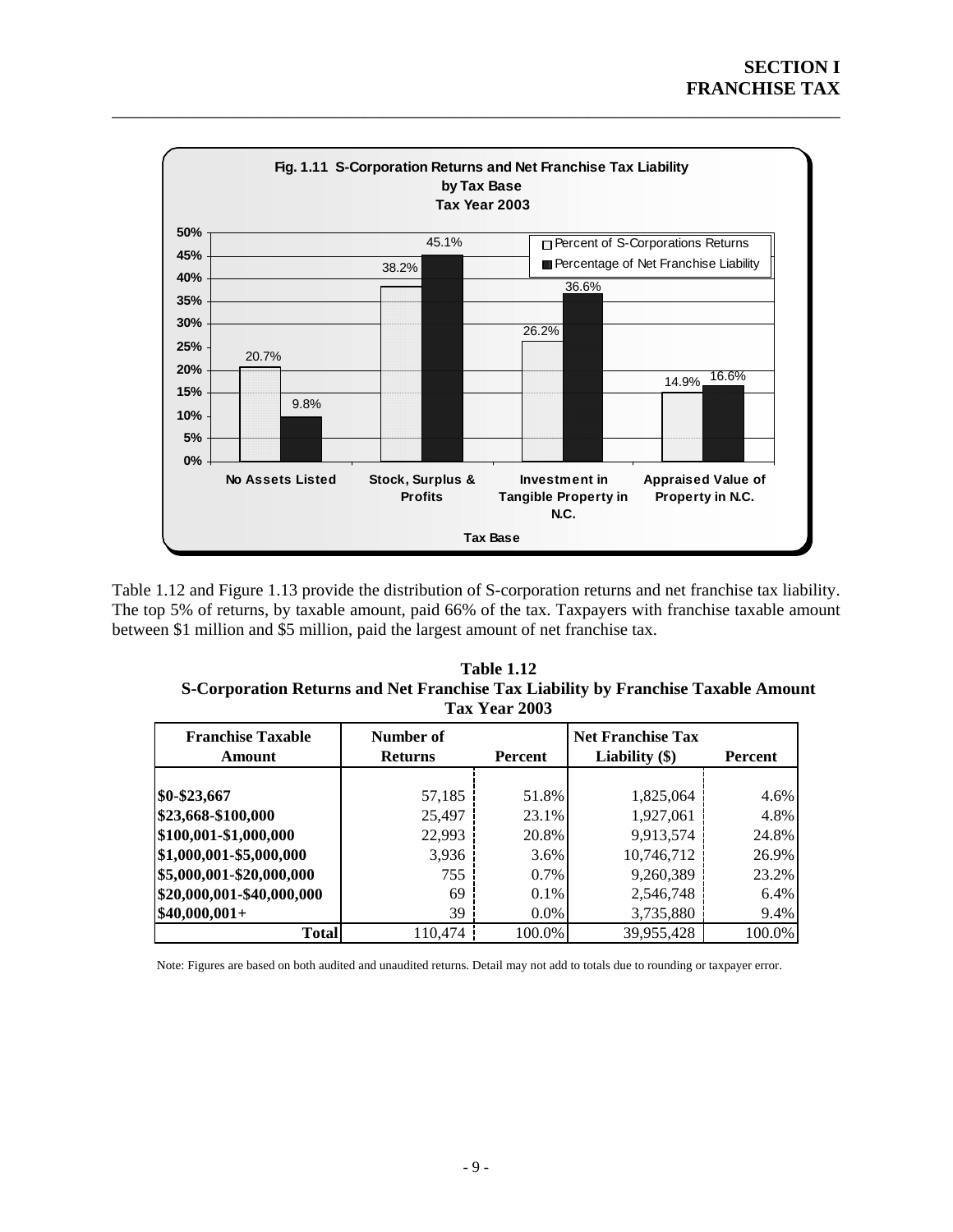

Table 1.14 and Figure 1.15 show the number of returns claiming franchise tax credits and amount of credits taken. Returns with a franchise taxable amount between \$1 million and \$5 million comprised 16% of the returns claiming credits and claimed 36% of the credits.

| Table 1.14                                                                       |
|----------------------------------------------------------------------------------|
| S-Corporation Returns Claiming Franchise Tax Credits and Amount of Credits Taken |
| Tax Year 2003                                                                    |

| <b>Franchise Taxable</b><br>Amount | <b>Number of Returns</b><br><b>Claiming Credits</b> | Percent | <b>Amount of Credits</b><br>Taken (\$) | Percent |
|------------------------------------|-----------------------------------------------------|---------|----------------------------------------|---------|
|                                    |                                                     |         |                                        |         |
| \$0-\$23,667                       | 1,451                                               | 15.0%   | 22,520                                 | 0.6%    |
| \$23,668-\$100,000                 | 2,191                                               | 22.6%   | 77.721                                 | 2.0%    |
| \$100,001-\$1,000,000              | 4,021                                               | 41.4%   | 797,338                                | 20.7%   |
| \$1,000,001-\$5,000,000            | 1,531                                               | 15.8%   | 1,365,415                              | 35.5%   |
| \$5,000,001-\$20,000,000           | 440                                                 | 4.5%    | 970,578                                | 25.2%   |
| \$20,000,001-\$40,000,000          | 41                                                  | $0.4\%$ | 183,975                                | 4.8%    |
| $$40,000,001+$                     | 28                                                  | $0.3\%$ | 433,142                                | 11.2%   |
| <b>Total</b>                       | 9.703                                               | 100.0%  | 3.850.689                              | 100.0%  |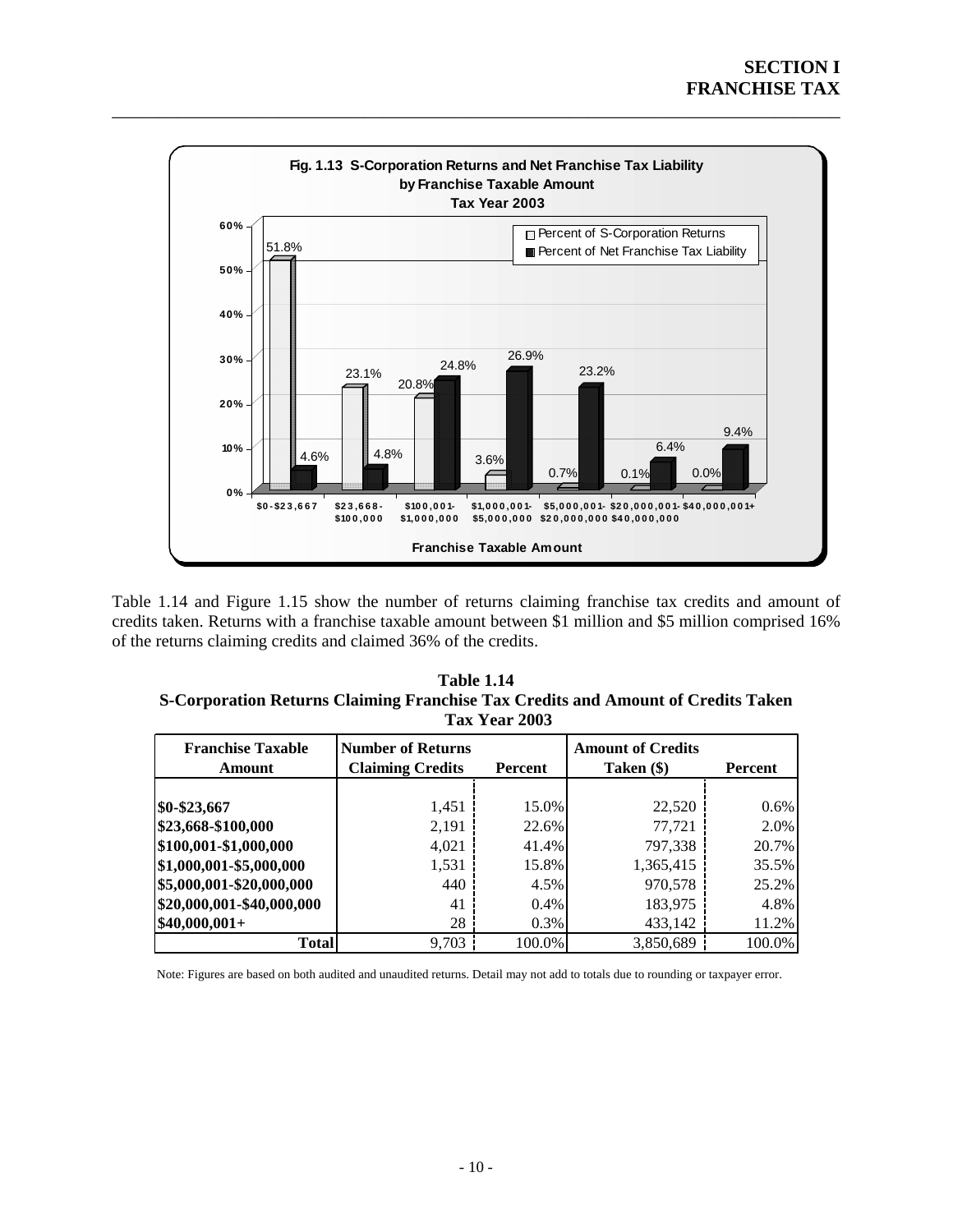

Table 1.16 shows the amount of franchise tax credits by credit type and franchise taxable amount.

#### **Table 1.16**  S-Corporation Franchise Tax Credits Taken by Credit Type and Franchise Taxable Amount **Tax Year 2003**

|                                                            |                                                 | <b>All Returns</b> |                     | <b>Taxable Amount</b><br>$<$ \$5,000,001 |                     | <b>Taxable Amount</b><br>$$5,000,001+$ |
|------------------------------------------------------------|-------------------------------------------------|--------------------|---------------------|------------------------------------------|---------------------|----------------------------------------|
|                                                            | <b>Number</b><br>Amount<br><b>Claimed</b><br>of |                    | <b>Number</b><br>of | Amount<br><b>Claimed</b>                 | <b>Number</b><br>of | Amount<br><b>Claimed</b>               |
| <b>Income Tax Credits</b>                                  | Credits*                                        | $($)$              | <b>Credits</b>      | \$)                                      | <b>Credits</b>      | $($)$                                  |
|                                                            |                                                 |                    |                     |                                          |                     |                                        |
| <b>Short Period Credit for Change in Income Year</b>       | 109                                             | 73,360             | 104                 | 47.443                                   |                     | 25,917                                 |
| Lee Act and Other Limited Credits                          | 9,628                                           | 3,786,432          | 9,121               | 2,228,058                                | 507                 | 1,558,374                              |
| <b>Piped Natural Gas/Investing in Recycling Facilities</b> | 4                                               | 7,952              | W                   | W                                        | W                   | W                                      |
| <b>Credits Claimed</b>                                     | 9.741                                           | 3.867.744          | 9,228               | 2,275,538                                | 513                 | 1,592,206                              |
| <b>Credits Not Taken **</b>                                | --                                              | 17.055             |                     | 12.544                                   |                     | 4,511                                  |
| <b>Credits Taken</b>                                       | $- -$                                           | 3.850.689          |                     | 2.262.994                                |                     | 1.587.695                              |

w Withheld to protect taxpayer confidentiality.

The total number of credits does not equal to the total number of returns claiming credits stated in Table 1.14.

\*\* Credits were not taken against tax because taxpayer's liability was less than the amount of credits claimed or because of taxpayer error.

Note: Confidentiality prevents the disclosure of the individual credits and credits amount. Figures are based on both audited and unaudited returns. Detail may not add to totals due to rounding or taxpayer error.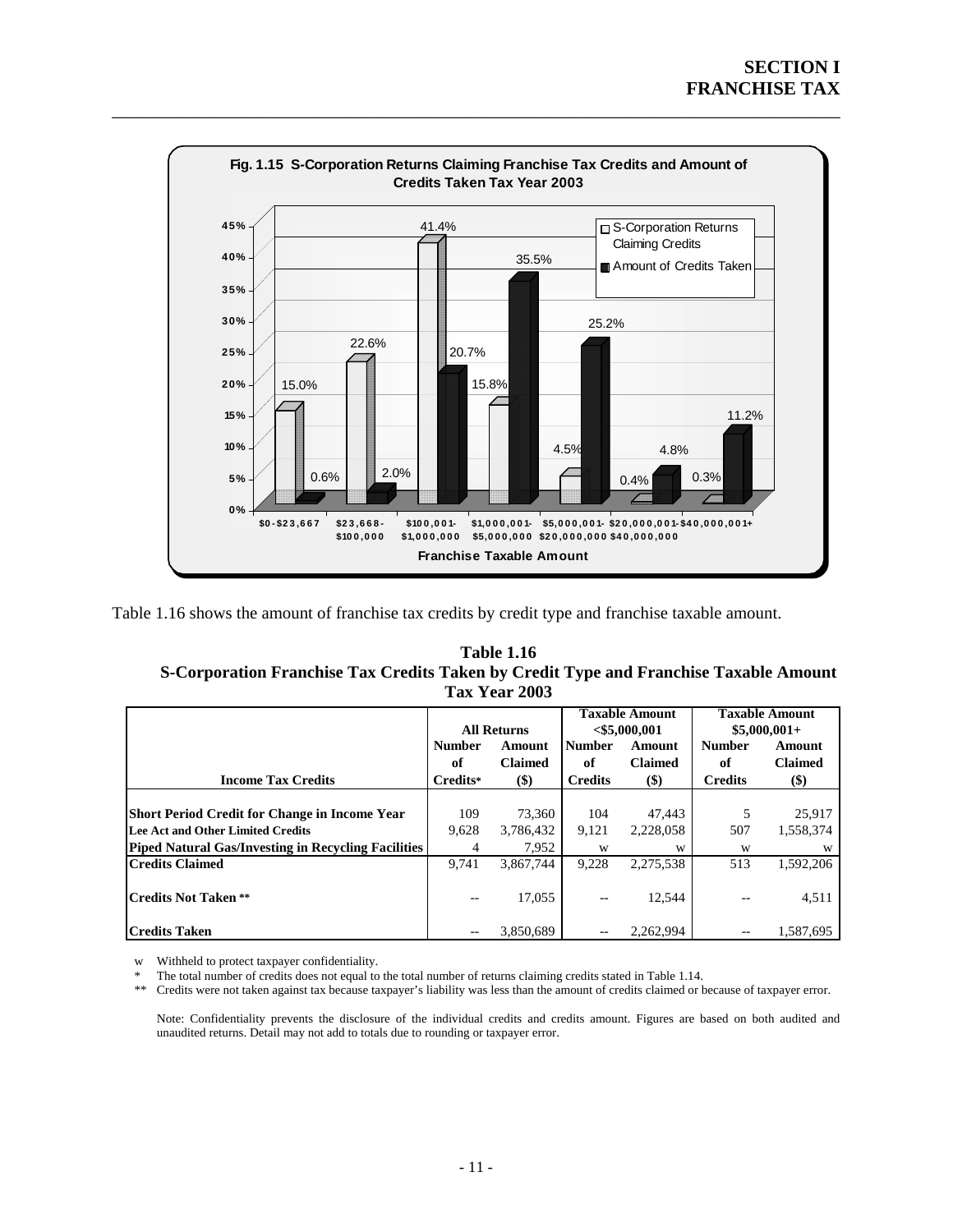# <span id="page-15-0"></span>**C & S CORPORATIONS COMBINED**

Figure 1.17 shows the number of returns and net franchise tax liability for all  $C$  and  $S$  corporations combined. The largest amount of net franchise tax was paid by the returns having capital stock, surplus and profits as the tax base. Twenty-three percent of the returns listed no assets because: 1) the taxpayer was exempt from franchise tax; 2) the 2003 tax year return was a final return; 3) or the taxpayer incorrectly completed the form.

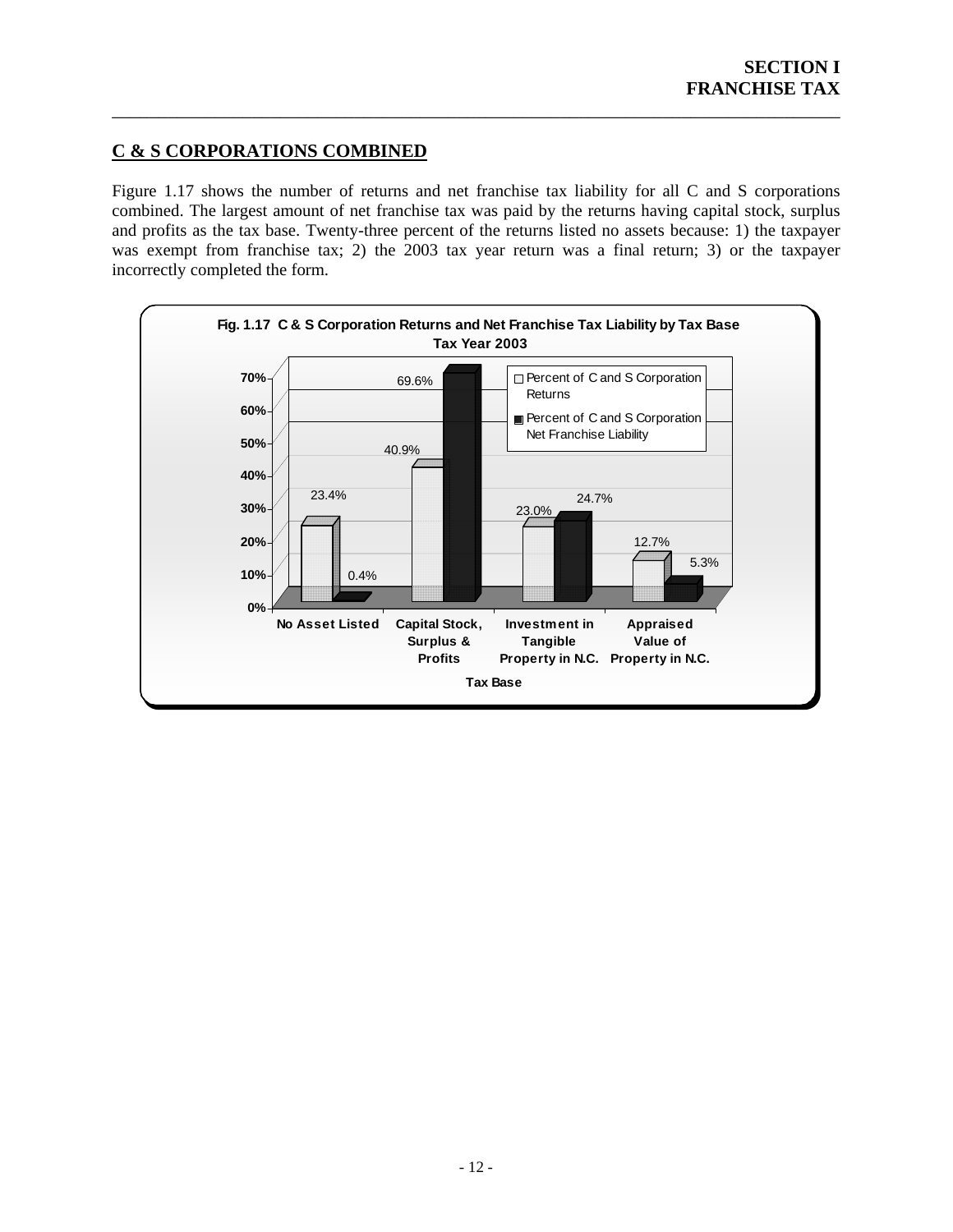Figure 1.18 shows the number of C and S corporation returns and net franchise tax liability. The top 3% of returns, by taxable amount, paid 81% of the tax. Taxpayers with franchise taxable amount over \$40 million made up 1% of the returns, but paid 56% of net franchise tax.

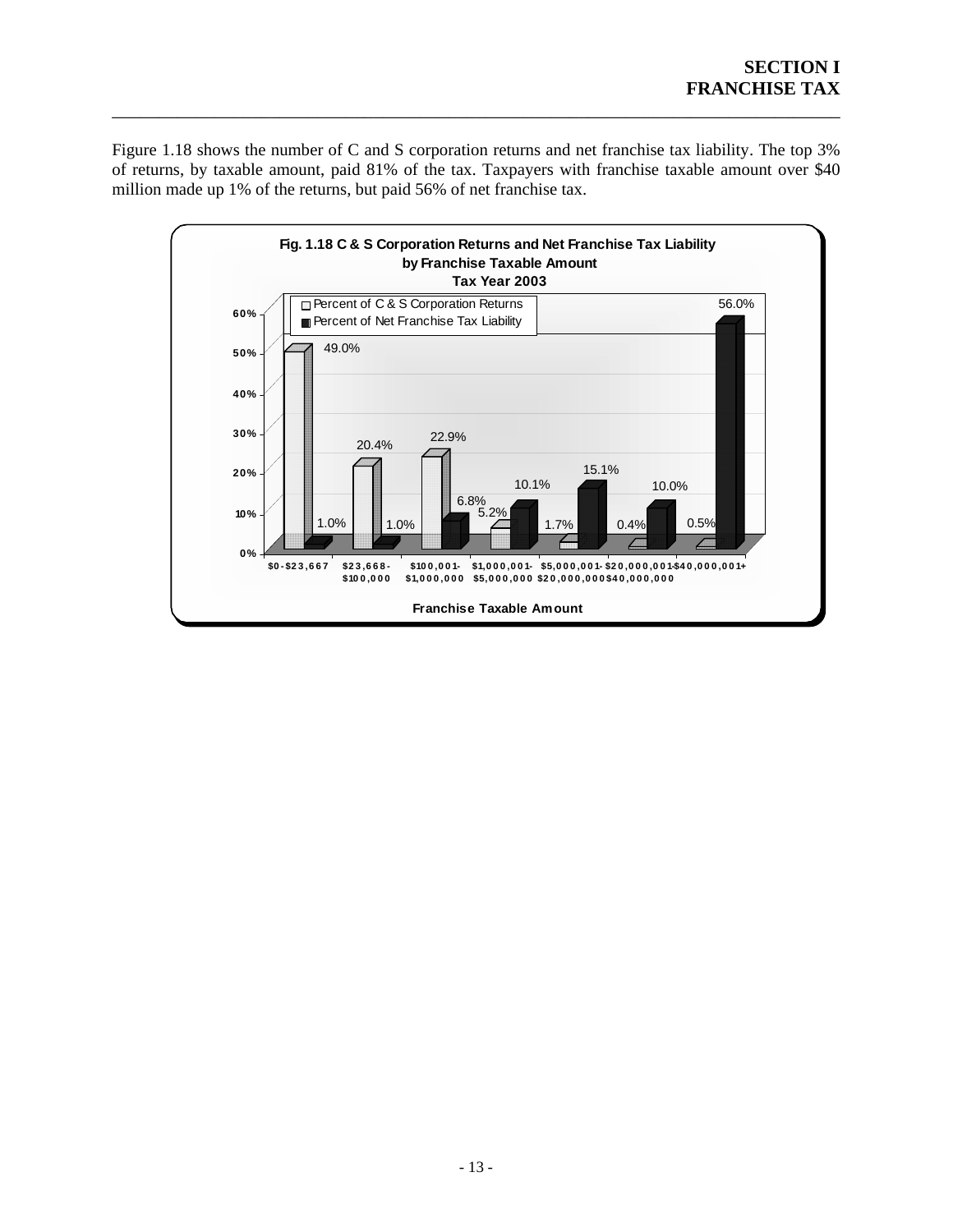Figure 1.19 shows the number of C and S corporation returns claiming franchise tax credits and the mount of credits claimed. Corporations with over \$40 million as their franchise taxable amount claimed a the greatest amount of credits.

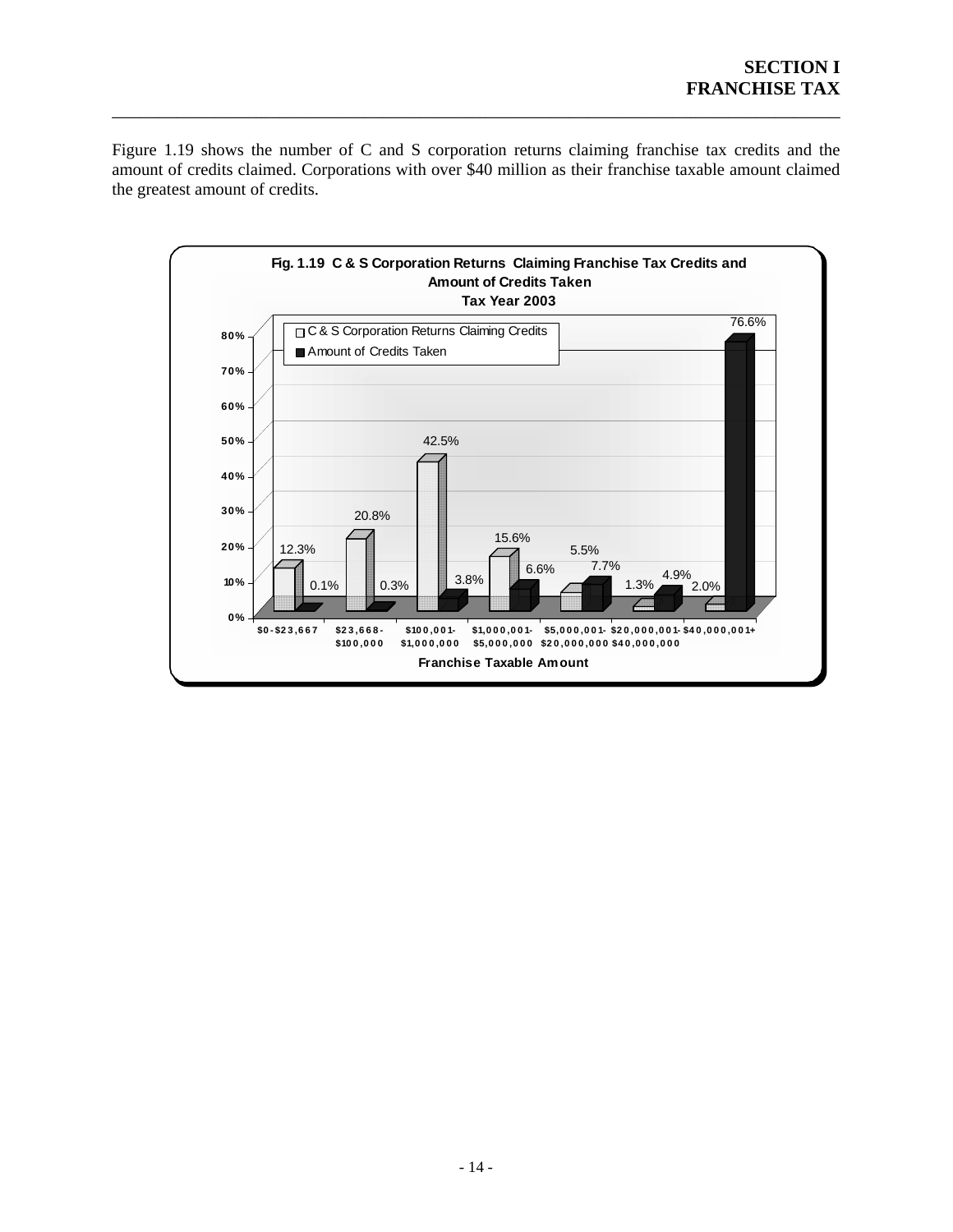# **C-CORPORATIONS**

 **Table 2.1 C-Corporation Returns and Net Income Tax Liability by NC Taxable Income Tax Year 2003** 

<span id="page-18-0"></span>\_\_\_\_\_\_\_\_\_\_\_\_\_\_\_\_\_\_\_\_\_\_\_\_\_\_\_\_\_\_\_\_\_\_\_\_\_\_\_\_\_\_\_\_\_\_\_\_\_\_\_\_\_\_\_\_\_\_\_\_\_\_\_\_\_\_\_\_\_\_\_\_\_\_\_\_\_\_

| <b>NC Taxable Income</b> | <b>Number</b><br>of Returns | <b>Percent</b> | <b>Net Income</b><br>Tax Liability *<br>[\$] | <b>Percent</b> |
|--------------------------|-----------------------------|----------------|----------------------------------------------|----------------|
|                          |                             |                |                                              |                |
| $$0**$                   | 53,308                      | 66.72%         |                                              |                |
| \$1-\$15,000             | 13,397                      | 16.77%         | 3,776,491                                    | 0.52%          |
| \$15,001-30,000          | 3,156                       | 3.95%          | 4,519,503                                    | 0.62%          |
| \$30,001-\$50,000        | 2,256                       | 2.82%          | 5,788,197                                    | 0.80%          |
| \$50,001-\$100,000       | 2,517                       | 3.15%          | 11,676,194                                   | 1.61%          |
| \$100,001-\$500,000      | 3,218                       | 4.03%          | 48,488,171                                   | 6.67%          |
| \$500,001-\$1,000,000    | 739                         | 0.92%          | 35,376,798                                   | 4.87%          |
| \$1,000,001-\$10,000,000 | 1,151                       | 1.44%          | 215,641,627                                  | 29.66%         |
| $$10,000,001+$           | 154                         | 0.19%          | 401,674,284                                  | 55.26%         |
| <b>Total</b>             | 79,896                      | 100.00%        | 726,941,265                                  | 100.00%        |

Net tax liability is prior to the application of the refundable credit in G.S. 105-129.28. Because this credit is limited to a very small number of taxpayers, including its effects would violate taxpayer confidentiality.

Includes both returns with no Federal Taxable Income and those that have Federal Taxable Income, but no NC Taxable Income.

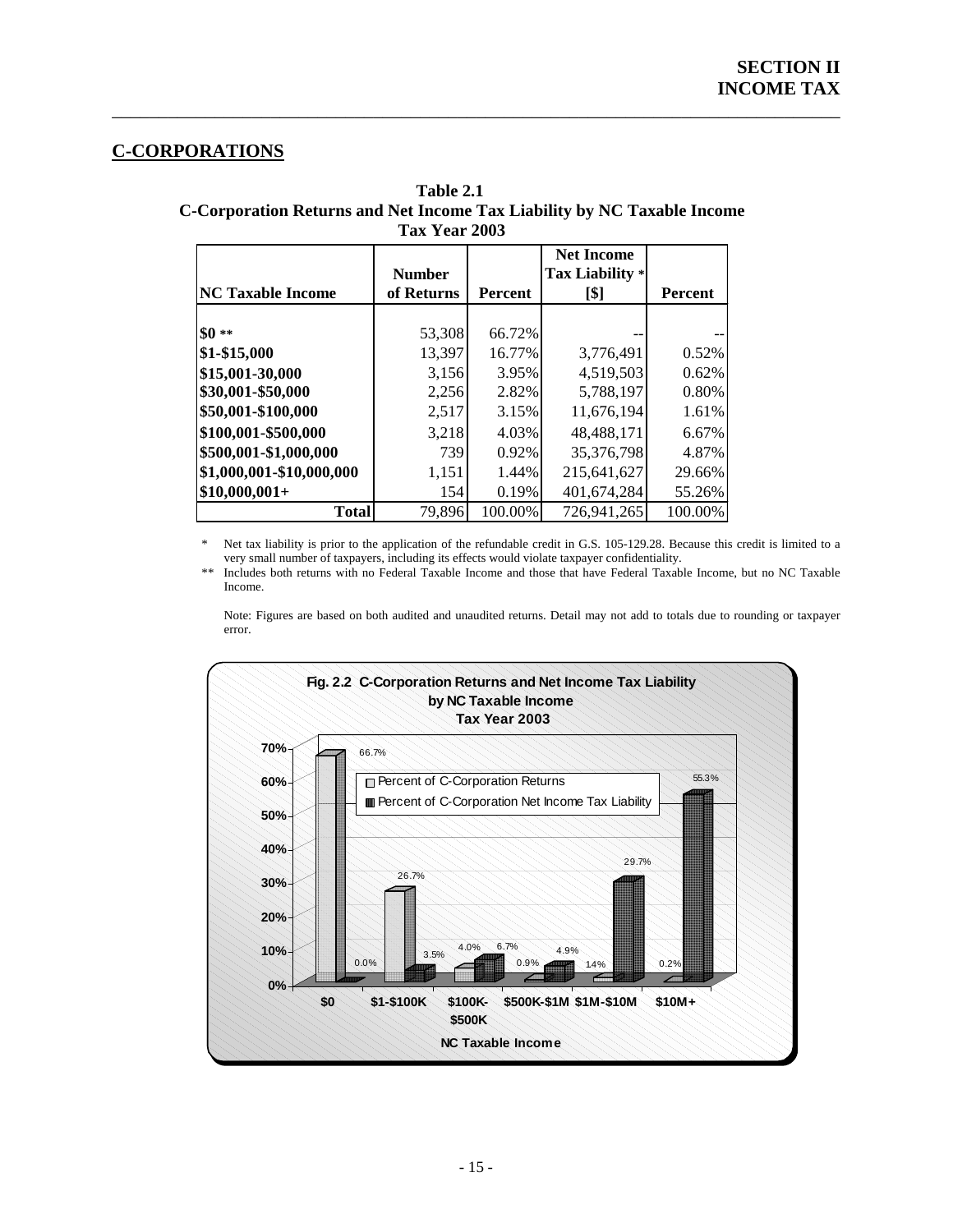Table 2.1 and Figure 2.2 show the distribution of returns and net income tax liability by taxable income. Some corporations have no federal taxable income but pay North Carolina taxes because provisions of the State tax code require that they add back certain amounts, such as income taxes paid, to their taxable income. Other corporations have a positive federal taxable income but pay no tax in North Carolina because some of their income is not subject to taxation by states or because provisions of the State tax code allow them to reduce their taxable income to zero.

\_\_\_\_\_\_\_\_\_\_\_\_\_\_\_\_\_\_\_\_\_\_\_\_\_\_\_\_\_\_\_\_\_\_\_\_\_\_\_\_\_\_\_\_\_\_\_\_\_\_\_\_\_\_\_\_\_\_\_\_\_\_\_\_\_\_\_\_\_\_\_\_\_\_\_\_\_\_

Although almost 80,000 C-corporations were subject to the corporation income tax in tax year 2003, only one-third of the corporations that filed a return actually had a tax liability.

Two-thirds of the C-corporation returns filed for tax year 2003 had no North Carolina Taxable Income. Within this group of 53,308 corporations, 41,384 (78%) had a Federal Taxable Income of zero or less. The remaining C-corporations had positive Federal Taxable Income, but their adjustments to income, non-apportionable income allocated to other States, net economic loss, or other reductions reduced the taxable income to zero.

Among those C-corporations that did have a tax liability, over half had NC Taxable Income of less than \$15,000. Less than 1% of the total C-corporation income tax liability was attributable to this group of corporations. At the other end of the spectrum, corporations with a North Carolina Taxable Income of over \$1 million represented nearly 85% of the C-corporation income tax liability, but made up less than 2% of the corporations filing returns. Over half of the total corporation income tax liability was attributable to the 154 corporations with North Carolina Taxable Income of over \$10 million.

Figure 2.3 provides the distribution of returns and tax liability by federal taxable income. Corporations with federal taxable income over \$35 million paid the largest amount of net income tax.

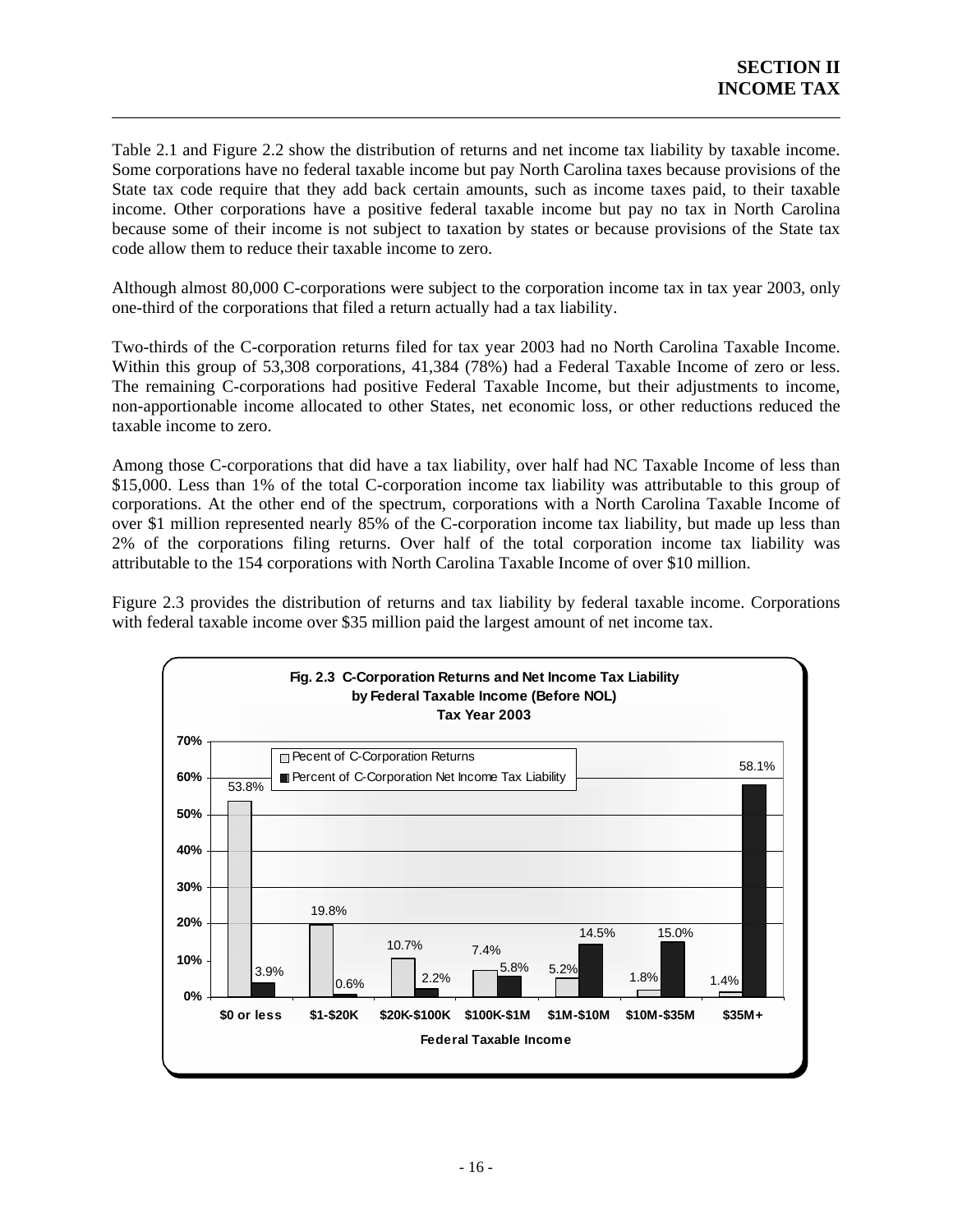Table 2.4 and Figure 2.6 show the distribution of returns by apportionment percentage and federal taxable income. A corporation's apportionment percentage is used to determine how much of the corporation's income may be taxed by North Carolina. The percentage is based on how much of the corporation's property, payroll, and sales are in North Carolina, with sales being given a double weight.

\_\_\_\_\_\_\_\_\_\_\_\_\_\_\_\_\_\_\_\_\_\_\_\_\_\_\_\_\_\_\_\_\_\_\_\_\_\_\_\_\_\_\_\_\_\_\_\_\_\_\_\_\_\_\_\_\_\_\_\_\_\_\_\_\_\_\_\_\_\_\_\_\_\_\_\_\_\_

| Table 2.4                                                        |
|------------------------------------------------------------------|
| C-Corporation Returns by Federal Taxable Income (Before NOL) and |
| <b>Apportionment Percentage</b>                                  |

|                               | Tax Year 2003 |              |               |               |        |              |  |  |  |
|-------------------------------|---------------|--------------|---------------|---------------|--------|--------------|--|--|--|
|                               |               |              |               |               |        |              |  |  |  |
| <b>Federal Taxable Income</b> | $< 5\%$       | $5\% - 24\%$ | $25\% - 49\%$ | $50\% - 99\%$ | 100%   | <b>Total</b> |  |  |  |
| \$0 or less                   | 11,976        | 1,917        | 717           | 1,132         | 27,259 | 43,001       |  |  |  |
| $$1 - $20,000$                | 803           | 243          | 126           | 299           | 14,332 | 15,803       |  |  |  |
| \$20,001-\$100,000            | 1,112         | 381          | 177           | 377           | 6,476  | 8,523        |  |  |  |
| $$100,001 - $1,000,000$       | 2,360         | 650          | 262           | 495           | 2,121  | 5,888        |  |  |  |
| $$1,000,001 - $10,000,000$    | 2,889         | 580          | 200           | 194           | 277    | 4,140        |  |  |  |
| \$10,000,001-\$35,000,000     | 1,159         | 195          | 46            | 32            | 23     | 1,455        |  |  |  |
| $$35,000,001+$                | 928           | 123          | 22            | 10            |        | 1,086        |  |  |  |
| <b>Total</b>                  | 21,227        | 4,089        | 1,550         | 2,539         | 50,491 | 79,896       |  |  |  |

Note: Figures are based on unaudited returns.

#### **Table 2.5**

#### **C-Corporation Net Income Tax Liability by Federal Taxable Income (Before NOL) and Apportionment Percentage** \*  **Tax Year 2003**

|                               | <b>NC Apportionment Percentage</b> |               |               |               |                              |               |  |
|-------------------------------|------------------------------------|---------------|---------------|---------------|------------------------------|---------------|--|
| <b>Federal Taxable Income</b> | $< 5\%$                            | $5\% - 24\%$  | $25\% - 49\%$ | $50\% - 99\%$ | 100%                         | <b>Total</b>  |  |
|                               | [\$]                               | [\$]          | [\$]          | [\$]          | $\lbrack \mathbb{S} \rbrack$ | [\$]          |  |
|                               |                                    |               |               |               |                              |               |  |
| \$0 or less                   | 7,270,434                          | 4,904,396     | 492,359       | 12,740,092    | 2,626,179                    | 28,033,460    |  |
| $$1 - $20,000$                | 153.572                            | 41.988        | 33.234        | 168,486       | 3,937,431                    | 4,334,711     |  |
| \$20,001-\$100,000            | 167,313                            | 226,194       | 182,347       | 910,054       | 14,486,090                   | 15,971,998    |  |
| $$100,001 - $1,000,000$       | 876,038                            | 2,037,049     | 2,480,216     | 6,723,130     | 30,267,819                   | 42,384,252    |  |
| \$1,000,001 - \$10,000,000    | 9,803,975                          | 15,119,768    | 15,051,740    | 25,701,106    | 39,484,914                   | 105, 161, 503 |  |
| \$10,000,001-\$35,000,000     | 21,914,289                         | 23,129,642    | 17,173,915    | 23,250,128    | 23,569,401                   | 109,037,375   |  |
| $$35,000,001+$                | 126, 167, 298                      | 166, 172, 966 | 48,588,446    | 64,625,117    | 16,464,139                   | 422,017,966   |  |
| <b>Total</b>                  | 166,352,919                        | 211,632,003   | 84,002,257    | 134, 118, 113 | 130,835,973                  | 726,941,265   |  |

Net tax liability is prior to the application of the refundable credit in G.S. 105-129.28. Because this credit is limited to a very small number of taxpayers, including its effects would violate taxpayer confidentiality.

Note: Figures are based on both audited and unaudited returns.

Table 2.5 and Figure 2.6 show the net income tax liability by apportionment percentage and federal taxable income. C-corporations that operate exclusively within North Carolina, and so apportion all of their income to the state, made up over 60% of the returns filed for tax year 2003. These corporations accounted for less than 18% of the corporation income tax liability, however, largely because the majority of them had Federal Taxable Income of zero or less.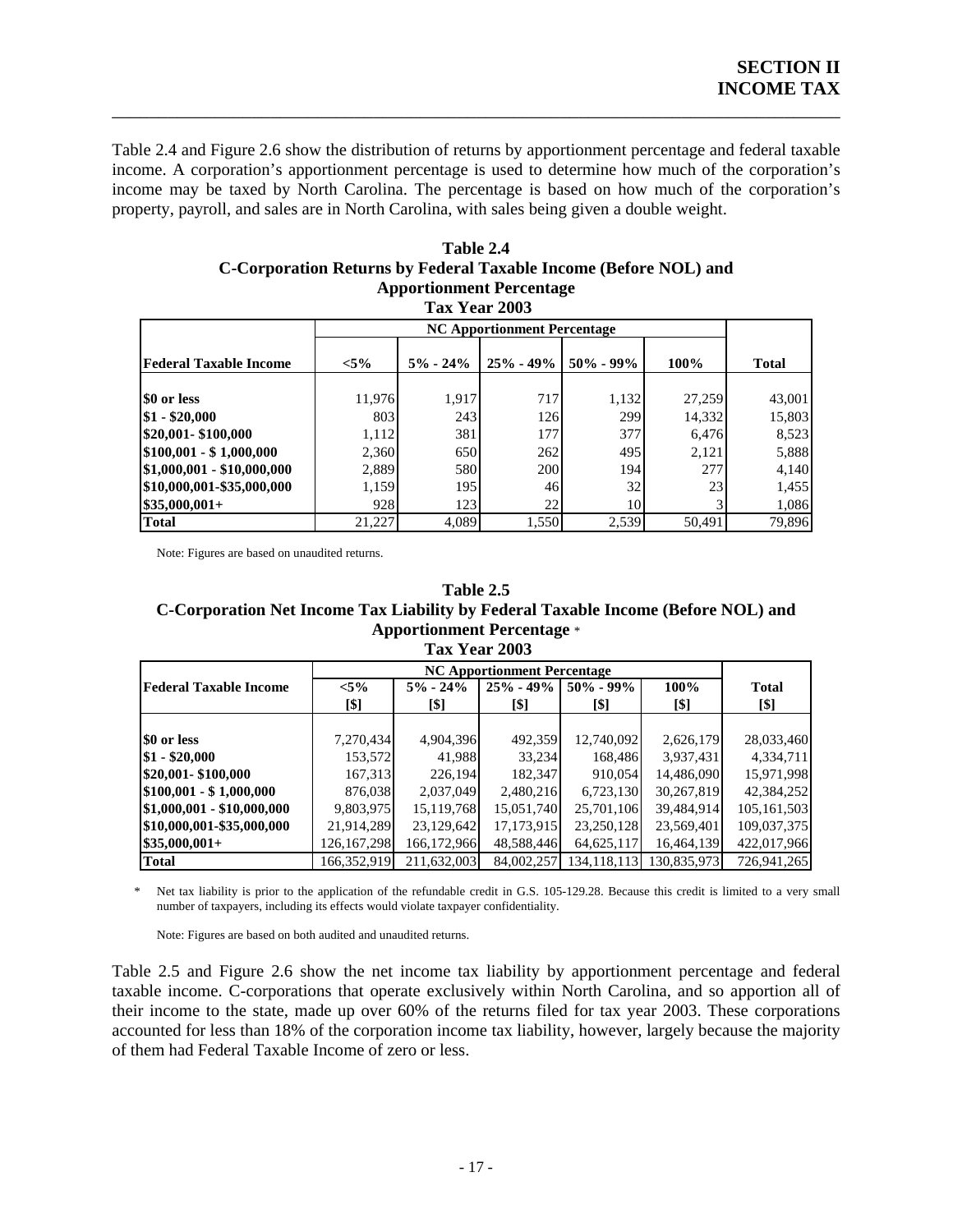The State receives a significant portion of its corporation income taxes from a small number of large multi-state firms. Over 40% of corporation income tax was attributable to 1,051 corporations with Federal Taxable Income of over \$35 million that apportioned less than 25% of their income to North Carolina. The economic success, sales patterns, and tax planning decisions of this relatively small number of large, multi-state companies can significantly affect North Carolina's corporation income tax revenues.

\_\_\_\_\_\_\_\_\_\_\_\_\_\_\_\_\_\_\_\_\_\_\_\_\_\_\_\_\_\_\_\_\_\_\_\_\_\_\_\_\_\_\_\_\_\_\_\_\_\_\_\_\_\_\_\_\_\_\_\_\_\_\_\_\_\_\_\_\_\_\_\_\_\_\_\_\_\_



Table 2.7 shows the income tax calculation detail by federal taxable income. Out of almost 80,000 returns, 33% were taxable returns and 67% were nontaxable returns. Taxable returns with a federal taxable income over \$50 million, made up only 2% of the returns but accounted for 85% of the federal taxable income before NOL and 54% of the tax liability.

Of the 43,001 returns with federal taxable income of zero or less, 1,579 had a North Carolina tax liability as a result of adjustment to income or the allocation of nonapportionable income to North Carolina. Of the remaining 36,895 returns that did show a federal taxable income, 12,089 did not have a net North Carolina liability. Within this group, 2,748 did not apportion any income to North Carolina. Of those apportioning income to North Carolina, 8,504 did not have any tax liability because their taxable income was reduced to zero as a result of deductions for Net Economic Loss.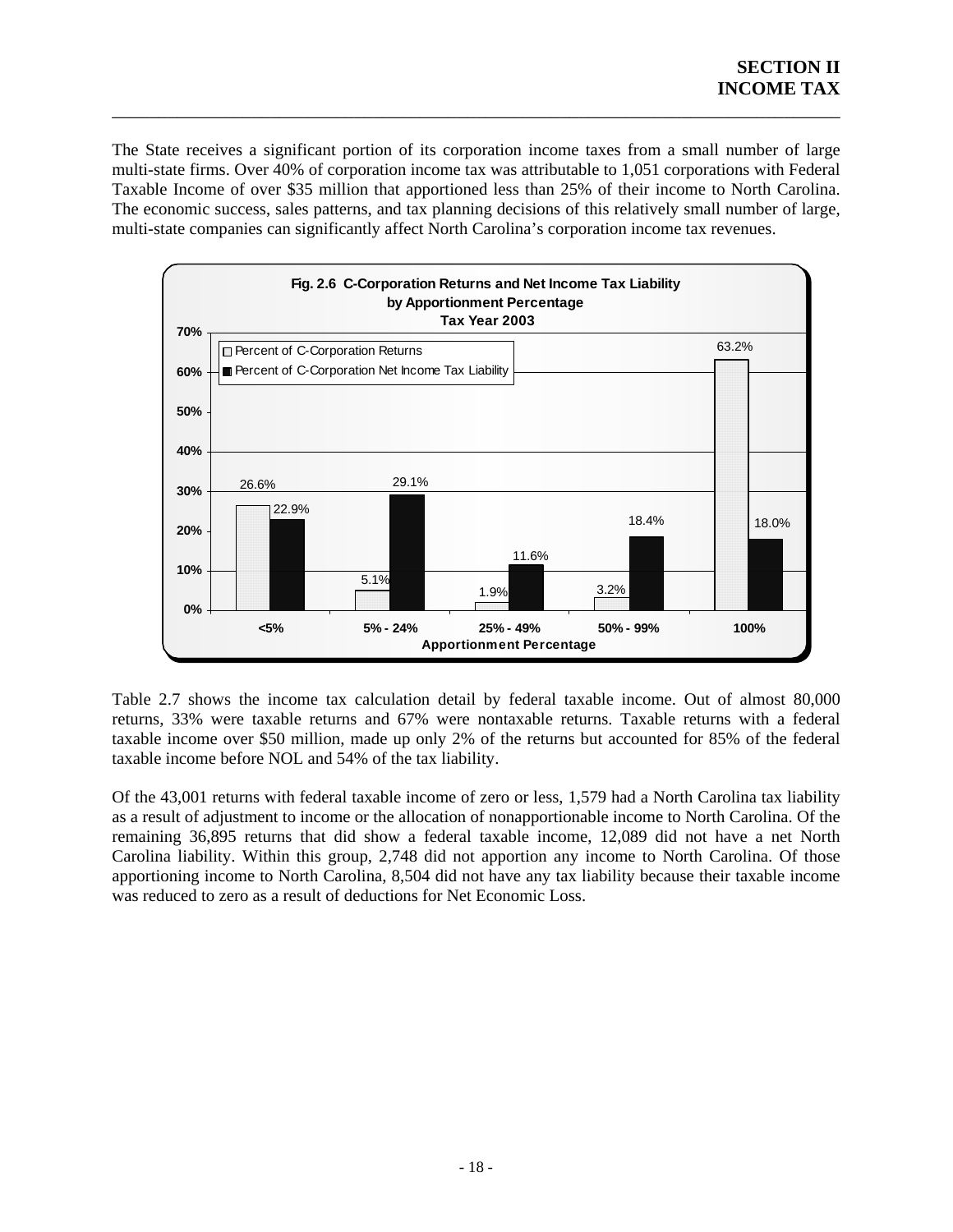| Table 2.7                                                                                 |  |
|-------------------------------------------------------------------------------------------|--|
| <b>C-Corporation Income Tax Calculation Detail by Federal Taxable Income (Before NOL)</b> |  |
| <b>Tax Year 2003</b>                                                                      |  |

\_\_\_\_\_\_\_\_\_\_\_\_\_\_\_\_\_\_\_\_\_\_\_\_\_\_\_\_\_\_\_\_\_\_\_\_\_\_\_\_\_\_\_\_\_\_\_\_\_\_\_\_\_\_\_\_\_\_\_\_\_\_\_\_\_\_\_\_\_\_\_\_\_\_\_\_\_\_\_\_\_\_\_\_\_\_\_\_\_\_\_\_\_\_\_\_\_\_\_\_\_\_\_\_\_\_\_\_

|                           |                |                           | $^{(+)}$                      | $\left( -\right)$        | $(-)$                   | $(-)$                    | $(=)$                    |
|---------------------------|----------------|---------------------------|-------------------------------|--------------------------|-------------------------|--------------------------|--------------------------|
|                           |                | <b>Federal Taxable</b>    | <b>Adjustments to Federal</b> | <b>Contributions to</b>  | <b>Nonapportionable</b> | <b>Reduction Due Tol</b> | <b>Income</b>            |
|                           | Number of      | <b>Income, Before NOL</b> | Income                        | <b>Donees Outside NC</b> | Income                  | Apportionment            | <b>Apportioned to NC</b> |
| <b>FTI</b> of Corporation | <b>Returns</b> | [\$]                      | [\$]                          | [\$]                     | [\$]                    | [\$]                     | [\$]                     |
| <b>Taxable Returns</b>    |                |                           |                               |                          |                         |                          |                          |
| \$0 or less               | 1,579          | (8,706,439,441)           | 16,123,473,100                | 140,934,456              | 54,254,054              | 6,734,634,523            | 487,294,072              |
| \$1-\$20,000              | 10,174         | 61.248.801                | 77,560,552                    | 2,836,722                | 619,040                 | 62,285,748               | 73,067,895               |
| \$20,001-\$100,000        | 5,930          | 283,573,230               | 188,958,827                   | 1.499.831                | 3,121,482               | 198,004,025              | 269,902,676              |
| \$100,001-\$1,000,000     | 3,982          | 1,413,524,602             | 446,949,426                   | 9,443,617                | 20,444,950              | 1.139.282.217            | 691, 303, 244            |
| \$1,000,001-\$10,000,000  | 2,849          | 10,624,921,560            | 2,846,820,476                 | 58,183,921               | 73,398,505              | 11,611,211,776           | 1,728,947,826            |
| \$10,000,001-\$50,000,000 | 1,275          | 28,500,065,880            | 6.318.189.901                 | 171,532,810              | 207.263.879             | 32,206,611,889           | 2,232,847,151            |
| \$50.000.001+             | 596            | 178.826.483.614           | 10,002,456,914                | 1,335,011,861            | 2,529,774,516           | 178, 593, 454, 825       | 6,370,699,408            |
| <b>Total, Taxable</b>     | 26,385         | 211,003,378,246           | 36,004,409,196                | 1,719,443,218            | 2,888,876,426           | 230, 545, 485, 003       | 11,854,062,272           |
| <b>Nontaxable Returns</b> |                |                           |                               |                          |                         |                          |                          |
| \$0 or less               | 41,422         | (268, 641, 610, 548)      | 16,918,078,007                | 43,887,724               | 1,672,093,643           | (242, 199, 472, 133)     | (11,047,857,560)         |
| More than \$0             | 12,089         | 82,751,650,316            | (18,809,297,677)              | 341,198,215              | 1,984,441,576           | 60,029,638,984           | 1,477,955,238            |
| <b>Total, Nontaxable</b>  | 53,511         | (185, 889, 960, 232)      | (1.891.219.670)               | 385,085,939              | 3.656.535.219           | (182, 169, 833, 149)     | (9,569,902,322)          |

|                           |                           | $(+)$                      | $(-)$                       | $(-)$                    | ( – )                   | $(=)$              | $(6.9\%)$              | $(-)$              | $(=)$          |
|---------------------------|---------------------------|----------------------------|-----------------------------|--------------------------|-------------------------|--------------------|------------------------|--------------------|----------------|
|                           |                           | Nonapportonable            |                             |                          |                         |                    |                        |                    |                |
|                           | <b>Income Apportioned</b> | <b>Income Allocated to</b> | <b>Percentage Depletion</b> |                          | <b>Contributions to</b> | <b>Net Taxable</b> | <b>Computed Income</b> |                    | <b>Net Tax</b> |
|                           | to NC                     | NC                         | <b>Over Cost Depletion</b>  | <b>Net Economic Loss</b> | <b>NC Donees</b>        | Income             | Tax                    | <b>Tax Credits</b> | Liability*     |
| <b>FTI</b> of Corporation | [\$]                      | $\lceil\$ \rceil$          | 1\$1                        | [\$]                     | [\$]                    | 1\$ I              | [\$]                   | [\$]               | [\$]           |
| <b>Taxable Returns</b>    |                           |                            |                             |                          |                         |                    |                        |                    |                |
| \$0 or less               | 487,294,072               | 4,136,771                  | 12,917,297                  | 7,847,855                | 1,416,207               | 469,287,300        | 32,380,852             | 4,347,392          | 28,033,460     |
| \$1-\$20,000              | 73,067,895                | 302,511                    | 13,652                      | 6,065,547                | 744,704                 | 66,547,889         | 4,591,908              | 257.197            | 4,334,711      |
| \$20,001-\$100,000        | 269,902,676               | 1,062,930                  |                             | 23,189,051               | 2,348,027               | 245, 427, 628      | 16,933,272             | 961,274            | 15,971,998     |
| \$100,001-\$1,000,000     | 691, 303, 244             | 7,826,160                  | 1,637                       | 53,144,791               | 4,565,296               | 641.417.680        | 44,257,813             | 1,873,562          | 42,384,252     |
| \$1,000,001-\$10,000,000  | 1,728,947,826             | 6,500,766                  | 2.094.045                   | 110.935.271              | 8,124,429               | 1,614,294,847      | 111,386,341            | 6,224,838          | 105, 161, 503  |
| \$10,000,001-\$50,000,000 | 2,232,847,151             | 44,832,714                 | 294,005                     | 134,833,028              | 10,711,184              | 2, 131, 841, 648   | 147,097,080            | 9,959,680          | 137, 137, 400  |
| $$50,000,001+$            | 6.370.699.408             | (16, 252, 267)             | 7,878,190                   | 120,639,916              | 45,279,173              | 6,180,651,933      | 426,464,988            | 32,547,047         | 393,917,941    |
| <b>Total, Taxable</b>     | 11,854,062,272            | 48,409,585                 | 23,198,826                  | 456,655,459              | 73,189,020              | 11,349,468,925     | 783,112,254            | 56,170,990         | 726,941,265    |
| <b>Nontaxable Returns</b> |                           |                            |                             |                          |                         |                    |                        |                    |                |
| \$0 or less               | (11,047,857,560)          | (36,863,289)               | 25,753,271                  | 9,824,672,501            | 4,849,160               | (20,939,943,176)   | 813                    | 813                |                |
| More than \$0             | 1,477,955,238             | (10, 178)                  | 15,816,097                  | 5,843,858,813            | 37,202,976              | (4,416,925,386)    | 8,945                  | 8,945              |                |
| <b>Total, Nontaxable</b>  | (9,569,902,322)           | (36,873,467)               | 41,569,368                  | 15,668,531,314           | 42,052,136              | (25,356,868,562)   | 9,758                  | 9,758              |                |

\* Net tax liability is prior to the application of the refundable credit in G.S. 105-129.28. Because this credit is limited to a very small number of taxpayers, including its effects would violate taxpayer confidentiality.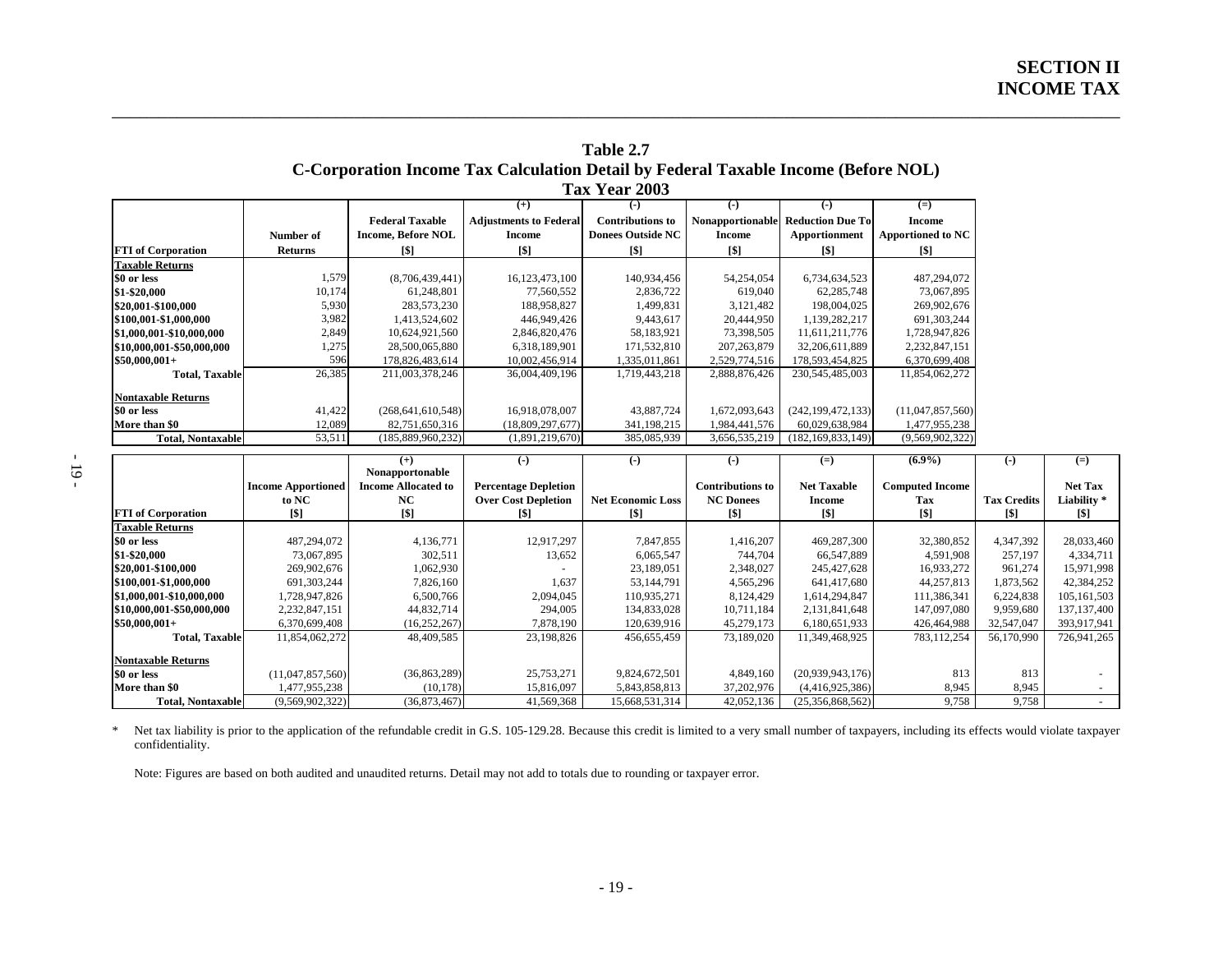Table 2.8 and 2.9 show the distribution of taxable returns and income tax credits taken by tax credit as a percent of tax and federal taxable income. Ninety-five percent of the returns did not take any income tax credit. Forty-three percent of the returns taking credits had over 40% of their tax relieved by the income tax credits. These returns accounted for 37% of the total credits taken.

\_\_\_\_\_\_\_\_\_\_\_\_\_\_\_\_\_\_\_\_\_\_\_\_\_\_\_\_\_\_\_\_\_\_\_\_\_\_\_\_\_\_\_\_\_\_\_\_\_\_\_\_\_\_\_\_\_\_\_\_\_\_\_\_\_\_\_\_\_\_\_\_\_\_\_\_\_\_

|                               |                                           |                 | 1 ax 1 ear 2005 |                 |                 |         |              |  |  |  |
|-------------------------------|-------------------------------------------|-----------------|-----------------|-----------------|-----------------|---------|--------------|--|--|--|
|                               | Income Tax Credits as a Percentage of Tax |                 |                 |                 |                 |         |              |  |  |  |
| <b>Federal Taxable Income</b> | $0\%$                                     | $0\% - 4.9\%$   | $5\% - 9.9\%$   | $10\% - 19.9\%$ | $20\% - 39.9\%$ | $40% +$ | <b>Total</b> |  |  |  |
| \$0 or less                   | 42.729                                    | 19 <sub>1</sub> | 12              | 18              | 24              | 199     | 43,001       |  |  |  |
| $$1 - $20,000$                | 14,749                                    | 79              | 48              | 89              | 126             | 712     | 15,803       |  |  |  |
| \$20,001-\$100,000            | 7,300                                     | 237             | 166             | 203             | 206             | 411     | 8,523        |  |  |  |
| $$100,001 - $1,000,000$       | 5,242                                     | 227             | 131             | 109             | 79              | 100     | 5,888        |  |  |  |
| \$1,000,001 - \$10,000,000    | 3,895                                     | 101             | 31              | 22              | 24              | 67      | 4,140        |  |  |  |
| \$10,000,001-\$35,000,000     | 1,606                                     | 25              | 10              | 25              | 14              | 36      | 1,716        |  |  |  |
| $$50,000,001+$                | 754 <sup>I</sup>                          | 22              |                 |                 |                 | 22      | 825          |  |  |  |
| <b>Total</b>                  | 76,275                                    | 710             | 405             | 475             | 484             | 1.547   | 79,896       |  |  |  |

 $2002$ **Table 2.8 C-Corporation Returns by Income Tax Credits as a Percentage of Tax** 

Note: The table does not include the refundable credit in G.S. 105-129.28. Because this credit is limited to a very small number of taxpayers, including its effects would violate taxpayer confidentiality. Figures are based on both audited and unaudited returns.

| Table 2.9                                                                               |
|-----------------------------------------------------------------------------------------|
| C-Corporation Tax Credits for Taxable Returns Income Tax Credits as a Percentage of Tax |
| Tax Year 2003                                                                           |

|                               | Income Tax Credits as a Percentage of Tax |                       |                       |                   |                   |                 |                       |
|-------------------------------|-------------------------------------------|-----------------------|-----------------------|-------------------|-------------------|-----------------|-----------------------|
| <b>Federal Taxable Income</b> | $0\%$<br>[\$]                             | $0\% - 4.9\%$<br>[\$] | $5\% - 9.9\%$<br>[\$] | 10%-19.9%<br>[\$] | 20%-39.9%<br>[\$] | $40% +$<br>[\$] | <b>Total</b><br>[\$]  |
|                               |                                           |                       |                       |                   |                   |                 |                       |
| \$0 or less                   |                                           | 20.929                | 943,227               | 15.990            | 658,695           | 2,709,364       | 4,348,205             |
| $$1 - $20,000$                |                                           | 1,672                 | 3.793                 | 15,350            | 40.428            | 196.680         | 257,923               |
| \$20,001-\$100,000            |                                           | 26.285                | 54,309                | 150,182           | 237,355           | 501,362         | 969,493               |
| $$100,001 - $1,000,000$       |                                           | 142.342               | 182.419               | 214.887           | 325,057           | 1,008,857       | 1,873,562             |
| $$1,000,001 - $10,000,000$    |                                           | 192,305               | 338,322               | 261,884           | 863,300           | 4,569,027       | 6,224,838             |
| \$10,000,001-\$35,000,000     | ۰.                                        | 235,916               | 176,001               | 1,946,363         | 1,561,663         | 6,039,737       | 9,959,680             |
| $$50,000,001+$                |                                           | 543,646               | 2,235,935             | 7,839,656         | 15.682,005        |                 | 6,245,805 32,547,047  |
| <b>Total</b>                  |                                           | 1,163,095             | 3,934,006             | 10,444,312        | 19,368,503        |                 | 21,270,832 56,180,748 |

Note: The table does not include the refundable credit in G.S. 105-129.28. Because this credit is limited to a very small number of taxpayers, including its effects would violate taxpayer confidentiality. Figures are based on both audited and unaudited returns.

Corporations with federal taxable income over \$50 million took over half of the tax credits. Figure 2.10 shows income tax credits by federal taxable income for North Carolina taxable returns.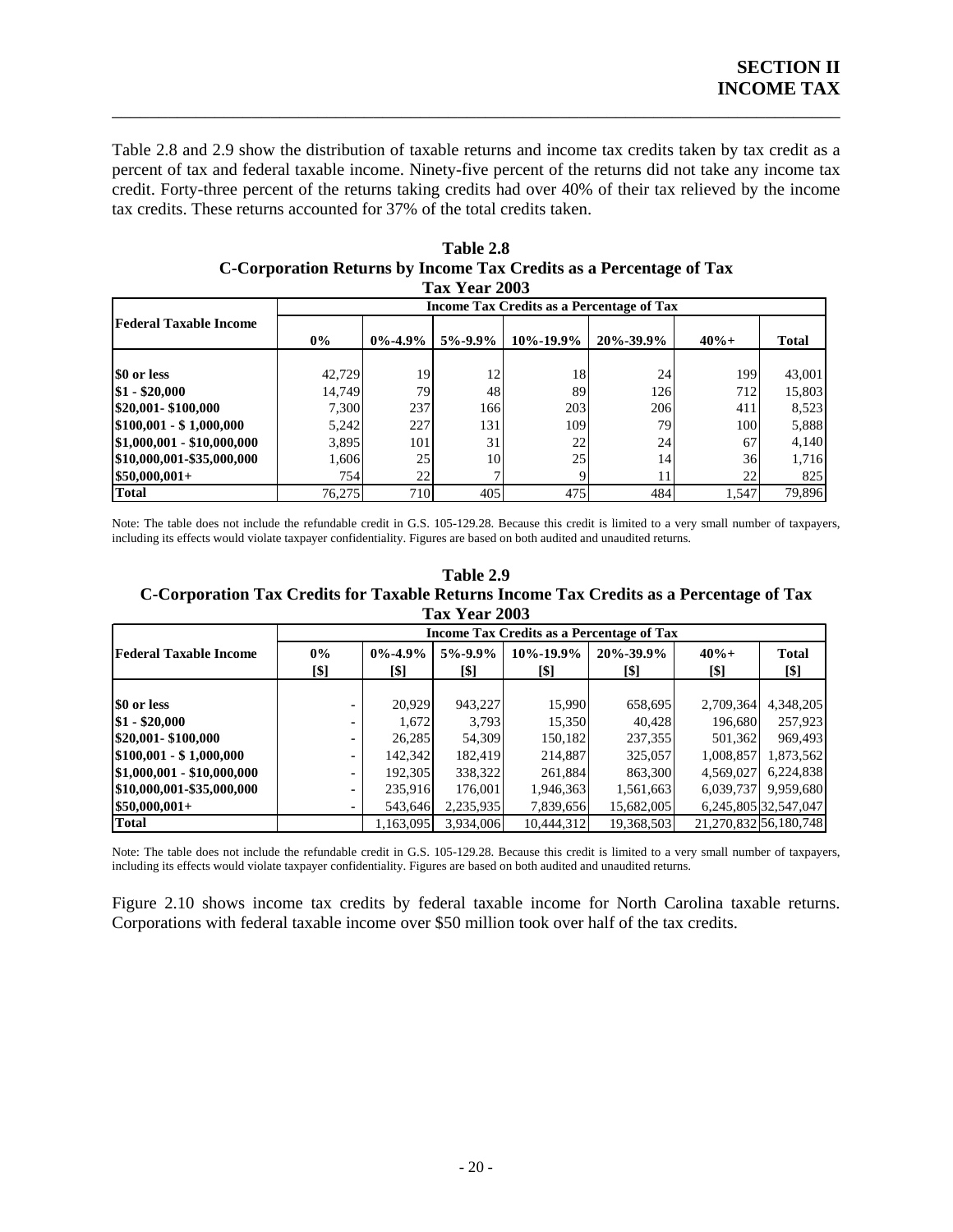

Table 2.11 provides the distribution of income tax credits by credit type and federal taxable income. Corporations with federal taxable income over \$1 million took 90% of the credits. The most claimed credits were in the category, Lee Act and Other Limited Credits.

**C-Corporation Income Tax Credits by Credit Type and Federal Taxable Income (Before NOL) T 3 ax Year 200 Table 2.11** 

|                                              |                                             | <b>All Returns</b>                     |                                       | FTI <\$1,000,001                | FTI \$1,000,001+                      |                                   |
|----------------------------------------------|---------------------------------------------|----------------------------------------|---------------------------------------|---------------------------------|---------------------------------------|-----------------------------------|
| <b>Income Tax Credits</b>                    | <b>Number</b><br>of<br>Credits <sup>*</sup> | <b>Amount</b><br><b>Claimed</b><br>\$) | <b>Number</b><br>of<br><b>Credits</b> | Amount<br><b>Claimed</b><br>\$) | <b>Number</b><br>оf<br><b>Credits</b> | Amount<br><b>Claimed</b><br>$($)$ |
|                                              |                                             |                                        |                                       |                                 |                                       |                                   |
| <b>Rehabilitating a Historic Structure</b>   | 16                                          | 3,148,940                              | 6                                     | 239,487                         | 10                                    | 2,909,453                         |
| <b>Savings and Loan Supervisory Fees</b>     | 14                                          | 157,804                                | 6                                     | 19,218                          | 8                                     | 138,586                           |
| <b>Carryover from Previous Years Credits</b> | 8                                           | 1,757,168                              | 5                                     | 487,896                         | 3                                     | 1,269,272                         |
| Lee Act and Other Limited Credits            | 3,565                                       | 48,882,783                             | 3,159                                 | 5,162,134                       | 406                                   | 43,720,649                        |
| Others **                                    | 37                                          | 8,370,470                              | 25                                    | 2,747,386                       | 12                                    | 5,623,084                         |
| <b>Credits Claimed ***</b>                   | 3.640                                       | 62, 317, 165                           | 3.201                                 | 8.656.121                       | 439                                   | 53.661.044                        |
| <b>Credits Not Taken ****</b>                | --                                          | 6,136,417                              | $\overline{\phantom{a}}$              | 3,080,500                       | $-$                                   | 3,055,917                         |
| <b>Credits Taken ***</b>                     |                                             | 56,180,748                             |                                       | 5,575,621                       |                                       | 50,605,127                        |

\* The total number of credits does not equal to the total number of returns claiming credits stated in Table 2.7 and 2.8.<br>\* This extensive Certain Real Property Departments by Maior Resulting Feelilties, and Other Nor

This category includes Certain Real Property Donation, Reinvestments by Major Recycling Facilities, and Other Non-Limited Credits.

 \*\*\* The credit is greater than the amount stated due to the refundable credit in G.S. 105-129.28. Because this credit is limited to a very small number of taxpayers, including its effects would violate taxpayer confidentiality.

\*\*\*\* Credits were not taken against tax because taxpayer's liability was less than the amount of credits claimed or because of taxpayer error.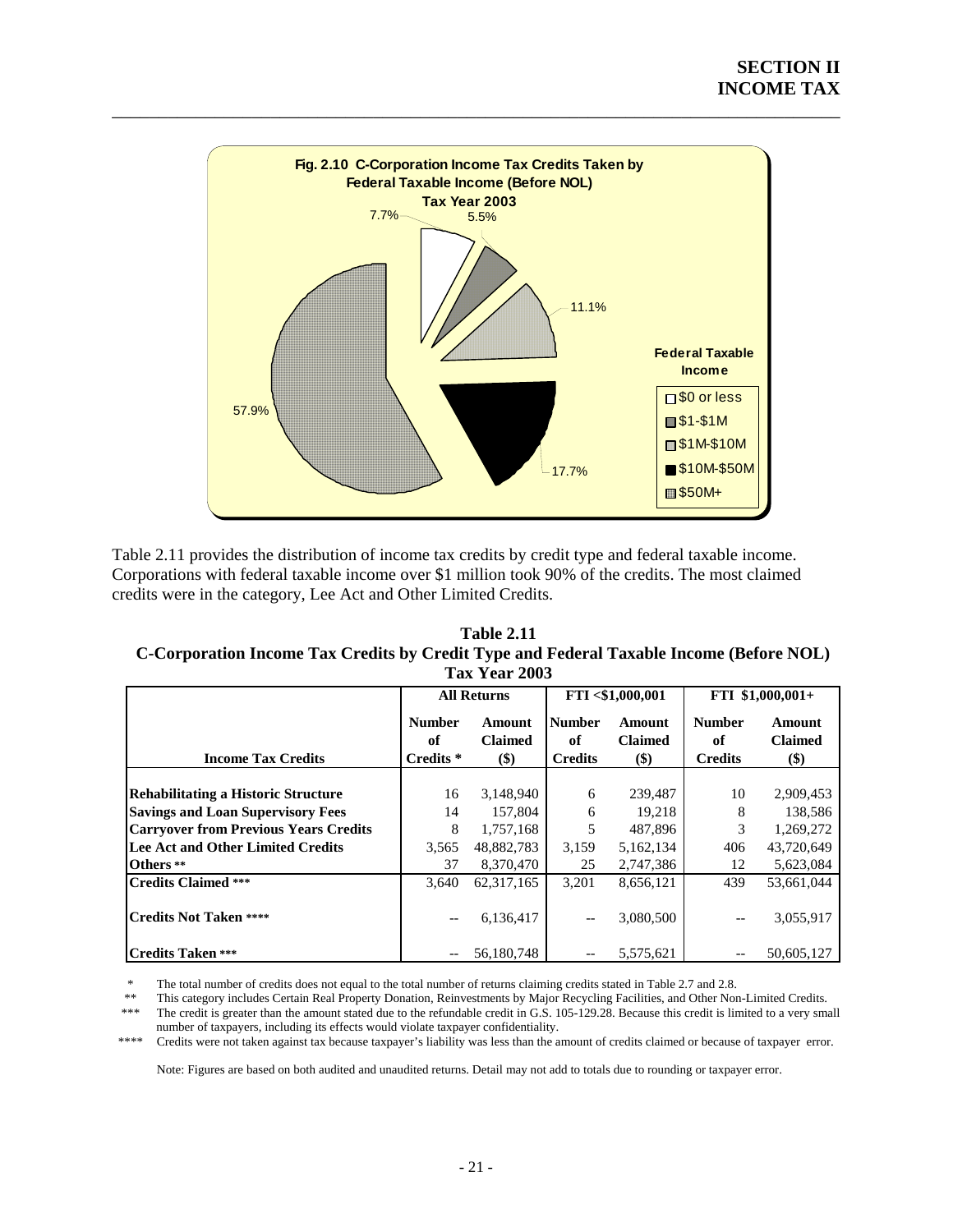## **S-CORPORATIONS**

S-Corporations pass their income tax liability along to shareholders, who pay tax on the income according to the individual income tax rate schedule. S-Corporations that have shareholders who are not North Carolina residents may pass the tax liability to those shareholders only if the nonresidents sign an agreement to pay North Carolina taxes on their share of the corporation's income. For nonresident shareholders who fail to sign such an agreement, the S-corporations must file a composite return and pay the tax for the shareholders. The tax for nonresidents filing composite is calculated according to the individual income tax rate schedule, but the collections are considered corporate income tax receipts.

<span id="page-25-0"></span> $\overline{\phantom{a}}$  , and the contract of the contract of the contract of the contract of the contract of the contract of the contract of the contract of the contract of the contract of the contract of the contract of the contrac

|                          |                          |         | Tax Year 2003               |                      |                |
|--------------------------|--------------------------|---------|-----------------------------|----------------------|----------------|
|                          |                          |         |                             | <b>Net</b>           |                |
|                          |                          |         | <b>Number With Tax</b>      | <b>Tax Liability</b> |                |
| <b>NC Taxable Income</b> | <b>Number of Returns</b> | Percent | <b>Due for Nonresidents</b> | [\$]                 | <b>Percent</b> |
| \$0 or less*             | 45,450                   | 41.14%  | 23                          | 11,531               | 0.03%          |
| \$1-\$15,000             | 23,300                   | 21.09%  | 1,616                       | 411,971              | 1.10%          |
| \$15,001-30,000          | 11,113                   | 10.06%  | 431                         | 508,839              | 1.36%          |
| \$30,001-\$50,000        | 8,591                    | 7.78%   | 291                         | 607,737              | 1.63%          |
| \$50,001-\$100,000       | 9,857                    | 8.92%   | 378                         | 1,486,371            | 3.98%          |
| \$100,001-\$500,000      | 9.956                    | 9.01%   | 552                         | 6,805,245            | 18.22%         |
| \$500,001-\$1,000,000    | 1,217                    | 1.10%   | 107                         | 4,623,761            | 12.38%         |
| $$1,000,001+$            | 990                      | 0.90%   | 110                         | 22,900,120           | 61.30%         |
| <b>Total</b>             | 110.474                  | 100.00% | 3,508                       | 37, 355, 575         | 100.00%        |

| <b>Table 2.12</b>                                                       |
|-------------------------------------------------------------------------|
| S-Corporation Returns and Net Income Tax Liability by NC Taxable Income |
| Tov Voor 2003                                                           |

\* Includes both returns with no Federal Taxable Income and those that have Federal Taxable Income but no North Carolina Taxable Income. The Net Tax Liability in this bracket is positive due to taxpayer error.

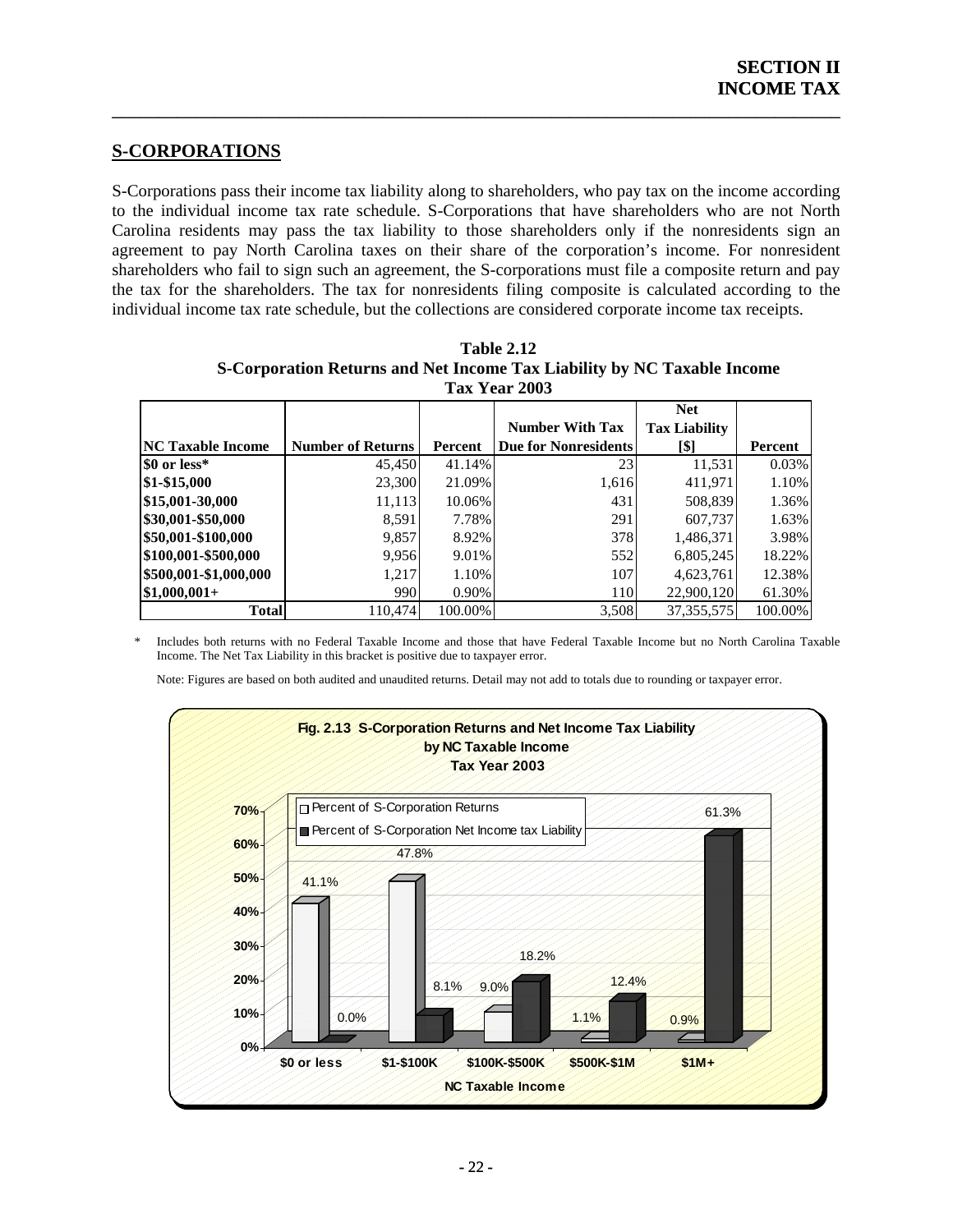Table 2.12 and Figure 2.13 show the number of returns and net income tax liability by North Carolina taxable income. Corporations with taxable income of \$1 million or more accounted for over 60% of the tax liability.

\_\_\_\_\_\_\_\_\_\_\_\_\_\_\_\_\_\_\_\_\_\_\_\_\_\_\_\_\_\_\_\_\_\_\_\_\_\_\_\_\_\_\_\_\_\_\_\_\_\_\_\_\_\_\_\_\_\_\_\_\_\_\_\_\_\_\_\_\_\_\_\_\_\_\_\_\_\_

Figure 2.14 shows the distribution of returns by North Carolina taxable income and nonresident shareholder filing status. Only 3.2% of S-corporation returns had a tax liability attributable to nonresidents.

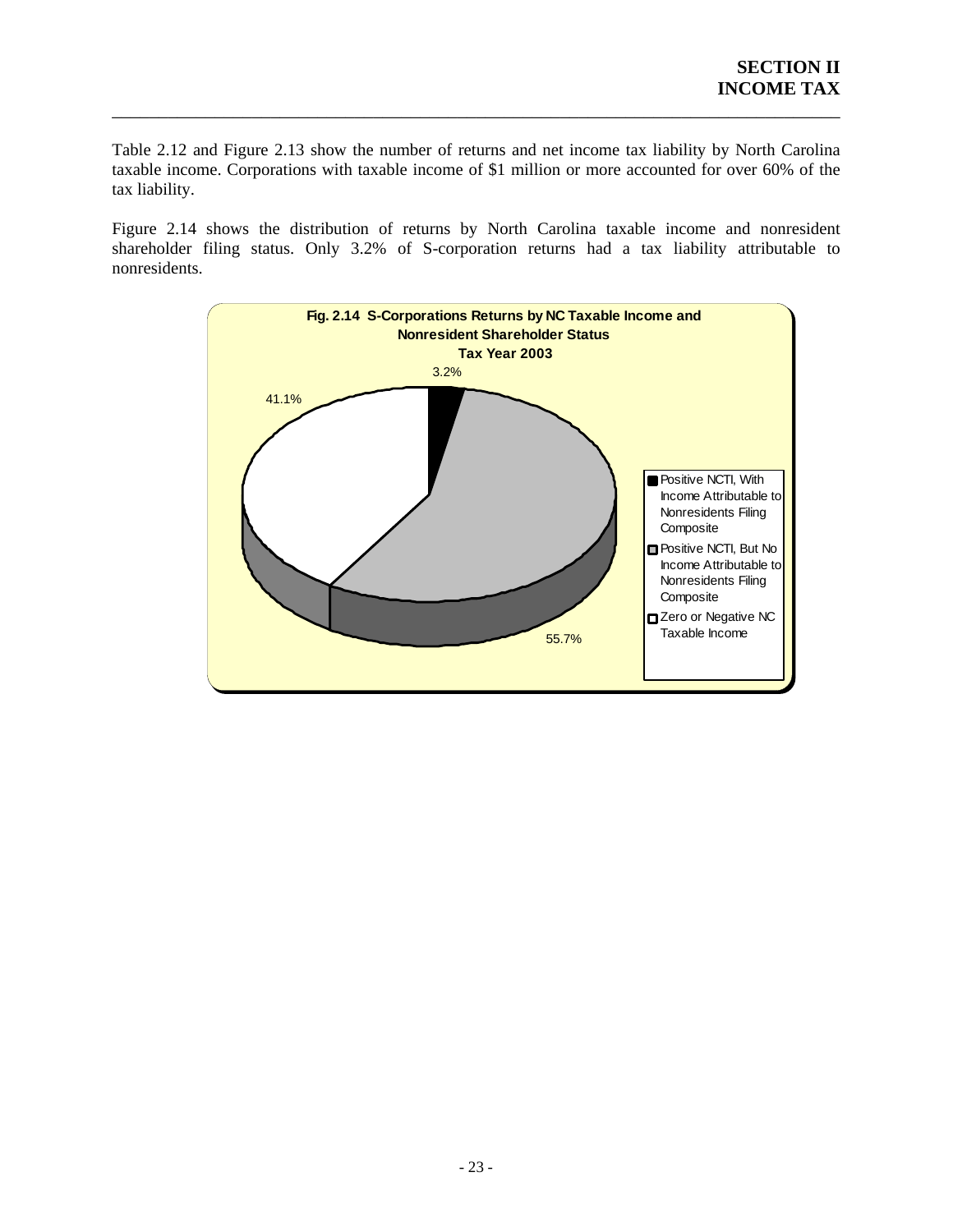|                                                                                                                                                     |                                  | Tax Year 2003                    |                                                         |                                                       |                                                   |                                             |
|-----------------------------------------------------------------------------------------------------------------------------------------------------|----------------------------------|----------------------------------|---------------------------------------------------------|-------------------------------------------------------|---------------------------------------------------|---------------------------------------------|
|                                                                                                                                                     |                                  | $(+)$<br>Corporation<br>Income   | $(+)$<br><b>Adjustments to</b><br><b>Federal Income</b> | <b>Nonapportionable</b><br><b>Income</b>              | <b>Reduction Due Tol</b><br>Apportionment         | $(=)$<br>Income<br><b>Apportioned to NC</b> |
| <b>NC Taxable Income</b>                                                                                                                            | Number of<br><b>Returns</b>      | [\$]                             | [\$]                                                    | [\$]                                                  | [\$]                                              | [\$]                                        |
| <b>Taxable Returns</b><br>Zero or Negative                                                                                                          | 45,427                           | (1,902,251,275)                  | 191,508,959                                             | 307,288,067                                           | (1,528,516,334)                                   | (1,820,246,658)                             |
| Positive, But No Income Attributable to Nonresidents Filing Composite<br><b>Positive, With Income Attributable to Nonresidents Filing Composite</b> | 61,539<br>3,508                  | 14,564,213,202<br>13.821.049.495 | 701,029,433<br>836,803,186                              | 364,995,083<br>1,186,417,510                          | 8,313,722,197<br>12,773,874,599                   | 6,579,440,435<br>585, 115, 818              |
| Total                                                                                                                                               | 110.474                          | 26,483,011,422                   | 1,729,341,578                                           | 1.858.700.660                                         | 19,559,080,462                                    | 5,344,309,595                               |
|                                                                                                                                                     |                                  |                                  |                                                         |                                                       |                                                   |                                             |
|                                                                                                                                                     | $(+)$<br><b>Nononportionable</b> | $(-)$<br>Percentage              | $(=)$                                                   | $(+)$<br><b>Adjustment for</b><br><b>Shareholders</b> | $(=)$<br><b>Taxable Income</b><br>Attributable to | (Tax Rates% )                               |

**Table 2.15 S-Corporation Income Tax Calculation Detail** 

\_\_\_\_\_\_\_\_\_\_\_\_\_\_\_\_\_\_\_\_\_\_\_\_\_\_\_\_\_\_\_\_\_\_\_\_\_\_\_\_\_\_\_\_\_\_\_\_\_\_\_\_\_\_\_\_\_\_\_\_\_\_\_\_\_\_\_\_\_\_\_\_\_\_\_\_\_\_\_\_\_\_\_\_\_\_\_\_\_\_\_\_\_\_\_\_\_\_\_\_\_\_\_\_\_\_\_\_

|                                                                               | $^{(+)}$                | ( – )                 | $(=)$              |                       |                         | (Tax Rates%)        | $(-)$             | $(=)$          |
|-------------------------------------------------------------------------------|-------------------------|-----------------------|--------------------|-----------------------|-------------------------|---------------------|-------------------|----------------|
|                                                                               |                         |                       |                    | <b>Adjustment for</b> | <b>Taxable Income</b>   |                     |                   |                |
|                                                                               | Nonapportionable        | Percentage            |                    | <b>Shareholders</b>   | <b>Attributable to</b>  |                     |                   |                |
|                                                                               | <b>Income Allocated</b> | <b>Depletion Over</b> | <b>Net Taxable</b> | Paving Tax on         | <b>Nonresidents</b>     | <b>Computed Net</b> | Tax               | <b>Net Tax</b> |
|                                                                               | to NC                   | <b>Cost Depletion</b> | <b>Income</b>      | <b>Shares Income</b>  | <b>Filing Composite</b> | <b>Income Tax</b>   | <b>Credits</b>    | Liability      |
| <b>NC Taxable Income</b>                                                      |                         | [\$]                  | [\$]               |                       |                         |                     | $\lceil\$ \rceil$ | [\$]           |
| <b>Taxable Returns</b>                                                        |                         |                       |                    |                       |                         |                     |                   |                |
| Zero or Negative*                                                             | (2,890,916)             | 412, 197, 168         | (2,314,304,751)    | 2,261,491,606         | (52, 813, 145)          | 1.241               |                   | 1.241          |
| <b>Positive, But No Income Attributable to Nonresidents Filing Composite*</b> | 62,006,600              | 101,328               | 6,641,387,063      | (6,641,442,179)       | (55, 116)               | 34,923              |                   | 34.743         |
| <b>Positive, With Income Attributable to Nonresidents Filing Composite</b>    | 12,666,604              | 39                    | 597,768,705        | (93,268,904)          | 504,499,801             | 37,780,429          | 460,838           | 37,319,591     |
| <b>Total</b>                                                                  | 71,782,288              | 412,298,535           | 4,924,851,017      | (4,473,219,477)       | 451,631,540             | 37,816,593          | 460.838           | 37,355,575     |
|                                                                               |                         |                       |                    |                       |                         |                     |                   |                |

\* The computed Net Income and Net Tax Liability in these categories are positive due to taxpayer error.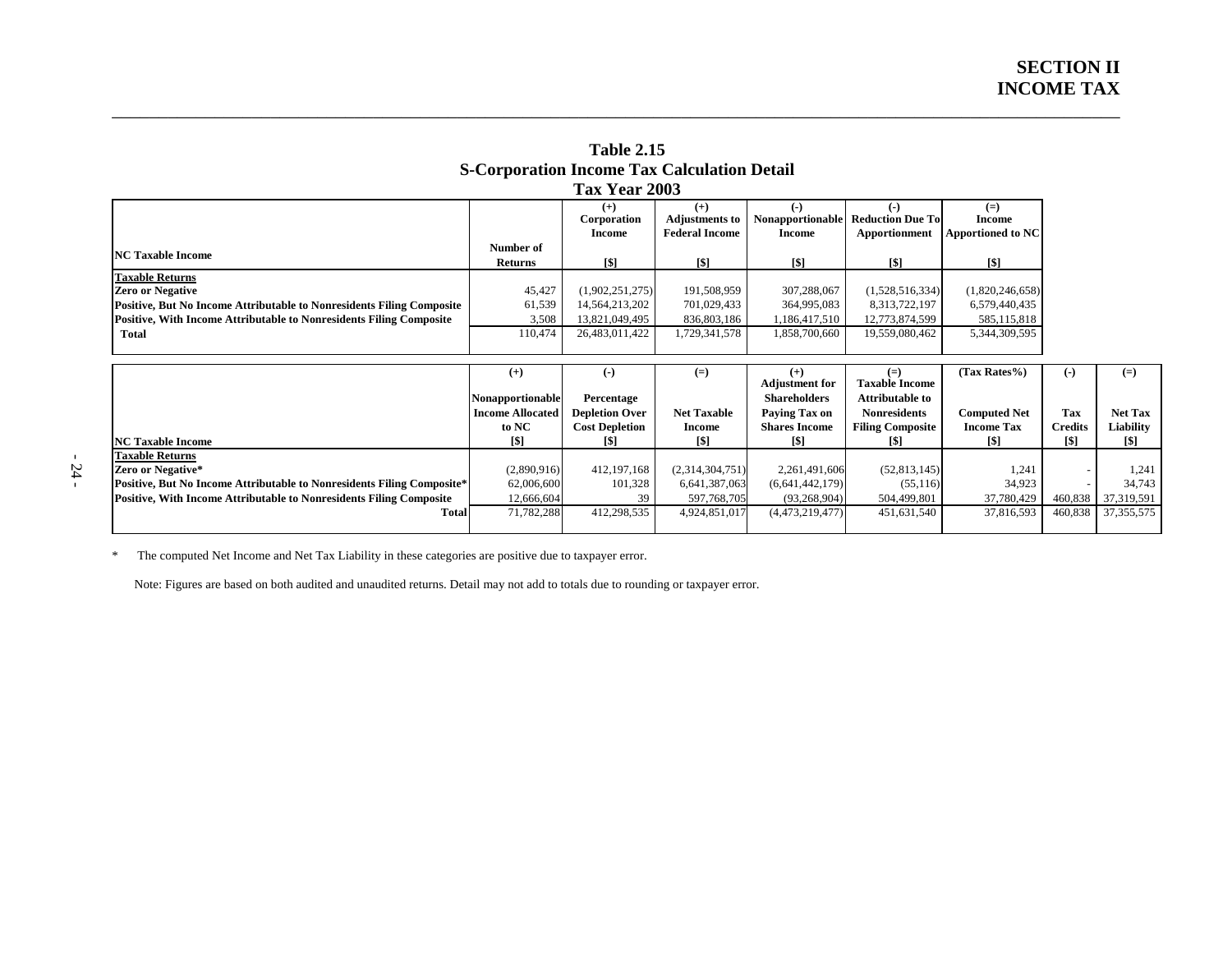Table 2.16 shows the income tax credits by credit type and taxable income. Corporations with taxable income over \$500,000 took 77% of the credits.

\_\_\_\_\_\_\_\_\_\_\_\_\_\_\_\_\_\_\_\_\_\_\_\_\_\_\_\_\_\_\_\_\_\_\_\_\_\_\_\_\_\_\_\_\_\_\_\_\_\_\_\_\_\_\_\_\_\_\_\_\_\_\_\_\_\_\_\_\_\_\_\_\_\_\_\_\_\_

|                                          |                                       | 1 ax 1 ear 2003                    |                                       |                                        |                                       |                                    |
|------------------------------------------|---------------------------------------|------------------------------------|---------------------------------------|----------------------------------------|---------------------------------------|------------------------------------|
|                                          |                                       | <b>All Returns</b>                 |                                       | <b>Taxable Income</b><br>$<$ \$500,001 | <b>Taxable Income</b><br>$$500,001+$  |                                    |
| <b>Income Tax Credits</b>                | <b>Number</b><br>of<br>Credits *      | Amount<br><b>Claimed</b><br>$(\$)$ | <b>Number</b><br>of<br><b>Credits</b> | Amount<br><b>Claimed</b><br>$(\$)$     | <b>Number</b><br>of<br><b>Credits</b> | Amount<br><b>Claimed</b><br>$(\$)$ |
|                                          |                                       |                                    |                                       |                                        |                                       |                                    |
| <b>Lee Act and Other Limited Credits</b> | 242                                   | 539,051                            | 147                                   | 70,785                                 | 95                                    | 468,266                            |
| Others **                                | 30                                    | 49,291                             | 21                                    | 21,007                                 | 9                                     | 28,284                             |
| <b>Credits Claimed</b>                   | 272                                   | 588.342                            | 168                                   | 91.792                                 | 104                                   | 496.550                            |
| <b>Credits Not Taken ***</b>             | $\hspace{0.05cm}$ – $\hspace{0.05cm}$ | 127,504                            | $\overline{\phantom{m}}$              | (14,656)                               | --                                    | 142,160                            |
| <b>Credits Taken</b>                     |                                       | 460.838                            |                                       | 106,448                                |                                       | 354,390                            |

#### **Table 2.16 S-Corporation Income Tax Credits by Credit Type and Taxable Income Tax Year 2003**

\* The total number of credits does not equal to the total number of returns claiming credits stated in Table 2.7.

\*\* This category includes Rehabilitating a Historic Structure, Certain Real Property Donation, Savings and Loan Supervisory Fees, Other Non-Limited Credits, Carryover from Previous Years Credits, and Reinvestments by Major Recycling Facilities credits.

\*\*\* Credits were not taken against tax because taxpayer's liability was less than the amount of credits claimed or because of taxpayer error. \*\*\*

Note: Total numbers of credits are unavailable for Credits Not Taken and for Credits Taken. Confidentiality prevents the disclosure of the individual credits and credits amount. Figures are based on unaudited returns. Detail may not add to totals due to rounding or taxpayer error.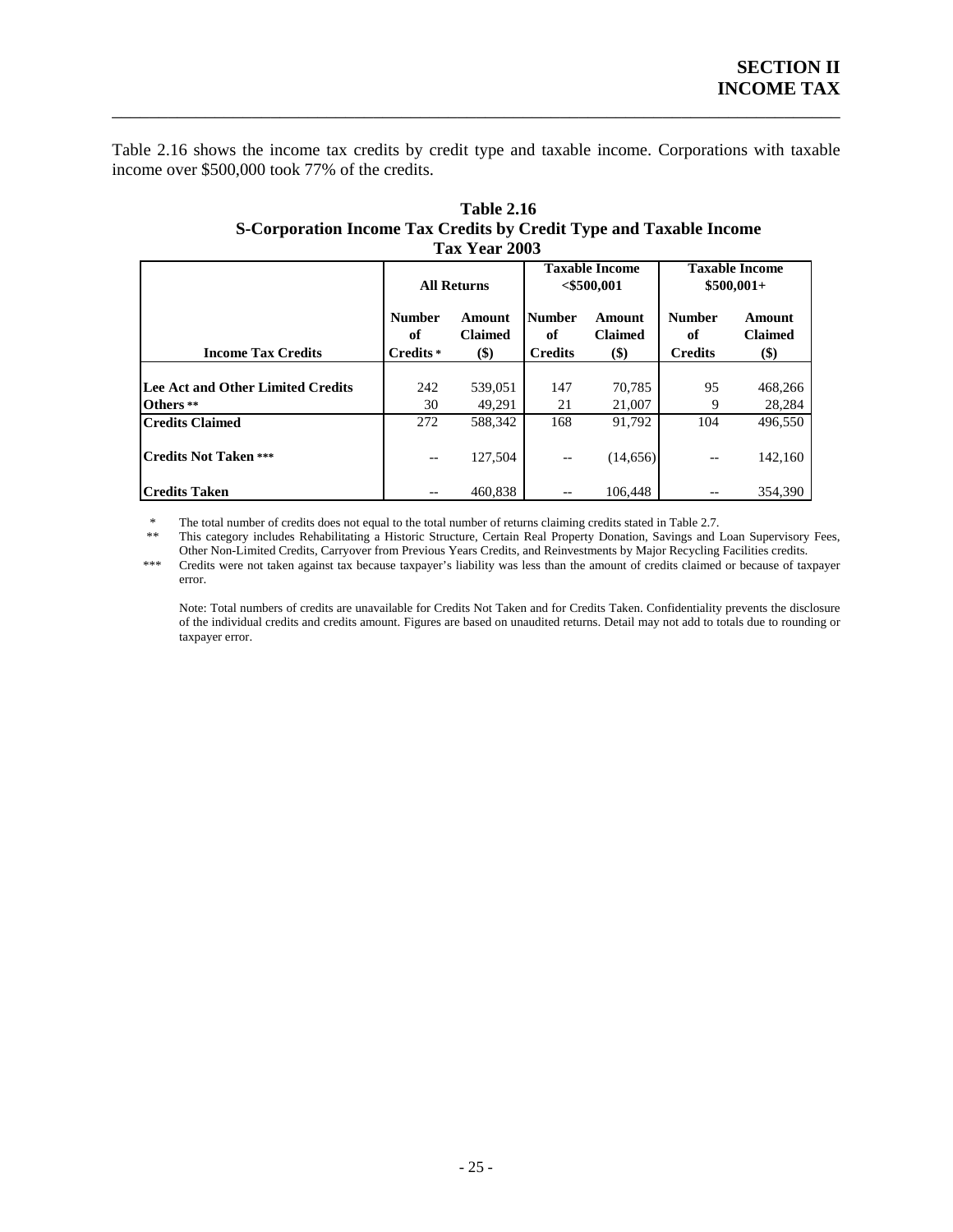# **C-CORPORATIONS**

Table 3.1, Figure 3.2 and Figure 3.3 compare the number of returns by tax years. In 2002, the number of returns decreased by 1,445, and in 2003, it decreased by 177 returns. These decreases were due to conversions of C -corporations to S-corporations, which offset growth in the number of C-corporations. In 2002, 1,990 C-corporations converted to S-corporations, and in 2003, 1,932 C-corporations converted.

<span id="page-29-0"></span>\_\_\_\_\_\_\_\_\_\_\_\_\_\_\_\_\_\_\_\_\_\_\_\_\_\_\_\_\_\_\_\_\_\_\_\_\_\_\_\_\_\_\_\_\_\_\_\_\_\_\_\_\_\_\_\_\_\_\_\_\_\_\_\_\_\_\_\_\_\_\_\_\_\_\_\_\_\_

|                          |         | <b>Tax Year 2001 - Tax Year 2003</b>                  |           |                                     |           |
|--------------------------|---------|-------------------------------------------------------|-----------|-------------------------------------|-----------|
| <b>NC Taxable Income</b> | TY 2001 | <b>Number of Returns Number of Returns</b><br>TY 2002 | % Change  | <b>Number of Returns</b><br>TY 2003 | % Change  |
| SO or less               | 53,559  | 53,515                                                | $-0.08%$  | 53,308                              | $-0.39%$  |
| \$1-\$15,000             | 14,059  | 13,193                                                | $-6.16%$  | 13,397                              | 1.55%     |
| \$15,001-\$30,000        | 3,392   | 3,275                                                 | $-3.45%$  | 3,156                               | $-3.63\%$ |
| \$30,001-\$50,000        | 2,540   | 2,369                                                 | $-6.73\%$ | 2,256                               | $-4.77\%$ |
| \$50,001-\$100,000       | 2,829   | 2.608                                                 | $-7.81%$  | 2,517                               | $-3.49%$  |
| \$100,001-\$500,000      | 3,257   | 3,158                                                 | $-3.04\%$ | 3,218                               | 1.90%     |
| \$500,001-\$1,000,000    | 733     | 744                                                   | 1.50%     | 739                                 | $-0.67\%$ |
| \$1,000,001-\$10,000,000 | 997     | 1,053                                                 | 5.62%     | 1,151                               | 9.31%     |
| $$10,000,001+$           | 152     | 158                                                   | 3.95%     | 154                                 | $-2.53%$  |
| Total                    | 81,518  | 80,073                                                | $-1.77\%$ | 79.896                              | $-0.22%$  |

| Table 3.1                                         |
|---------------------------------------------------|
| <b>C-Corporation Returns by NC Taxable Income</b> |
| Tax Year 2001 – Tax Year 2003                     |

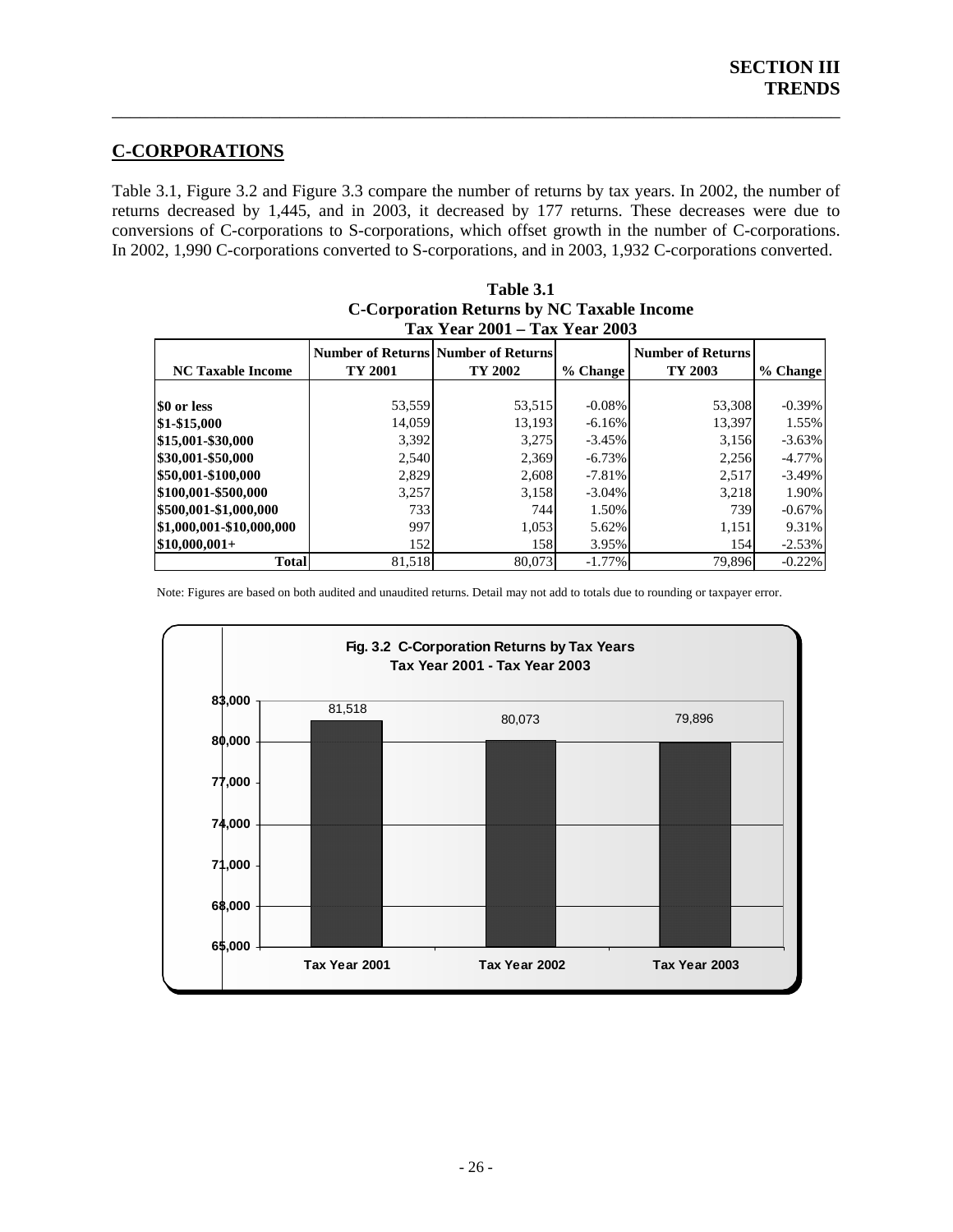

Table 3.4 and Figure 3.5 show the net income tax liability by North Carolina taxable income. In 2002, the liability increased by \$40 million, and in 2003, it declined by \$9 million. This trend was the result of a one year \$36 million spike in the tax liability of returns with NC taxable income of over \$10 million, and growth in the liability of returns with taxable income between \$1 million and \$10 million. Within the highest income group, the spike in tax liability was attributable largely to a single multi-state corporation that realized a significant capital gain during 2002.

| $1a \lambda$ it can give $I = 1a \lambda$ it can give |                                              |                                       |           |                                       |           |  |  |
|-------------------------------------------------------|----------------------------------------------|---------------------------------------|-----------|---------------------------------------|-----------|--|--|
| <b>NC Taxable Income</b>                              | <b>Net Income Tax Liability *</b><br>TY 2001 | Net Income Tax Liability *<br>TY 2002 | % Change  | Net Income Tax Liability *<br>TY 2003 | % Change  |  |  |
|                                                       |                                              |                                       |           |                                       |           |  |  |
| \$0 or less                                           |                                              |                                       |           |                                       |           |  |  |
| \$1-\$15,000                                          | 3,964,846                                    | 3,833,480                             | $-3.31\%$ | 3,776,491                             | $-1.49%$  |  |  |
| \$15,001-\$30,000                                     | 4,784,904                                    | 4,611,579                             | $-3.62\%$ | 4,519,503                             | $-2.00\%$ |  |  |
| \$30,001-\$50,000                                     | 6,430,697                                    | 6,032,744                             | $-6.19\%$ | 5,788,197                             | $-4.05%$  |  |  |
| \$50,001-\$100,000                                    | 12,813,774                                   | 11,894,096                            | $-7.18\%$ | 11,676,194                            | $-1.83%$  |  |  |
| \$100,001-\$500,000                                   | 47,407,894                                   | 46,160,786                            | $-2.63\%$ | 48,488,171                            | 5.04%     |  |  |
| \$500,001-\$1,000,000                                 | 34,698,782                                   | 35,054,191                            | 1.02%     | 35,376,798                            | 0.92%     |  |  |
| \$1,000,001-\$10,000,000                              | 185,023,140                                  | 191,705,268                           | 3.61%     | 215,641,627                           | 12.49%    |  |  |
| $$10,000,001+$                                        | 401,098,604                                  | 437,518,061                           | 9.08%     | 401,674,284                           | $-8.19%$  |  |  |
| <b>Total</b>                                          | 696,222,641                                  | 736,810,205                           | 5.83%     | 726,941,265                           | $-1.34%$  |  |  |

**Table 3.4 C-Corporation Net Income Tax Liability by NC Taxable Income Tax Year 2001 – Tax Year 2003** 

\* Net tax liability is prior to the application of the refundable credit in G.S. 105-129.28. Because this credit is limited to a very small number of taxpayers, including its effects would violate taxpayer confidentiality.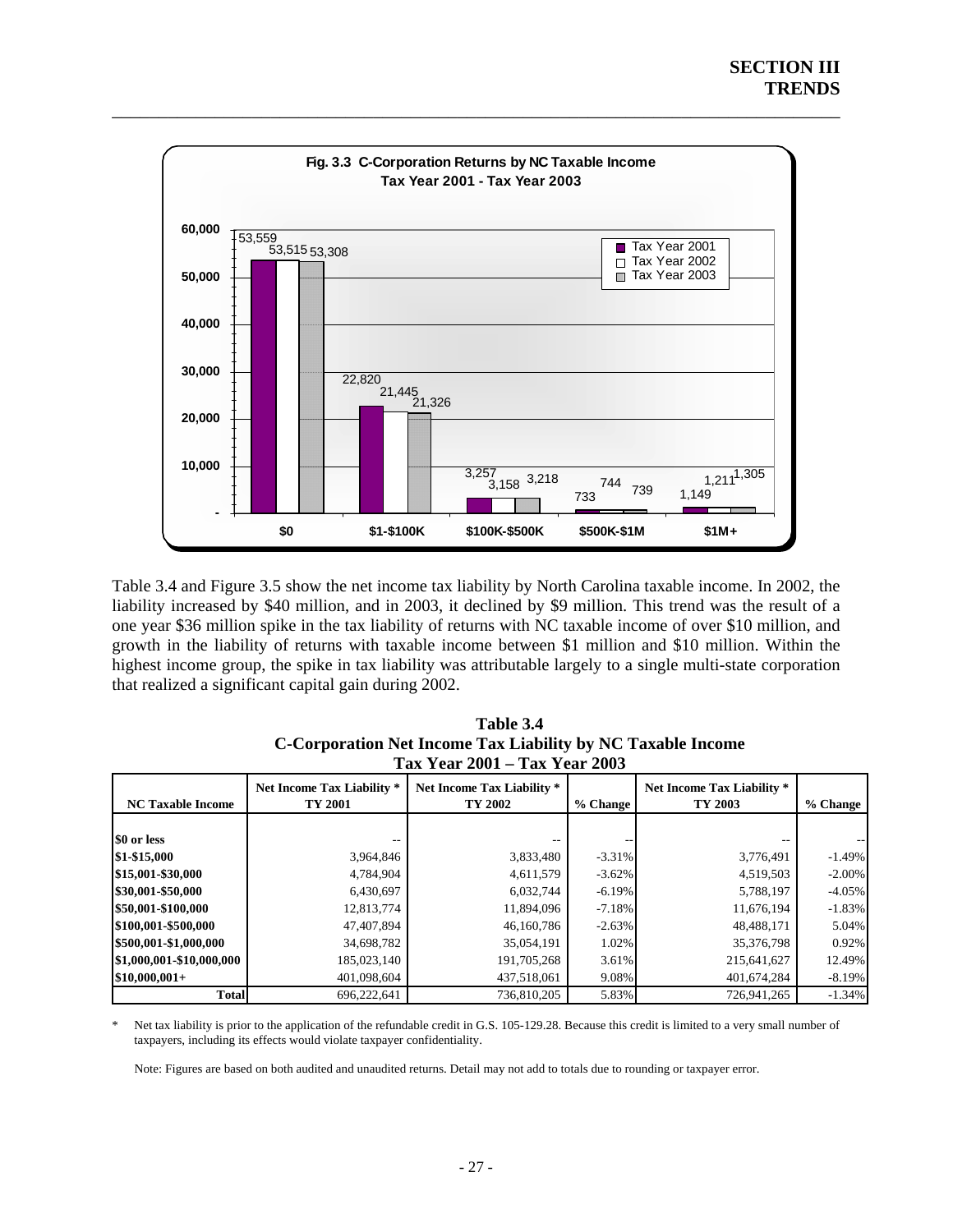

Table 3.6 shows the tax credits by credit type. In 2002, credits increased by \$6 million due largely to increased use of the Lee Act credits by a small number of taxpayers.

| Table 3.6                                       |
|-------------------------------------------------|
| C-Corporation Income Tax Credits by Credit Type |
| Tax Year 2001 – Tax Year 2003                   |

|                                              |                | Tax Year 2001  | Tax Year 2002            |                | Tax Year 2003  |                |
|----------------------------------------------|----------------|----------------|--------------------------|----------------|----------------|----------------|
|                                              |                | Amount         |                          | Amount         |                | Amount         |
|                                              | Number of      | <b>Claimed</b> | Number of                | <b>Claimed</b> | Number of      | <b>Claimed</b> |
| <b>Income Tax Credits</b>                    | <b>Credits</b> | $($ \$)        | <b>Credits</b>           | $($)$          | <b>Credits</b> | $($)$          |
|                                              |                |                |                          |                |                |                |
| <b>Rehabilitating a Historic Structure</b>   | 13             | 3,034,512      | 21                       | 4,623,755      | 16             | 3,148,940      |
| <b>Savings and Loan Supervisory Fees</b>     | 13             | 277,090        | 20                       | 218,440        | 14             | 157,804        |
| <b>Carryover from Previous Years Credits</b> | 15             | 490,205        | 18                       | 1,418,388      | 8              | 1,757,168      |
| Lee Act and Other Limited Credits            | 4,967          | 45,065,260     | 4,270                    | 60,893,338     | 3,565          | 48,882,783     |
| Others *                                     | 33             | 4,047,421      | 54                       | 4,978,747      | 37             | 8,370,470      |
| <b>Credits Claimed **</b>                    | 5.041          | 52.914.488     | 4,383                    | 72.132.668     | 3.640          | 62, 317, 165   |
|                                              |                |                |                          |                |                |                |
| <b>Credits Not Taken ***</b>                 | --             | 3,955,026      | $\overline{\phantom{a}}$ | 16,306,663     |                | 6,136,426      |
|                                              |                |                |                          |                |                |                |
| <b>Credits Taken*</b>                        |                | 48.959.462     | $\overline{\phantom{m}}$ | 55,826,005     | --             | 56,180,748     |

This category includes Certain Real Property Donation, Reinvestments by Major Recycling Facilities and Other Non-Limited Credits. The credit is greater than the amount stated due to the refundable credit in G.S. 105-129.28. Because this credit is limited to a very small

number of taxpayers, including its effects would violate taxpayer confidentiality.

\*\*\* Credits were not taken against tax because taxpayer's liability was less than the amount of credits claimed or because of taxpayer error.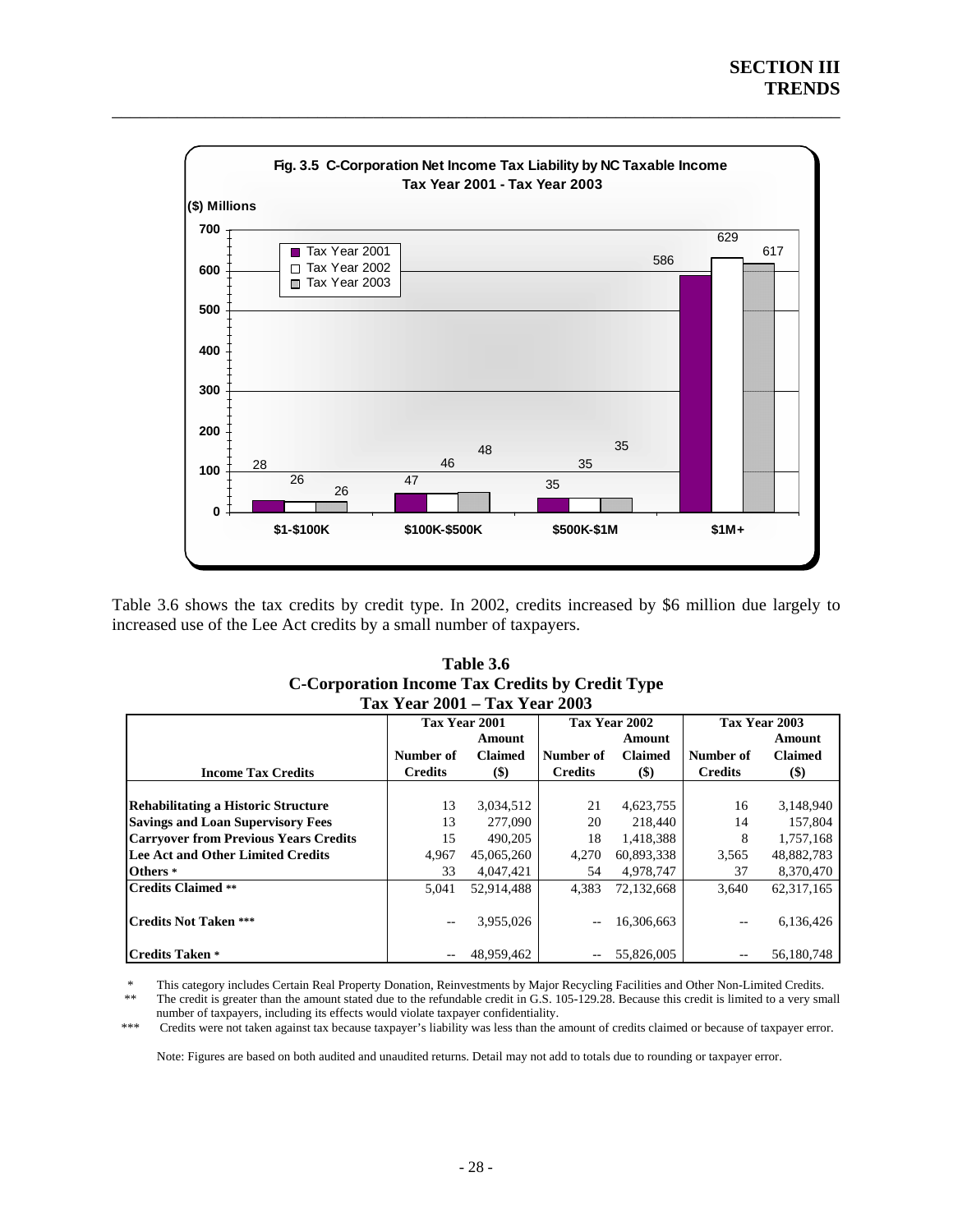Tables 3.7 and 3.8 show the number of returns and credits by the percentage of income tax relieved by income tax credits. Less than one-fifth of the returns with a tax liability made use of available tax credits. The majority of these reduced their tax by at least 40% through use of tax credits.

\_\_\_\_\_\_\_\_\_\_\_\_\_\_\_\_\_\_\_\_\_\_\_\_\_\_\_\_\_\_\_\_\_\_\_\_\_\_\_\_\_\_\_\_\_\_\_\_\_\_\_\_\_\_\_\_\_\_\_\_\_\_\_\_\_\_\_\_\_\_\_\_\_\_\_\_\_\_

**Table 3.7 C-Corporation Returns by Percentage of Income Tax Relieved by Income Tax Credits Tax Year 2001 – Tax Year 2003** 

| % of Tax Relieved<br><b>Number of Taxpayers</b><br>TY 2001<br>by Credits |        | <b>Number of Taxpayers</b><br>TY 2002 | <b>Number of Taxpayers</b><br>TY 2003 |  |
|--------------------------------------------------------------------------|--------|---------------------------------------|---------------------------------------|--|
|                                                                          |        |                                       |                                       |  |
| 0%                                                                       | 76,503 | 75,760                                | 76,275                                |  |
| $0 - 4.9 \%$                                                             | 905    | 755                                   | 710                                   |  |
| $5 - 9.9%$                                                               | 566    | 502                                   | 405                                   |  |
| $10 - 19.9%$                                                             | 721    | 585                                   | 475                                   |  |
| $20 - 39.9 %$                                                            | 776    | 652                                   | 484                                   |  |
| $40 \% +$                                                                | 2,047  | 1,819                                 | 1,547                                 |  |
| <b>Total</b>                                                             | 81,518 | 80,073                                | 79,896                                |  |

Note: Figures are based on both audited and unaudited returns. Detail may not add to totals due to rounding or taxpayer error.

C-Corporation Credits by Percentage of Income Tax Relieved by Income Tax Credits \* **Table 3.8 Tax Year 2001 – Tax Year 2003** 

| % of Tax Relieved<br>by Credits | <b>Amount of Tax Relieved   Amount of Tax Relieved  </b><br>TY 2001 |            | <b>Amount of Tax Relieved</b><br>TY 2003 |  |
|---------------------------------|---------------------------------------------------------------------|------------|------------------------------------------|--|
| 0%                              |                                                                     |            |                                          |  |
| $0 - 4.9 \%$                    | 2,349,558                                                           | 2,374,899  | 1,163,095                                |  |
| $5 - 9.9 \%$                    | 3,398,659                                                           | 3,443,826  | 3,934,006                                |  |
| $10 - 19.9%$                    | 16,929,489                                                          | 6,330,879  | 10,444,312                               |  |
| $20 - 39.9 %$                   | 6,138,221                                                           | 24,870,686 | 19,368,503                               |  |
| $140 \% +$                      | 20,143,535                                                          | 18,805,715 | 21,270,832                               |  |
| <b>Total</b>                    | 48,959,462                                                          | 55,826,005 | 56,180,748                               |  |

Net tax liability is prior to the application of the refundable credit in G.S. 105-129.28. Because this credit is limited to a very small number of taxpayers, including its effects would violate taxpayer confidentiality.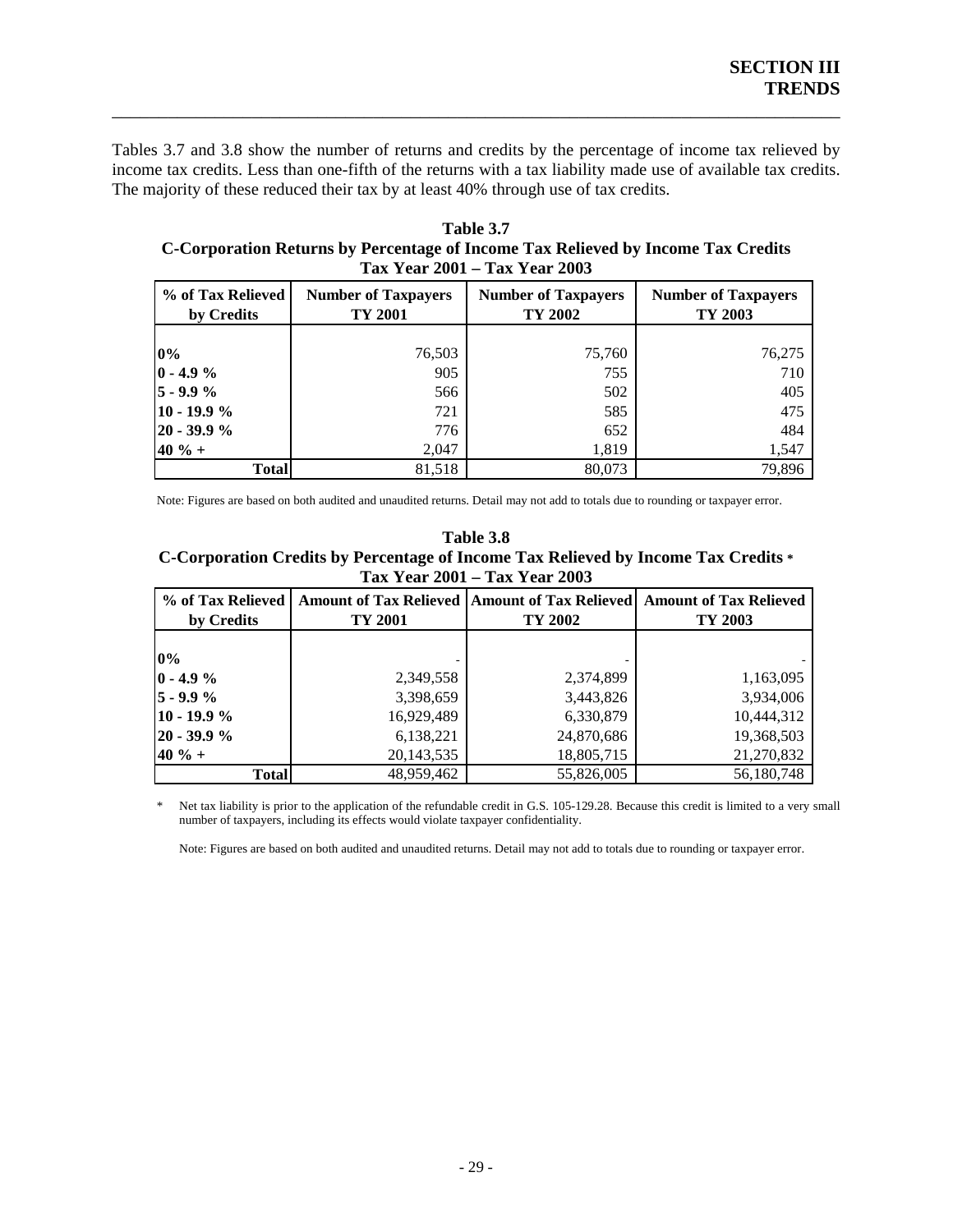Figures 3.9 and 3.10 show the distribution of returns and net income tax liability by apportionment percentage. The distribution of returns for all categories were fairly similar in all tax years, but the portion of the tax liability attributable to corporations apportioning less than 5% of their income to North Carolina has increased.



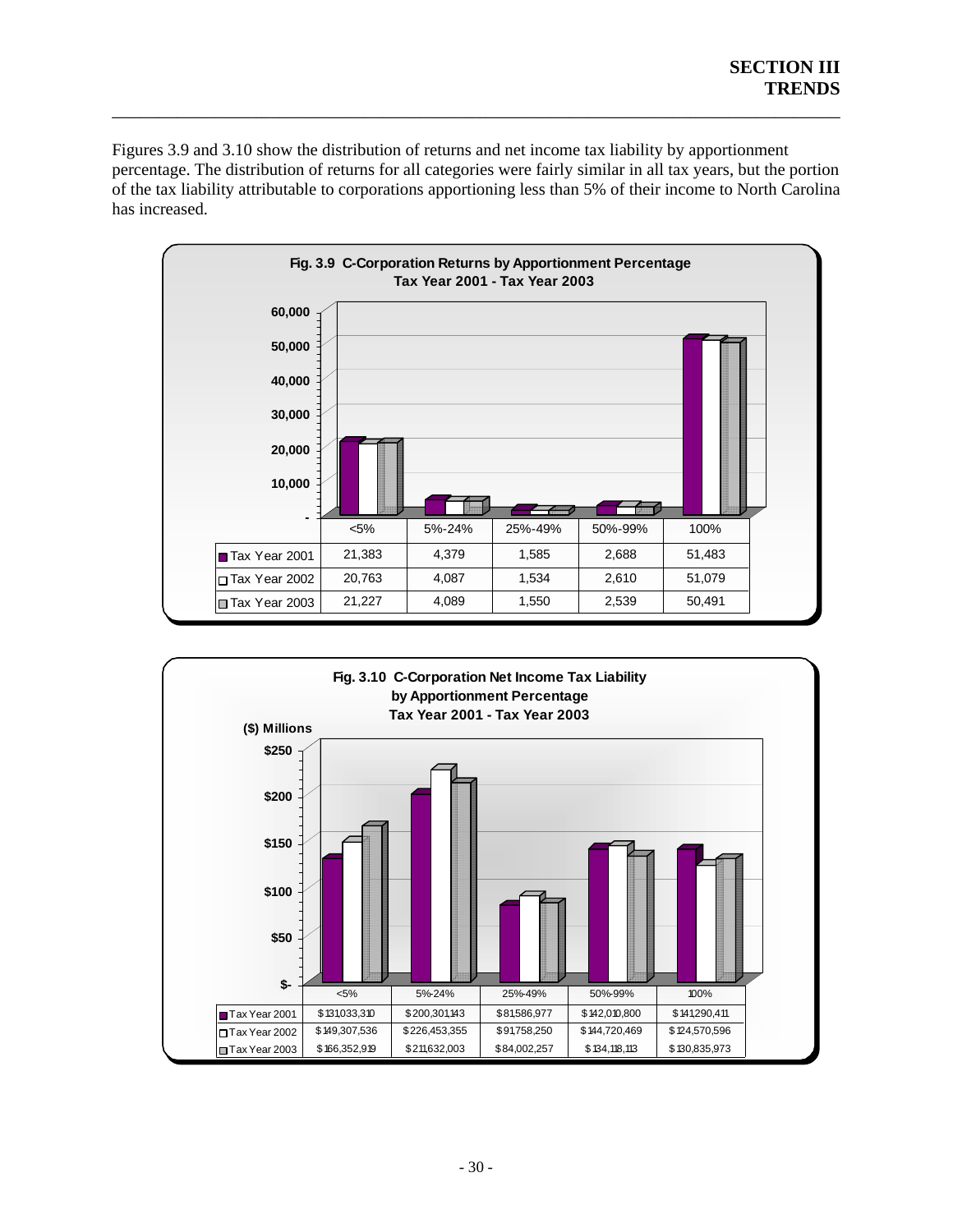# **S-CORPORATIONS**

Table 3.11, Figure 3.12, and Figure 3.13 compare the number of returns by tax years. In 2002, the number of returns increased by 6,217, and in 2003, it increased by 6,706. In 2002, 1,990 C-corporations converted to S-corporations, and in 2003, 1,932 C-corporations converted.

<span id="page-34-0"></span>\_\_\_\_\_\_\_\_\_\_\_\_\_\_\_\_\_\_\_\_\_\_\_\_\_\_\_\_\_\_\_\_\_\_\_\_\_\_\_\_\_\_\_\_\_\_\_\_\_\_\_\_\_\_\_\_\_\_\_\_\_\_\_\_\_\_\_\_\_\_\_\_\_\_\_\_\_\_

| <b>Tax Year 2001 - Tax Year 2003</b> |         |                                                         |          |                                     |          |  |  |  |
|--------------------------------------|---------|---------------------------------------------------------|----------|-------------------------------------|----------|--|--|--|
| <b>NC Taxable Income</b>             | TY 2001 | <b>Number of Returns   Number of Returns</b><br>TY 2002 | % Change | <b>Number of Returns</b><br>TY 2003 | % Change |  |  |  |
|                                      |         |                                                         |          |                                     |          |  |  |  |
| \$0 or less                          | 41,432  | 43,360                                                  | 4.65%    | 45,450                              | 4.82%    |  |  |  |
| \$1-\$15,000                         | 19.983  | 21,689                                                  | 8.54%    | 23,300                              | 7.43%    |  |  |  |
| \$15,001-\$30,000                    | 9.749   | 10.401                                                  | 6.69%    | 11,113                              | 6.85%    |  |  |  |
| \$30,001-\$50,000                    | 7,564   | 8,210                                                   | 8.54%    | 8.591                               | 4.64%    |  |  |  |
| \$50,001-\$100,000                   | 8,454   | 9.019                                                   | 6.68%    | 9,857                               | 9.29%    |  |  |  |
| \$100,001-\$500,000                  | 8.509   | 9.066                                                   | 6.55%    | 9,956                               | 9.82%    |  |  |  |
| \$500,001-\$1,000,000                | 1,072   | 1,169                                                   | 9.05%    | 1,217                               | 4.11%    |  |  |  |
| $$1,000,001+$                        | 788     | 854                                                     | 8.38%    | 990                                 | 15.93%   |  |  |  |
| <b>Total</b>                         | 97,551  | 103.768                                                 | 6.37%    | 110.474                             | 6.46%    |  |  |  |

| <b>Table 3.11</b>                                 |
|---------------------------------------------------|
| <b>S-Corporation Returns by NC Taxable Income</b> |
| Tax Year 2001 – Tax Year 2003                     |

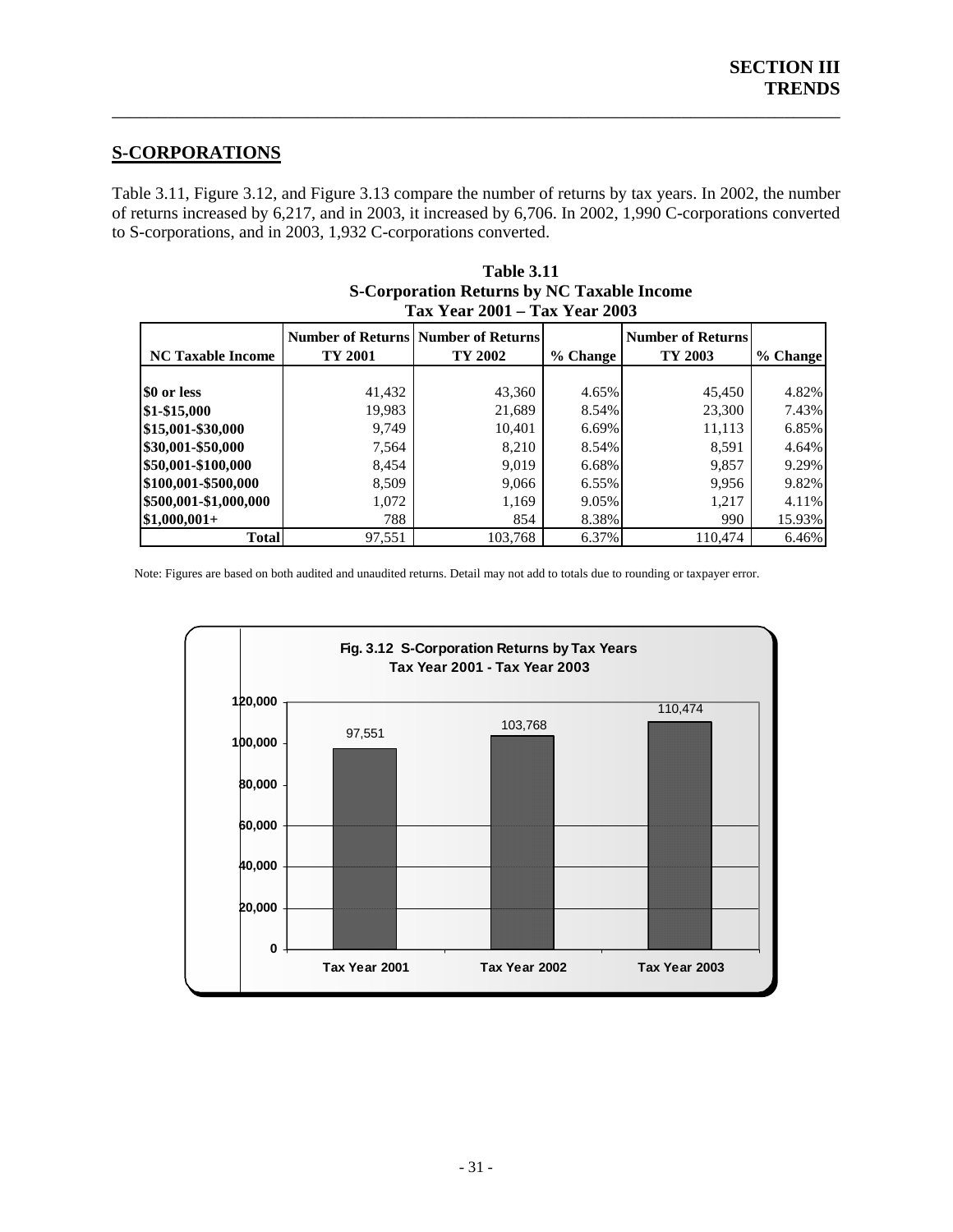

Table 3.14 and Figure 3.15 show the net income tax liability by taxable income. In 2002, the liability increased by \$5 million, and in 2003, it increased by \$8 million. The increase was due almost entirely to higher taxes paid for nonresident shareholders of corporations with taxable income over \$1 million.

| <b>Table 3.14</b>                                           |
|-------------------------------------------------------------|
| S-Corporation Net Income Tax Liability by NC Taxable Income |
| Tax Year 2001 – Tax Year 2003                               |

| <b>NC Taxable Income</b> | TY 2001      | <b>Net Income Tax Liability Net Income Tax Liability</b><br>TY 2002 | % Change | <b>Net Income Tax Liability</b><br>TY 2003 | % Change  |
|--------------------------|--------------|---------------------------------------------------------------------|----------|--------------------------------------------|-----------|
|                          |              |                                                                     |          |                                            |           |
| \$0 or less              | 3,787        | 7.240                                                               | 91.18%   | 11,531                                     | 59.27%    |
| \$1-\$15,000             | 380,158      | 390,908                                                             | 2.83%    | 411,971                                    | 5.39%     |
| \$15,001-\$30,000        | 415,316      | 459.594                                                             | 10.66%   | 508,839                                    | 10.71%    |
| \$30,001-\$50,000        | 548,170      | 640,279                                                             | 16.80%   | 607,737                                    | $-5.08\%$ |
| \$50,001-\$100,000       | 1,220,923    | 1,427,036                                                           | 16.88%   | 1,486,371                                  | 4.16%     |
| \$100,001-\$500,000      | 6,526,510    | 6,725,469                                                           | $3.05\%$ | 6,805,245                                  | 1.19%     |
| \$500,001-\$1,000,000    | 4,038,374    | 4,883,568                                                           | 20.93%   | 4,623,761                                  | $-5.32\%$ |
| $$1,000,001+$            | 10.087.916   | 14, 167, 431                                                        | 40.44%   | 22,900,120                                 | 61.64%    |
| <b>Total</b>             | 23, 221, 154 | 28,701,525                                                          | 23.60%   | 37, 355, 575                               | 30.15%    |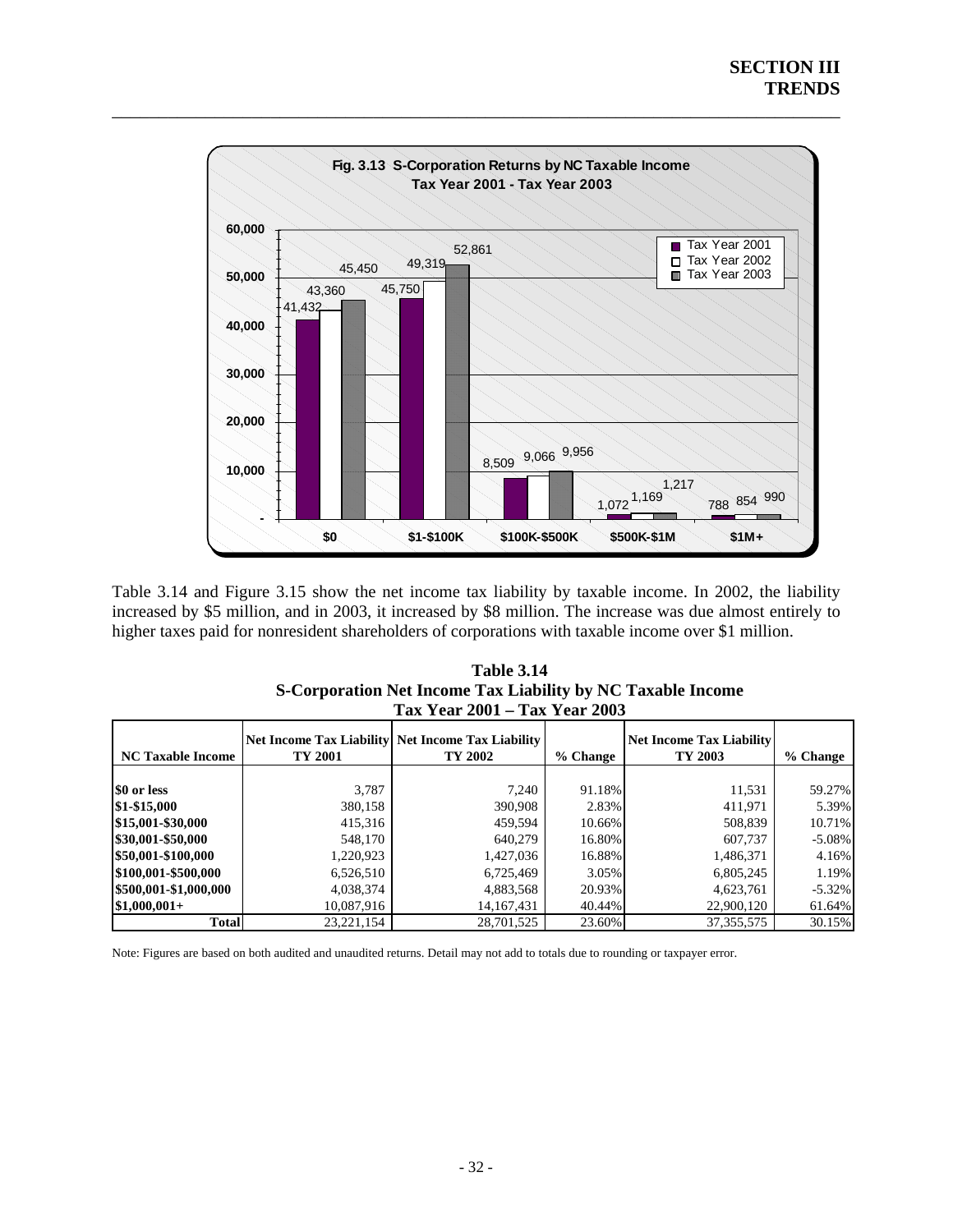

Figure 3.16 shows the net taxable income and taxable income attributable to nonresidents filing composite. There was an increase in the net taxable income and in the nonresident taxable income for all three tax years.